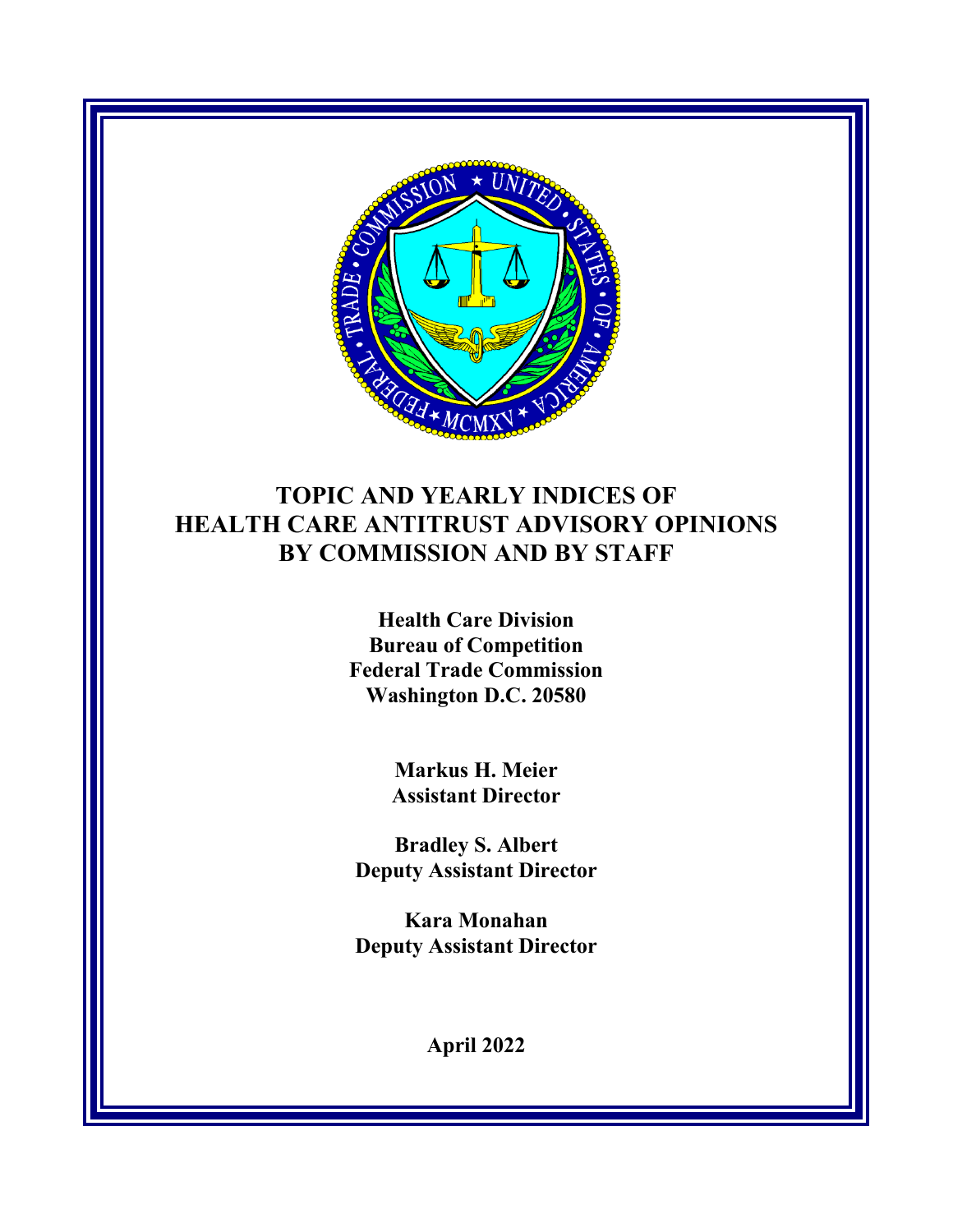### **TABLE OF CONTENTS**

|    |                                                           |                                                                      | HEALTH CARE ANTITRUST ADVISORY OPINIONS BY COMMISSION AND BY       |  |  |  |  |
|----|-----------------------------------------------------------|----------------------------------------------------------------------|--------------------------------------------------------------------|--|--|--|--|
| I. |                                                           |                                                                      |                                                                    |  |  |  |  |
| Π. | TOPIC INDEX OF HEALTH CARE ANTITRUST ADVISORY OPINIONS BY |                                                                      |                                                                    |  |  |  |  |
|    | A.                                                        |                                                                      |                                                                    |  |  |  |  |
|    |                                                           | 1.                                                                   |                                                                    |  |  |  |  |
|    |                                                           | 2.                                                                   |                                                                    |  |  |  |  |
|    |                                                           | 3.                                                                   |                                                                    |  |  |  |  |
|    |                                                           | 4.                                                                   |                                                                    |  |  |  |  |
|    |                                                           | 5.                                                                   |                                                                    |  |  |  |  |
|    | <b>B.</b>                                                 |                                                                      |                                                                    |  |  |  |  |
|    |                                                           | 1.                                                                   |                                                                    |  |  |  |  |
|    |                                                           | 2.                                                                   |                                                                    |  |  |  |  |
|    | $C$ .                                                     |                                                                      |                                                                    |  |  |  |  |
|    |                                                           | 1.                                                                   |                                                                    |  |  |  |  |
|    |                                                           | 2.                                                                   |                                                                    |  |  |  |  |
|    | D.                                                        | Provider Participation in Exchanges of Price and Cost Information  8 |                                                                    |  |  |  |  |
|    | E.                                                        |                                                                      |                                                                    |  |  |  |  |
|    |                                                           | 1.                                                                   |                                                                    |  |  |  |  |
|    |                                                           | 2.                                                                   |                                                                    |  |  |  |  |
|    |                                                           | 3.                                                                   |                                                                    |  |  |  |  |
|    | F.                                                        |                                                                      | Providers' Collective Provision of Non-fee Related Information  10 |  |  |  |  |
|    |                                                           | 1.                                                                   |                                                                    |  |  |  |  |
|    |                                                           | 2.                                                                   |                                                                    |  |  |  |  |
|    |                                                           | 3.                                                                   |                                                                    |  |  |  |  |
|    | G.                                                        |                                                                      |                                                                    |  |  |  |  |
|    |                                                           | 1.                                                                   |                                                                    |  |  |  |  |
|    |                                                           | 2.                                                                   |                                                                    |  |  |  |  |
|    | Η.                                                        |                                                                      |                                                                    |  |  |  |  |
|    |                                                           | 1.                                                                   |                                                                    |  |  |  |  |
|    |                                                           | 2.                                                                   |                                                                    |  |  |  |  |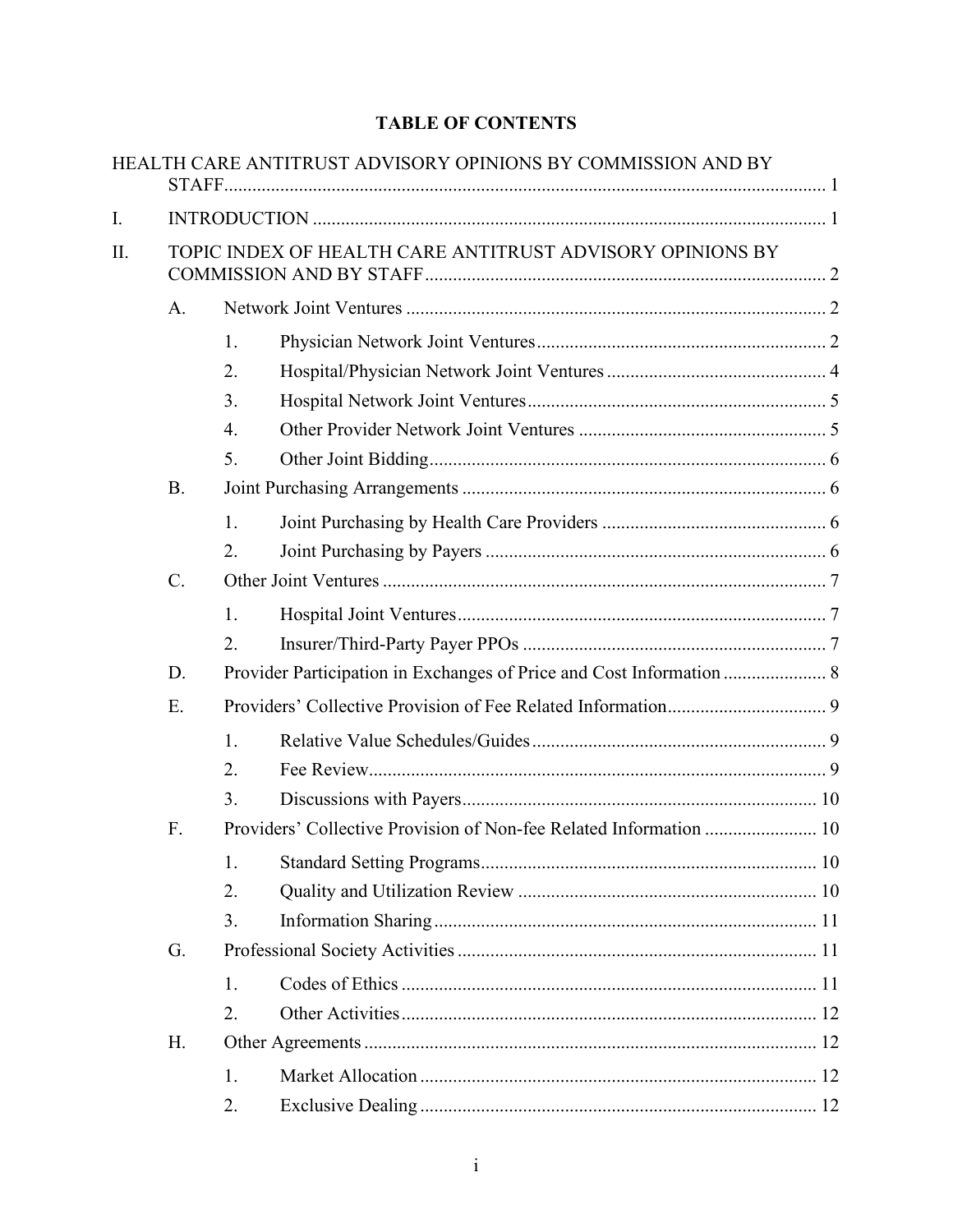|    |    | 3. |                                                                   |  |
|----|----|----|-------------------------------------------------------------------|--|
|    |    | 4. |                                                                   |  |
|    |    | 5. |                                                                   |  |
|    |    | 6. |                                                                   |  |
|    | I. |    |                                                                   |  |
|    |    | 1. |                                                                   |  |
|    |    | 2. |                                                                   |  |
|    | J. |    | Failure to File Agreement Required by Medicare Prescription Drug, |  |
| Ш. |    |    | YEARLY INDEX OF HEALTH CARE ANTITRUST ADVISORY OPINIONS           |  |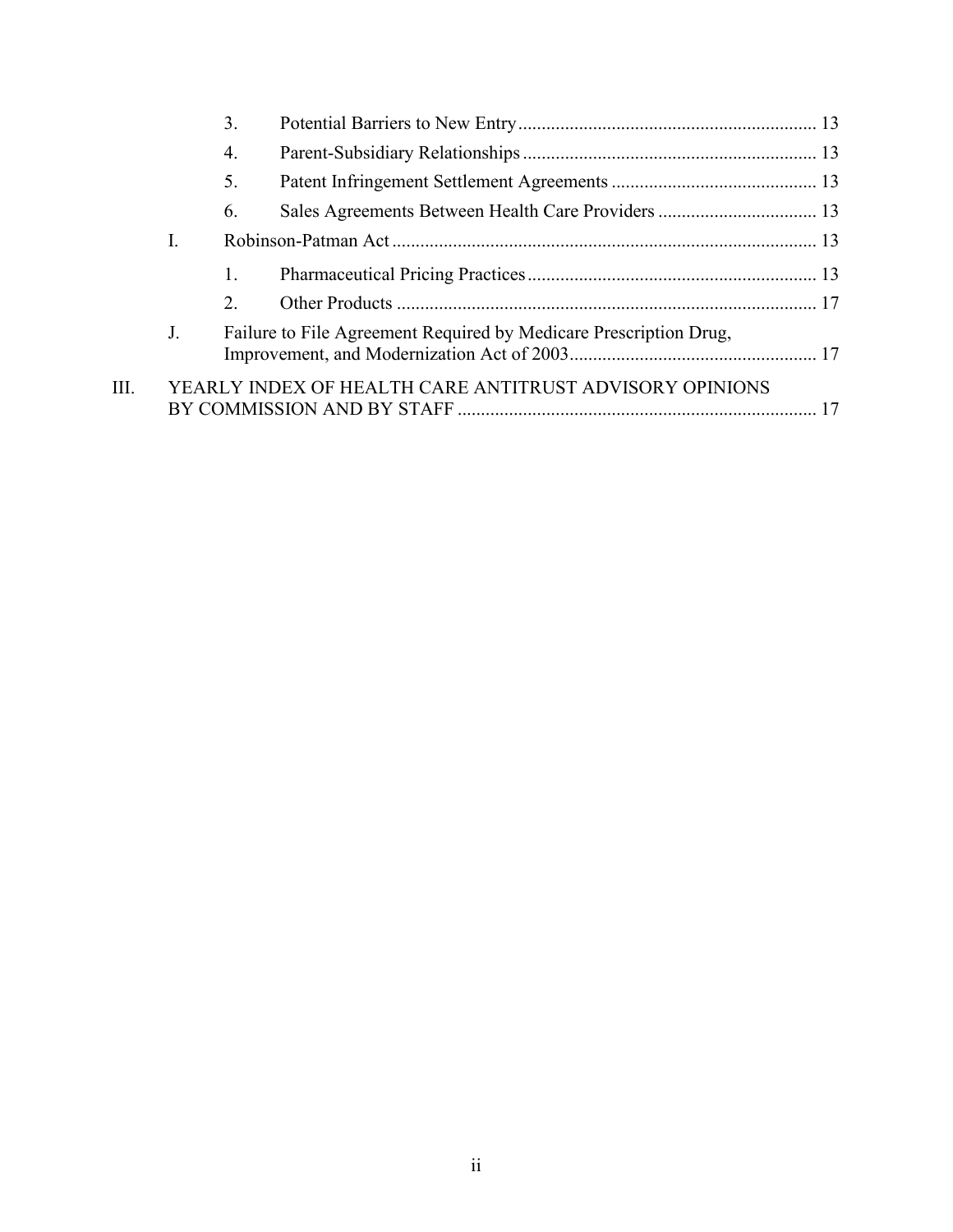#### **HEALTH CARE ANTITRUST ADVISORY OPINIONS BY COMMISSION AND BY STAFF[1](#page-3-2)**

#### <span id="page-3-1"></span><span id="page-3-0"></span>**I. INTRODUCTIO[N2](#page-3-3)**

The Federal Trade Commission will respond to requests for advice from health care providers and others through its advisory opinion process.<sup>[3](#page-3-4)</sup> On September 27, 1994, the Federal Trade Commission and the Department of Justice jointly issued nine statements of antitrust enforcement policies and analytical principles regarding mergers and various joint activities in the health care area. In response to changes in the health care market, on August 28, 1996, the agencies issued revisions to statements eight and nine concerning physician network joint ventures and multi-provider networks.<sup>[4](#page-3-5)</sup>

Under the statements, the Commission has committed to responding within 90 days to requests for advice from health care plans or providers about matters addressed by the "safety zones" or the non-merger policy statements; and within 120 days to requests for advice regarding multiprovider networks and other non-merger health care matters. The response period will commence once all necessary information has been received by the Commission.

In the mid-1970's, the FTC formed a division within the Bureau of Competition to investigate potential antitrust violations involving health care. The Health Care Division consists of approximately 40 lawyers and investigators who work exclusively on health care antitrust matters. The Commission and its health care staff have responded to numerous requests for guidance from health care industry participants through, among other things, the advisory opinion letter process. Those advisory opinions are listed below by topic and by year. Section II contains a list of advisory opinions by topic. Some advisory opinions are listed in more than one category because they discuss several issues. A yearly index follows this topic index in Section III. Commission advisory opinions are indicated by an asterisk (\*); other opinions are staff advisory opinions. The indices, advisory opinions, and other information relating to the Commission's advisory opinion program are available at the FTC's website at <https://www.ftc.gov/tips-advice/competition-guidance/industry-guidance/health-care> (for the advisory opinions, look under the "Advisory Opinion" drop down menu and "View More

<span id="page-3-2"></span><sup>&</sup>lt;sup>1</sup> This summary has been prepared by the FTC Health Care Division staff, and has not been reviewed or approved by the Commission or the Bureau of Competition.

<span id="page-3-3"></span><sup>2</sup> Actions involving health care services and products are contained in a separate document, *Overview of FTC Actions in Health Care Services and Products*. Actions involving pharmaceutical products and distribution are contained in the *Overview of FTC Actions in Pharmaceutical Products and Distribution*. Both documents are available on the FTC's website a[t https://www.ftc.gov/tips-advice/competition-guidance/industry-guidance/health](https://www.ftc.gov/tips-advice/competition-guidance/industry-guidance/health-care)[care.](https://www.ftc.gov/tips-advice/competition-guidance/industry-guidance/health-care)

<span id="page-3-4"></span><sup>3</sup> FTC Rules of Practice, §1.1-1.4; 16 C.F.R. §§ 1.1-1.4.

<span id="page-3-5"></span><sup>4</sup> *Statements of Antitrust Enforcement Policy in Health Care*, issued on August 28, 1996, 4 Trade Reg. Rep. (CCH) ¶13,153; *Statements of Enforcement Policy and Analytical Principles Relating to Health Care and Antitrust*, issued on September 27, 1994, 4 Trade Reg. Rep. (CCH) ¶13,152. The 1996 Policy Statements are available on the FTC's website at [https://www.ftc.gov/sites/default/files/attachments/competition-policy](https://www.ftc.gov/sites/default/files/attachments/competition-policy-guidance/statements_of_antitrust_enforcement_policy_in_health_care_august_1996.pdf)guidance/statements of antitrust enforcement policy in health care august 1996.pdf.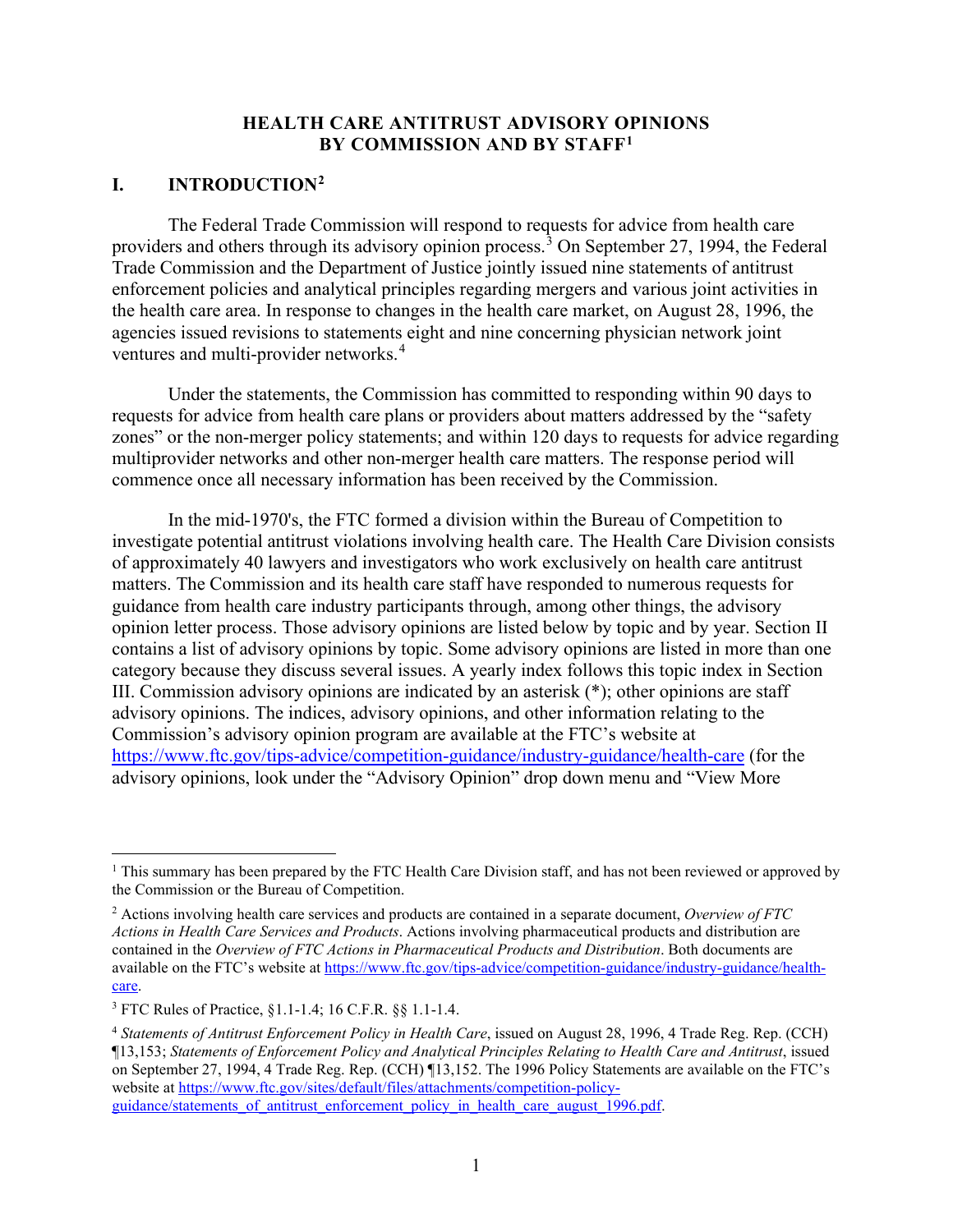Advisory Opinions"). For additional information concerning the advisory opinion program, contact Robert Canterman at (202) 326-2701.

#### <span id="page-4-0"></span>**II. TOPIC INDEX OF HEALTH CARE ANTITRUST ADVISORY OPINIONS BY COMMISSION AND BY STAFF**

#### <span id="page-4-1"></span>**A. Network Joint Ventures**

# **1. Physician Network Joint Ventures**

<span id="page-4-2"></span>*Greater Rochester Independent Practice Association, Inc***.** To Christi J. Braun and John J. Miles; September 17, 2007. (Proposal by a physician association to negotiate contracts with payers in connection with its integrated services program) [\(https://www.ftc.gov/sites/default/files/documents/advisory-opinions/greater-rochester](https://www.ftc.gov/sites/default/files/documents/advisory-opinions/greater-rochester-independent-practice-association-inc./gripa.pdf)[independent-practice-association-inc./gripa.pdf\)](https://www.ftc.gov/sites/default/files/documents/advisory-opinions/greater-rochester-independent-practice-association-inc./gripa.pdf).

*MedSouth Inc***.** To John J. Miles; June 18, 2007. (Follow-up to MedSouth, Inc. staff advisory opinion dated February 9, 2002 (see below) concerning the program's clinical integration activities, efficiencies, and market power)

[\(https://www.ftc.gov/sites/default/files/documents/advisory-opinions/medsouth](https://www.ftc.gov/sites/default/files/documents/advisory-opinions/medsouth-inc./070618medsouth.pdf)[inc./070618medsouth.pdf\)](https://www.ftc.gov/sites/default/files/documents/advisory-opinions/medsouth-inc./070618medsouth.pdf).

*Bay Area Preferred Physicians*. To Martin J. Thompson; September 23, 2003. (Proposal by six county medical societies located in the San Francisco Bay area to develop a physician network and establish a messenger arrangement to minimize the costs associated with physicians contracting with health plans and other payers) [\(https://www.ftc.gov/policy/advisory](https://www.ftc.gov/policy/advisory-opinions/letter-jeffrey-w-brennan-martin-j-thompson-dated-september-23-2003)[opinions/letter-jeffrey-w-brennan-martin-j-thompson-dated-september-23-2003\)](https://www.ftc.gov/policy/advisory-opinions/letter-jeffrey-w-brennan-martin-j-thompson-dated-september-23-2003).

*MedSouth, Inc***.** To John J. Miles; February 19, 2002. (Proposal by multispecialty physician network joint venture to implement clinical resource management program and contract with third party payers) [\(https://www.ftc.gov/policy/advisory-opinions/advisory-opinion-miles-02-19-](https://www.ftc.gov/policy/advisory-opinions/advisory-opinion-miles-02-19-02) [02\)](https://www.ftc.gov/policy/advisory-opinions/advisory-opinion-miles-02-19-02).

*Associates in Neurology, Inc.* To Robert C. Norton; August 13, 1998. (IPA network composed of eleven neurologists formed to contract with managed care plans) [\(https://www.ftc.gov/policy/advisory-opinions/advisory-opinion-norton-08-13-98\)](https://www.ftc.gov/policy/advisory-opinions/advisory-opinion-norton-08-13-98).

*Phoenix Medical Network, Inc.* To William T. Harvey; May 19, 1998. (Physician network of osteopathic services providers formed to contract with third party payers) [\(https://www.ftc.gov/policy/advisory-opinions/advisory-opinion-harvey-05-19-98\)](https://www.ftc.gov/policy/advisory-opinions/advisory-opinion-harvey-05-19-98).

*Yellowstone Physicians, L.L.C.* To David V. Meany, Esq.; May 14, 1997. (Multispecialty physician network joint venture formed to contract with third party payers) [\(https://www.ftc.gov/policy/advisory-opinions/advisory-opinion-meany-05-14-97\)](https://www.ftc.gov/policy/advisory-opinions/advisory-opinion-meany-05-14-97).

*Uronet of Louisiana, L.L.C.* To Christopher C. Johnston; January 23, 1996. (IPA network of urologists formed to contract with managed care plans) [\(https://www.ftc.gov/policy/advisory](https://www.ftc.gov/policy/advisory-opinions/advisory-opinion-johnston-01-23-96)[opinions/advisory-opinion-johnston-01-23-96\)](https://www.ftc.gov/policy/advisory-opinions/advisory-opinion-johnston-01-23-96).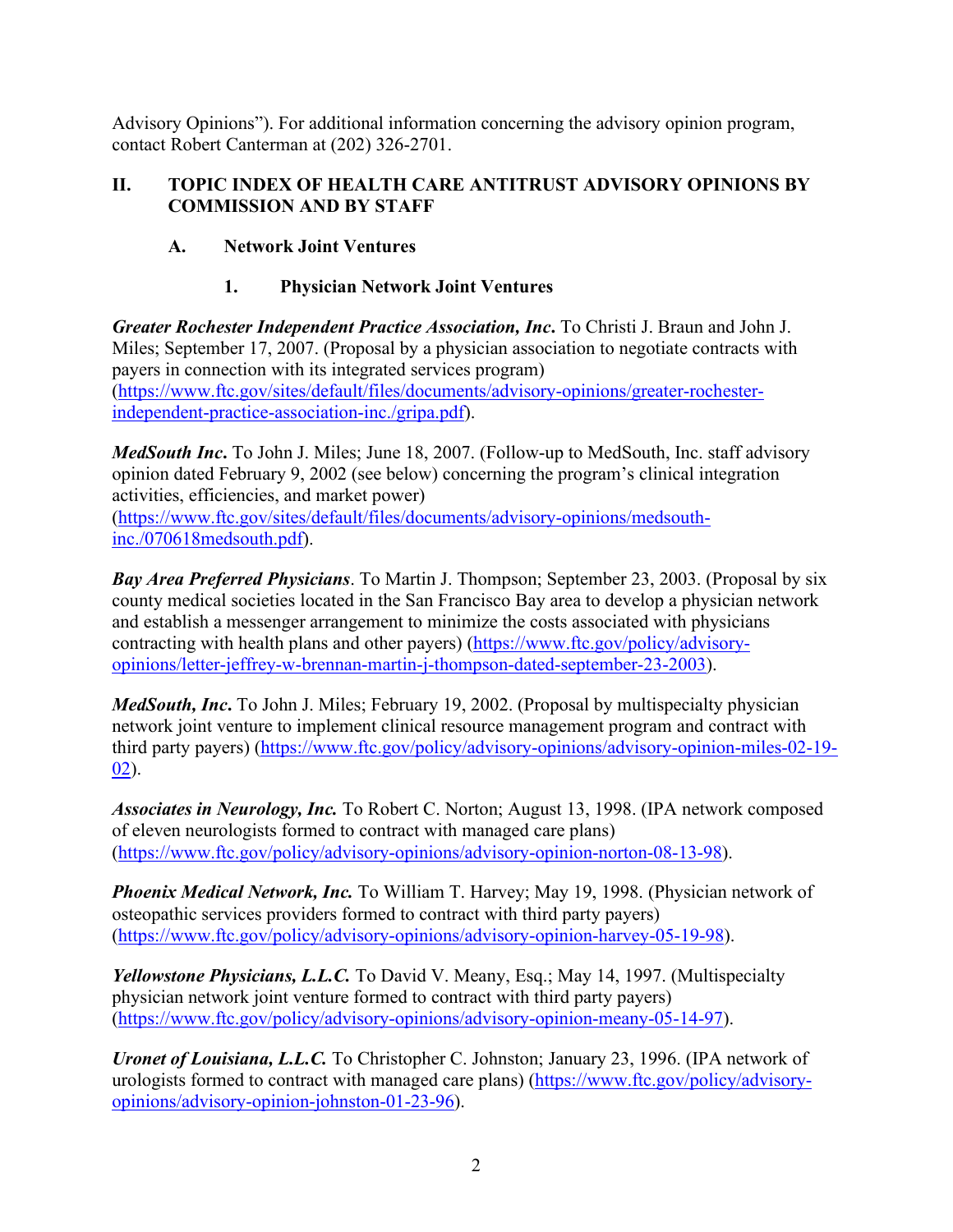*Eastern Ohio Physicians Organization, Inc.* To Stephen P. Nash, Esq.; September 28, 1995. (Multi speciality physician organization established to contract on behalf of its participating physicians with third party payers) [\(https://www.ftc.gov/policy/advisory-opinions/advisory](https://www.ftc.gov/policy/advisory-opinions/advisory-opinion-nash-9-28-95)[opinion-nash-9-28-95\)](https://www.ftc.gov/policy/advisory-opinions/advisory-opinion-nash-9-28-95).

*Hematology/Oncology Care Specialists of Western Pennsylvania, P.C.* To Stephen P. Nash, Esq.; September 21, 1995. (Physician network of hematology/oncology services providers formed to negotiate with third-party payers) [\(https://www.ftc.gov/policy/advisory](https://www.ftc.gov/policy/advisory-opinions/advisory-opinion-nash-09-21-95)[opinions/advisory-opinion-nash-09-21-95\)](https://www.ftc.gov/policy/advisory-opinions/advisory-opinion-nash-09-21-95).

*Otolaryngology Specialty Providers of Georgia*. To Thomas W. Rhodes, Esq.; August 15, 1995. (Physician network of otolaryngology services providers formed to facilitate individual contracts among network members and payers) [\(https://www.ftc.gov/policy/advisory-opinions/advisory](https://www.ftc.gov/policy/advisory-opinions/advisory-opinion-rhodes-08-15-95)[opinion-rhodes-08-15-95\)](https://www.ftc.gov/policy/advisory-opinions/advisory-opinion-rhodes-08-15-95).

*Northwestern Nevada Orthopaedic Surgery Alliance*. To Jacqueline C. Cox; July 11 & 27, 1995. (Physician network of orthopaedic services providers formed to facilitate individual contracts among network members and payers) [\(https://www.ftc.gov/policy/advisory](https://www.ftc.gov/policy/advisory-opinions/northwestern-nevada-orthopaedic-surgery-alliance)[opinions/northwestern-nevada-orthopaedic-surgery-alliance\)](https://www.ftc.gov/policy/advisory-opinions/northwestern-nevada-orthopaedic-surgery-alliance).

*Oakland Physician Network, L.L.C.* To John A. Cook, Esq.; March 28, 1995. (Physician network joint venture composed of primary care physicians formed to market primary and specialty physician services to health benefit plans) [\(https://www.ftc.gov/policy/advisory](https://www.ftc.gov/policy/advisory-opinions/advisory-opinion-cook-03-28-95)[opinions/advisory-opinion-cook-03-28-95\)](https://www.ftc.gov/policy/advisory-opinions/advisory-opinion-cook-03-28-95).

*Rocky Mountain Cardiovascular Affiliates*. To Neil E. Ayervais, Esq.; September 23, 1994. (Proposal by a limited liability company composed of physician cardiovascular services practices to negotiate and contract with third party payers) [\(https://www.ftc.gov/policy/advisory](https://www.ftc.gov/policy/advisory-opinions/advisory-opinion-ayervais-09-23-94)[opinions/advisory-opinion-ayervais-09-23-94\)](https://www.ftc.gov/policy/advisory-opinions/advisory-opinion-ayervais-09-23-94).

*South East Managed Care Organization/Jackson Medical Cooperative*. To George Q. Evans, Esq.; July 5, 1994. (Physician network joint venture between physician directed managed care organization and group of physician providers) [\(https://www.ftc.gov/policy/advisory](https://www.ftc.gov/policy/advisory-opinions/advisory-opinion-evans-07-05-94)[opinions/advisory-opinion-evans-07-05-94\)](https://www.ftc.gov/policy/advisory-opinions/advisory-opinion-evans-07-05-94).

*ACMG, Inc.* To Paul W. McVay, President; July 5, 1994. (Proposed agreement between state medical society and independent health care management and development company to establish society-sponsored state-wide PPO) [\(https://www.ftc.gov/policy/advisory-opinions/advisory](https://www.ftc.gov/policy/advisory-opinions/advisory-opinion-mcvay-07-05-94)[opinion-mcvay-07-05-94\)](https://www.ftc.gov/policy/advisory-opinions/advisory-opinion-mcvay-07-05-94).

*California Managed Imaging Medical Group, Inc***.** To J. Bert Morgan, Esq.; November 17, 1993. (Proposal by a radiologist-owned PPO network to provide professional radiology services to payers on a regional or statewide basis. The letter discusses fee-setting, market power, and limitation of provider panel) [\(https://www.ftc.gov/policy/advisory-opinions/advisory-opinion](https://www.ftc.gov/policy/advisory-opinions/advisory-opinion-morgan-11-17-93)[morgan-11-17-93\)](https://www.ftc.gov/policy/advisory-opinions/advisory-opinion-morgan-11-17-93).

*Maryland Medical Eye Associates*. To Charles E. Rosolio; May 15, 1987. (Formation, marketing, and operation of a partially integrated professional organization, owned by nine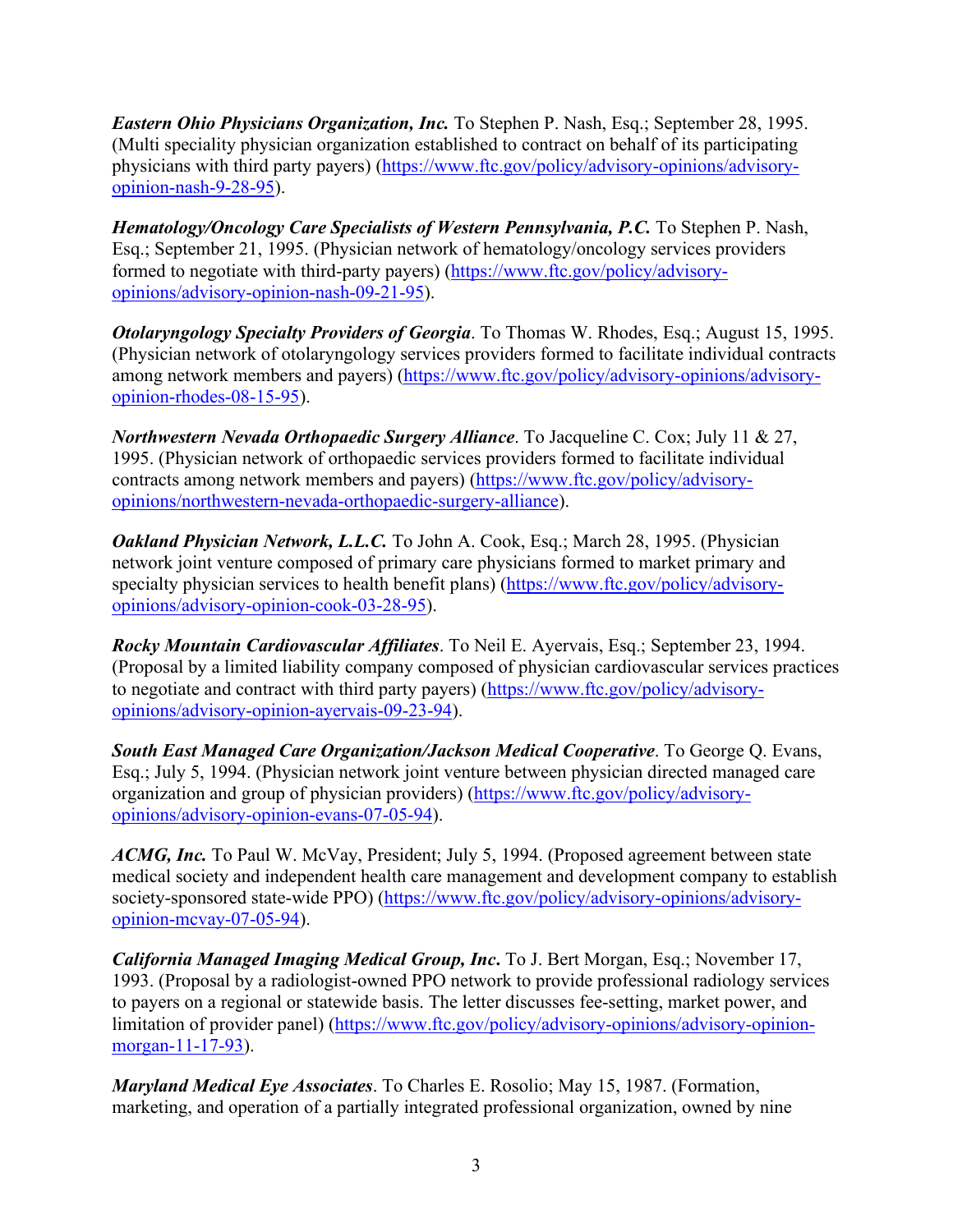ophthalmologists who are in five separate medical practices, to offer services to HMOs and other groups on a capitation and fee schedule basis)

[\(https://www.ftc.gov/sites/default/files/documents/advisory-opinions/maryland-medical-eye](https://www.ftc.gov/sites/default/files/documents/advisory-opinions/maryland-medical-eye-associates/16.pdf)[associates/16.pdf\)](https://www.ftc.gov/sites/default/files/documents/advisory-opinions/maryland-medical-eye-associates/16.pdf).

*Pacific International Health, Inc***.** To Richard C. Greenberg, Esq.; August 28, 1986. (Formation and operation of a provider-controlled PPO; price agreements to be between individual participating physicians and each payer)

[\(https://www.ftc.gov/sites/default/files/documents/advisory-opinions/pacific-international](https://www.ftc.gov/sites/default/files/documents/advisory-opinions/pacific-international-health-inc./18.pdf)[health-inc./18.pdf\)](https://www.ftc.gov/sites/default/files/documents/advisory-opinions/pacific-international-health-inc./18.pdf).

*Kitsap Physicians Service*. To William G. Kopit, Esq.; May 22, 1984, and March 26, 1984. (Proposal by physician-owned IPA/HMO with most of the local physicians as participants to close off access to plan to additional physicians) [\(https://www.ftc.gov/policy/advisory](https://www.ftc.gov/policy/advisory-opinions/kitsap-physicians-service)[opinions/kitsap-physicians-service\)](https://www.ftc.gov/policy/advisory-opinions/kitsap-physicians-service).

*HMO/IPA*. To Gilbert M. Frimet, Esq.; March 22, 1984. (Use by IPA of fee schedule to allocate capitation payment among participating physicians. The proposal would require exclusive dealing by IPA members with the IPA) [\(https://www.ftc.gov/sites/default/files/documents/advisory-opinions/hmo/ipa/32.pdf\)](https://www.ftc.gov/sites/default/files/documents/advisory-opinions/hmo/ipa/32.pdf).

#### **2. Hospital/Physician Network Joint Ventures**

<span id="page-6-0"></span>*Norman Physician Hospital Organization.* To Michael E. Joseph, Esq.; February 13, 2013. (Multiprovider network joint venture that seeks to create a "clinically integrated" network and engage in joint contracting with third party payers)

[\(https://www.ftc.gov/sites/default/files/documents/advisory-opinions/norman-physician-hospital](https://www.ftc.gov/sites/default/files/documents/advisory-opinions/norman-physician-hospital-organization/130213normanphoadvltr_0.pdf)[organization/130213normanphoadvltr\\_0.pdf\)](https://www.ftc.gov/sites/default/files/documents/advisory-opinions/norman-physician-hospital-organization/130213normanphoadvltr_0.pdf).

*Tristate Health Partners, Inc***.** To Christi J. Braun; April 13, 2009. (Proposal by a physicianhospital organization to clinically integrate its members' provision of health care services, and to contract jointly with health plans and other payers on a fee-for-service basis on behalf of its members to provide services to plan beneficiaries)

[\(https://www.ftc.gov/sites/default/files/documents/advisory-opinions/tristate-health-partners](https://www.ftc.gov/sites/default/files/documents/advisory-opinions/tristate-health-partners-inc./090413tristateaoletter.pdf)[inc./090413tristateaoletter.pdf\)](https://www.ftc.gov/sites/default/files/documents/advisory-opinions/tristate-health-partners-inc./090413tristateaoletter.pdf).

*Suburban Health Organization, Inc***.** To Clifton E. Johnson, Esq. and William H. Thompson, Esq.; March 28, 2006. (Proposed plan by PHO to be the exclusive bargaining and contracting agent with health plans for the primary care physicians employed at the PHO's eight member hospitals) [\(https://www.ftc.gov/sites/default/files/documents/advisory-opinions/suburban-health](https://www.ftc.gov/sites/default/files/documents/advisory-opinions/suburban-health-organization/suburbanhealthorganizationstaffadvisoryopinion03282006.pdf)[organization/suburbanhealthorganizationstaffadvisoryopinion03282006.pdf\)](https://www.ftc.gov/sites/default/files/documents/advisory-opinions/suburban-health-organization/suburbanhealthorganizationstaffadvisoryopinion03282006.pdf).

*IPA Sponsored PPO*. To Martin J. Thompson; June 20, 1991. (IPA network's sponsorship of a PPO to negotiate prices with hospitals whose services will be marketed as part of the PPO) [\(https://www.ftc.gov/sites/default/files/documents/advisory-opinions/ipa-sponsored-ppo/4.pdf\)](https://www.ftc.gov/sites/default/files/documents/advisory-opinions/ipa-sponsored-ppo/4.pdf).

*Pan American Management Associates*. To Robert P. Macina, Esq.; June 27, 1989. (Creation of a limited partnership between hospital and physicians to establish a PPO. The physicians would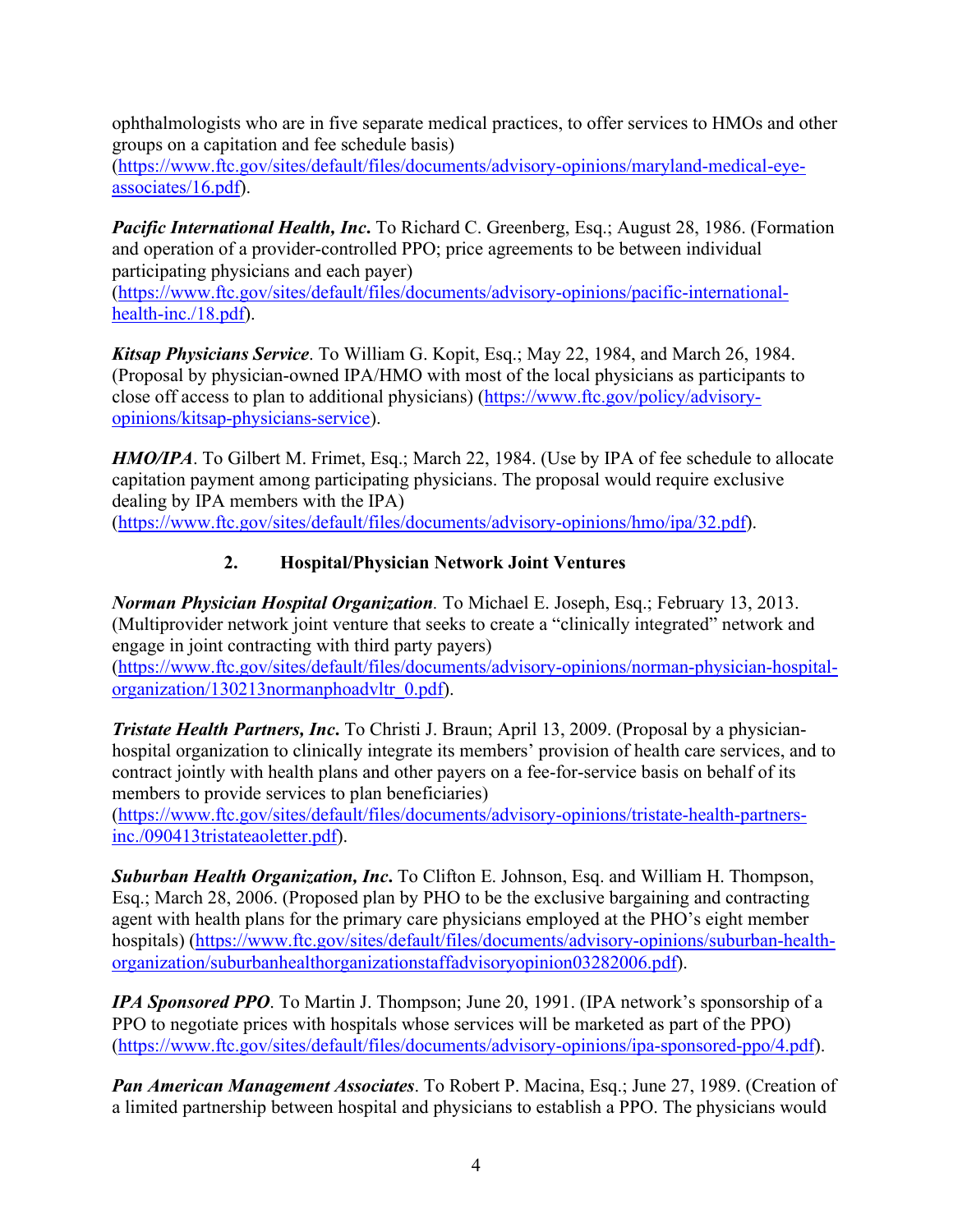be excluded from price negotiations with payers)

[\(https://www.ftc.gov/sites/default/files/documents/advisory-opinions/pan-american](https://www.ftc.gov/sites/default/files/documents/advisory-opinions/pan-american-management-associates/12.pdf)[management-associates/12.pdf\)](https://www.ftc.gov/sites/default/files/documents/advisory-opinions/pan-american-management-associates/12.pdf).

*California PPO*. To Michael A. Duncheon, Esq.; March 17, 1986. (Proposal by PPO composed of multiple hospitals and physician organizations to negotiate contracts with third-party payers) [\(https://www.ftc.gov/sites/default/files/documents/advisory-opinions/california-ppo/20.pdf\)](https://www.ftc.gov/sites/default/files/documents/advisory-opinions/california-ppo/20.pdf).

#### **3. Hospital Network Joint Ventures**

<span id="page-7-0"></span>*Mayo Medical Laboratories.* To George A. Cumming, Jr., Esq.; July 17, 1996. (State or regional networks of hospital laboratories providing outpatient laboratory services organized to compete for payer contracts) [\(https://www.ftc.gov/policy/advisory-opinions/advisory-opinion-cumming-](https://www.ftc.gov/policy/advisory-opinions/advisory-opinion-cumming-07-17-96)[07-17-96\)](https://www.ftc.gov/policy/advisory-opinions/advisory-opinion-cumming-07-17-96).

#### **4. Other Provider Network Joint Ventures**

<span id="page-7-1"></span>*Northeast Pharmacy Service Corporation*. To Paul E. Levenson; July 27, 2000. (Network of independent pharmacies in Massachusetts and Connecticut offering package of medicationrelated patient care services to physician groups) [\(https://www.ftc.gov/policy/advisory](https://www.ftc.gov/policy/advisory-opinions/advisory-opinion-levenson-07-27-00)[opinions/advisory-opinion-levenson-07-27-00\)](https://www.ftc.gov/policy/advisory-opinions/advisory-opinion-levenson-07-27-00).

*Orange Pharmacy Equitable Network.* To John A. Cronin, Pharm D., J.D.; May 19, 1999. (Network of retail pharmacies and pharmacists offering drug product distribution and disease management services) [\(https://www.ftc.gov/policy/advisory-opinions/advisory-opinion-cronin-](https://www.ftc.gov/policy/advisory-opinions/advisory-opinion-cronin-05-19-99)[05-19-99\)](https://www.ftc.gov/policy/advisory-opinions/advisory-opinion-cronin-05-19-99).

*Alliance of Independent Medical Services, LLC*. To Timothy C. Cashmore; December 22, 1997. (Network of ambulance and ambulette services providers formed to contract for transportation services with third party payers) [\(https://www.ftc.gov/policy/advisory-opinions/advisory](https://www.ftc.gov/policy/advisory-opinions/advisory-opinion-cashmore-12-22-97)[opinion-cashmore-12-22-97\)](https://www.ftc.gov/policy/advisory-opinions/advisory-opinion-cashmore-12-22-97).

*New Jersey Pharmacists Association*. To Allen Nichol, Pharm. D.; August 12, 1997. (Pharmacist network offering health education and monitoring services to diabetes and asthma patients) [\(https://www.ftc.gov/policy/advisory-opinions/advisory-opinion-nichol-08-12-97\)](https://www.ftc.gov/policy/advisory-opinions/advisory-opinion-nichol-08-12-97).

*First Look, L.L.C.* To James L. Wiant; June 19, 1997. (Network of optical firms organized to respond to requests for proposals for employer contracts for optical and vision services) [\(https://www.ftc.gov/policy/advisory-opinions/advisory-opinion-wiant-06-19-97\)](https://www.ftc.gov/policy/advisory-opinions/advisory-opinion-wiant-06-19-97).

*Ohio Ambulance Network*. To Shawn M. Lyden, Esq.; January 30, 1997. (Network of ambulance and ambulette services providers formed to contract for transportation services with third party payers) [\(https://www.ftc.gov/policy/advisory-opinions/advisory-opinion-lyden-01-30-](https://www.ftc.gov/policy/advisory-opinions/advisory-opinion-lyden-01-30-97) [97\)](https://www.ftc.gov/policy/advisory-opinions/advisory-opinion-lyden-01-30-97).

*Mobile Health Resources*. To John A. Cook, Esq.; January 30, 1997. (Network of ambulance companies formed to contract for transportation services with third party payers) [\(https://www.ftc.gov/policy/advisory-opinions/advisory-opinion-cook-01-30-97\)](https://www.ftc.gov/policy/advisory-opinions/advisory-opinion-cook-01-30-97).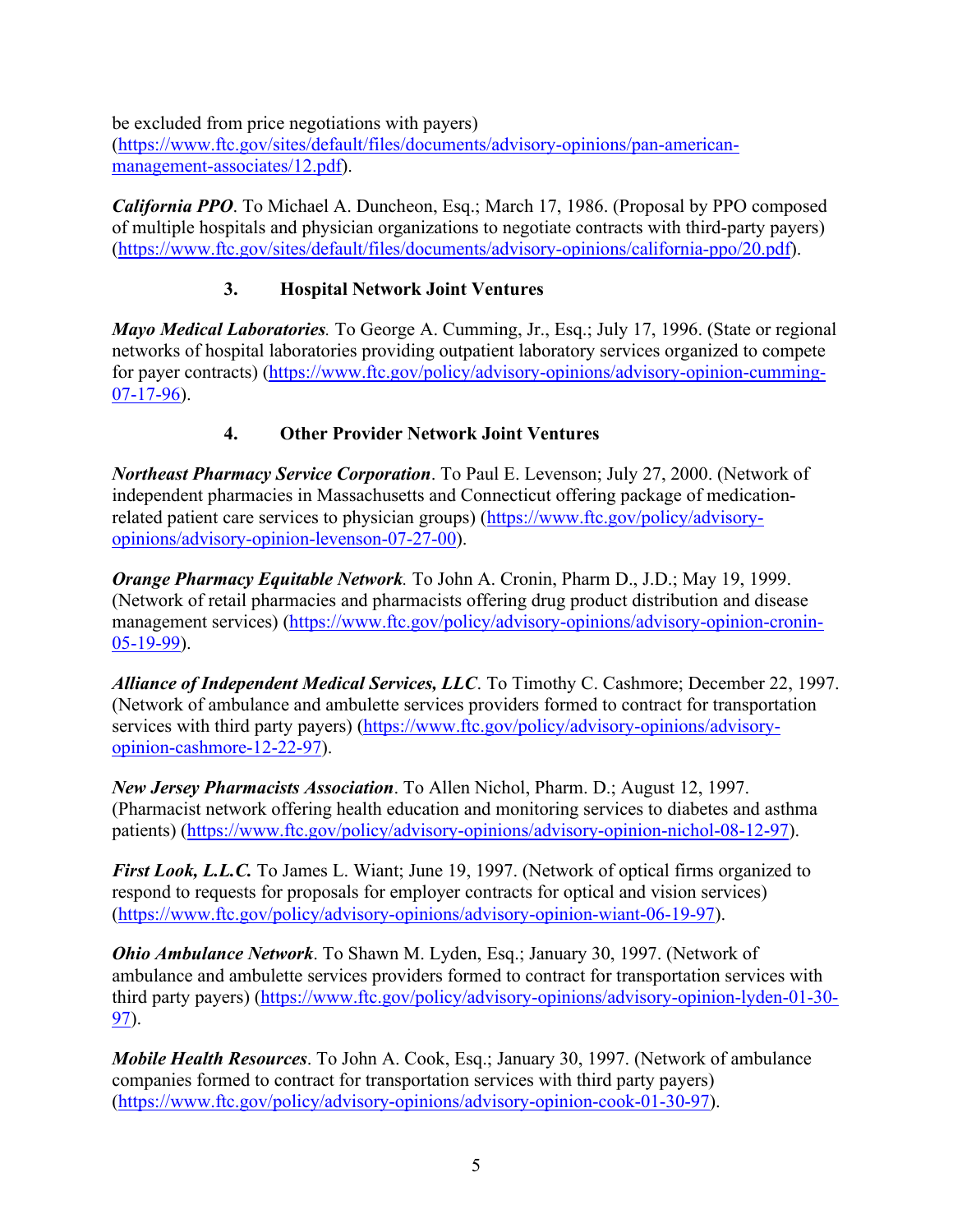*Southwest Florida Oral Surgery Associates*. To Guy E. Whitesman; December 2, 1996. (Cooperative of oral and maxillofacial surgery practices formed to jointly market services to third party payers) [\(https://www.ftc.gov/policy/advisory-opinions/advisory-opinion-whitesman-](https://www.ftc.gov/policy/advisory-opinions/advisory-opinion-whitesman-12-2-96)[12-2-96\)](https://www.ftc.gov/policy/advisory-opinions/advisory-opinion-whitesman-12-2-96).

*Southern Arizona Therapy Network, Inc.* To Martin Janello; December 7, 1995. (Provider network of physical, occupational, and speech therapists organized to facilitate contracts among network members and payers) [\(https://www.ftc.gov/policy/advisory-opinions/advisory-opinion](https://www.ftc.gov/policy/advisory-opinions/advisory-opinion-janello-12-07-95)[janello-12-07-95\)](https://www.ftc.gov/policy/advisory-opinions/advisory-opinion-janello-12-07-95).

*Palmetto Dental Alliance*. To Scott Y. Barnes, Esq.; September 23, 1994. (Proposal by exclusive provider organization to provide dental services to beneficiaries of third party health benefits plans) [\(https://www.ftc.gov/policy/advisory-opinions/advisory-opinion-barnes-09-23-94\)](https://www.ftc.gov/policy/advisory-opinions/advisory-opinion-barnes-09-23-94).

#### **5. Other Joint Bidding**

<span id="page-8-0"></span>*California All Health*. To William G. Kopit, Esq. and Clifford E. Barnes, Esq.; June 14, 1995. (Joint venture of six health maintenance organizations formed to bid for certain California Medicaid contracts) [\(https://www.ftc.gov/policy/advisory-opinions/advisory-opinion-kopit-06-](https://www.ftc.gov/policy/advisory-opinions/advisory-opinion-kopit-06-14-95) [14-95\)](https://www.ftc.gov/policy/advisory-opinions/advisory-opinion-kopit-06-14-95).

*Peer Review Organizations of Ohio Foundation*. To Larry D. Spencer, Executive Director; April 25, 1984. (Proposal by an association of nine Professional Standards Review Organizations to bid for contract with HHS to serve as a Peer Review Organization for Ohio under the Medicare program) [\(https://www.ftc.gov/sites/default/files/documents/advisory-opinions/peer](https://www.ftc.gov/sites/default/files/documents/advisory-opinions/peer-review-organizations-ohio-foundation/30.pdf)[review-organizations-ohio-foundation/30.pdf\)](https://www.ftc.gov/sites/default/files/documents/advisory-opinions/peer-review-organizations-ohio-foundation/30.pdf).

#### <span id="page-8-1"></span>**B. Joint Purchasing Arrangements**

#### **1. Joint Purchasing by Health Care Providers**

<span id="page-8-2"></span>*Elmore Community Hospital, Inc.* To Derrell O. Fancher; June 20, 1995. (Joint venture between two acute care hospitals for the purchase of certain personnel and other services) [\(https://www.ftc.gov/policy/advisory-opinions/advisory-opinion-fancher-06-20-95\)](https://www.ftc.gov/policy/advisory-opinions/advisory-opinion-fancher-06-20-95).

*Louisiana Health Care Association*. To Steven E. Adams, J.D., Director of Governmental Relations; April 23, 1982. (Group purchasing agreement for nursing home association's members) [\(https://www.ftc.gov/sites/default/files/documents/advisory-opinions/louisiana-health](https://www.ftc.gov/sites/default/files/documents/advisory-opinions/louisiana-health-care-association/41.pdf)[care-association/41.pdf\)](https://www.ftc.gov/sites/default/files/documents/advisory-opinions/louisiana-health-care-association/41.pdf).

#### **2. Joint Purchasing by Payers**

<span id="page-8-3"></span>*Association for Quality Health Care, Inc.* To Cecil M. Cheves, Esq.; August 28, 1986. (Proposal by an association of employers with self-funded health plans to negotiate with providers) [\(https://www.ftc.gov/sites/default/files/documents/advisory-opinions/association](https://www.ftc.gov/sites/default/files/documents/advisory-opinions/association-quality-health-care-inc/17.pdf)[quality-health-care-inc/17.pdf\)](https://www.ftc.gov/sites/default/files/documents/advisory-opinions/association-quality-health-care-inc/17.pdf).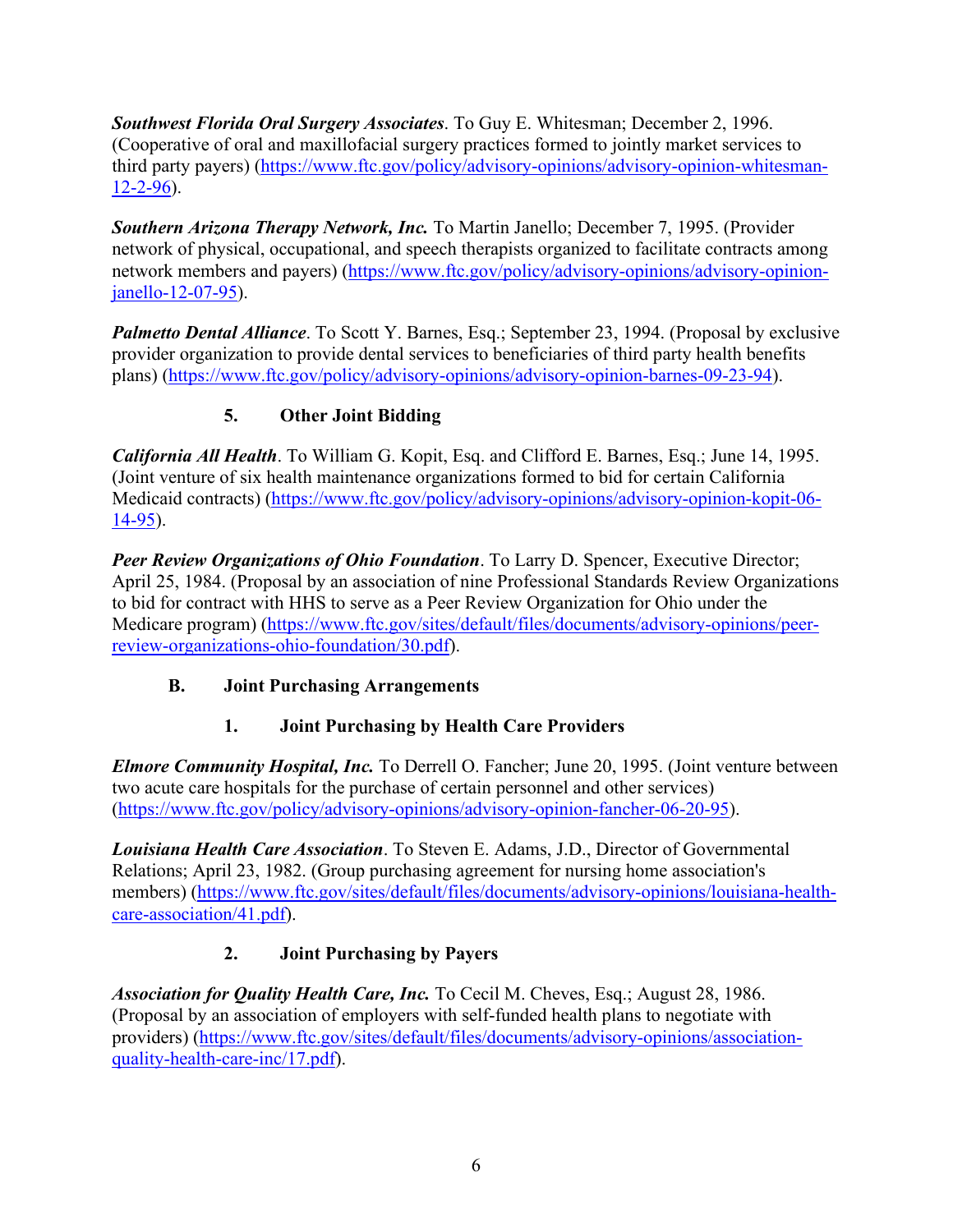*The Equitable Life Assurance Society*. To Jonathan E. Gaines, Esq., V.P. and Counsel; March 26, 1986. (Proposal by an insurer to enter into contracts with hospitals for DRG-based payment. The prices would apply to insurer's own business and would be available to self-funded plans that contract with the insurer for that service)

[\(https://www.ftc.gov/sites/default/files/documents/advisory-opinions/equitable-life-assurance](https://www.ftc.gov/sites/default/files/documents/advisory-opinions/equitable-life-assurance-society/19.pdf)[society/19.pdf\)](https://www.ftc.gov/sites/default/files/documents/advisory-opinions/equitable-life-assurance-society/19.pdf).

*Private Healthcare Systems*. To Michael L. Denger, Esq.; September 24, 1985. (Proposal by an insurer to develop a proprietary national network of managed health care systems and to function as a joint purchasing agent for commercial health insurers)

[\(https://www.ftc.gov/system/files/documents/advisory\\_opinions/private-healthcare](https://www.ftc.gov/system/files/documents/advisory_opinions/private-healthcare-systems/privatehealthsystems.pdf)[systems/privatehealthsystems.pdf\)](https://www.ftc.gov/system/files/documents/advisory_opinions/private-healthcare-systems/privatehealthsystems.pdf).

#### <span id="page-9-0"></span>**C. Other Joint Ventures**

# **1. Hospital Joint Ventures**

<span id="page-9-1"></span>*Columbine Family Health Center.* To Richard J. Sahli; November 8, 1995. (Proposal to add a patient sorting provision to an agreement between an acute care hospital and a rural health care clinic) [\(https://www.ftc.gov/policy/advisory-opinions/advisory-opinion-sahli-11-08-95\)](https://www.ftc.gov/policy/advisory-opinions/advisory-opinion-sahli-11-08-95).

*Erlanger Medical Center/ Women's East Inc***.** To Carlos C. Smith, Esq. and Edward N. Boehm, Esq.; May 31, 1995. (Joint venture between two acute care hospitals for establishment of a new hospital specializing in obstetrical hospital services) [\(https://www.ftc.gov/policy/advisory](https://www.ftc.gov/policy/advisory-opinions/advisory-opinion-smith-05-31-95)[opinions/advisory-opinion-smith-05-31-95\)](https://www.ftc.gov/policy/advisory-opinions/advisory-opinion-smith-05-31-95).

# **2. Insurer/Third-Party Payer PPOs**

<span id="page-9-2"></span>*Association for Quality Health Care, Inc***.** To Cecil M. Cheves, Esq.; August 28, 1986. (Association of employers with self-funded health plans to negotiate with providers) [\(https://www.ftc.gov/sites/default/files/documents/advisory-opinions/association-quality-health](https://www.ftc.gov/sites/default/files/documents/advisory-opinions/association-quality-health-care-inc/17.pdf)[care-inc/17.pdf\)](https://www.ftc.gov/sites/default/files/documents/advisory-opinions/association-quality-health-care-inc/17.pdf).

*The Equitable Life Assurance Society*. To Jonathan E. Gaines, Esq., V.P. and Counsel; March 26, 1986. (Proposal by an insurer to enter into contracts with hospitals for DRG-based payment. The prices would apply to insurer's own business and would be available to self-funded plans that contract with the insurer for that service)

[\(https://www.ftc.gov/sites/default/files/documents/advisory-opinions/equitable-life-assurance](https://www.ftc.gov/sites/default/files/documents/advisory-opinions/equitable-life-assurance-society/19.pdf)[society/19.pdf\)](https://www.ftc.gov/sites/default/files/documents/advisory-opinions/equitable-life-assurance-society/19.pdf).

*Private Healthcare Systems*. To Michael L. Denger, Esq.; September 24, 1985. (Proposal by an insurer to develop a proprietary national network of managed health care systems and to function as a joint purchasing agent for commercial health insurers) [\(https://www.ftc.gov/system/files/documents/advisory\\_opinions/private-healthcare](https://www.ftc.gov/system/files/documents/advisory_opinions/private-healthcare-systems/privatehealthsystems.pdf)[systems/privatehealthsystems.pdf\)](https://www.ftc.gov/system/files/documents/advisory_opinions/private-healthcare-systems/privatehealthsystems.pdf).

**\****Health Care Management Associates*, 101 F.T.C. 1014 (1983). To Irwin S. Smith, M.D., President; June 7, 1983. (PPO organized by an independent intermediary between physicians and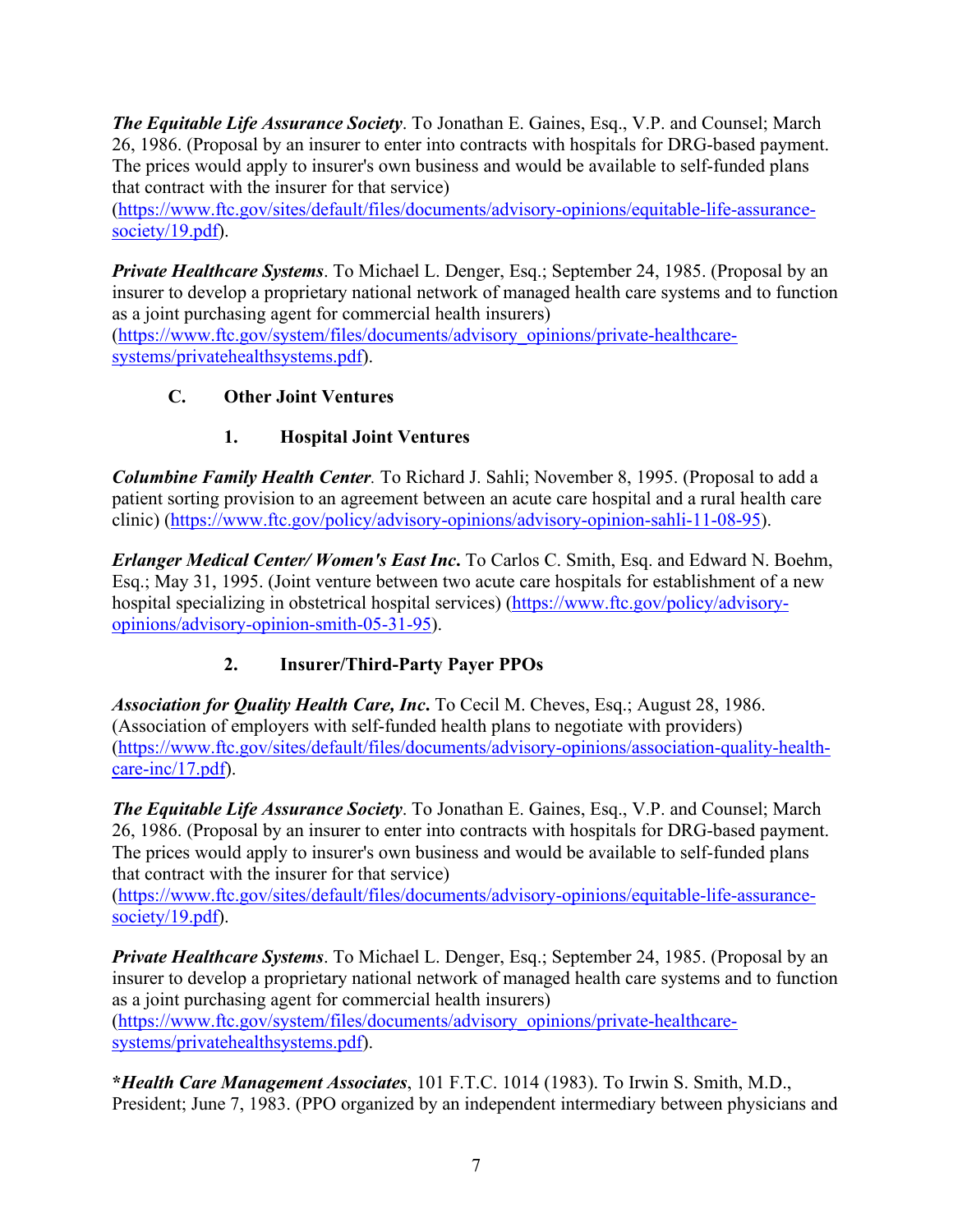payers) [\(https://www.ftc.gov/sites/default/files/documents/advisory-opinions/health-care](https://www.ftc.gov/sites/default/files/documents/advisory-opinions/health-care-management-associates/38.pdf)[management-associates/38.pdf\)](https://www.ftc.gov/sites/default/files/documents/advisory-opinions/health-care-management-associates/38.pdf).

### **D. Provider Participation in Exchanges of Price and Cost Information**

<span id="page-10-0"></span>*Rx-360 International Pharmaceutical Supply Chain Consortium.* To Joanne Lewers; September 15, 2010 (Proposal regarding the Rx-360 International Pharmaceutical Supply Chain Consortium ("Rx-360") to implement two supplier audit programs, which would permit pharmaceutical manufacturers to: (1) share information about the quality and safety of ingredients purchased from common suppliers; and (2) share the costs of sponsoring quality and safety audits of common suppliers)

[\(https://www.ftc.gov/sites/default/files/documents/advisory\\_opinions/rx-360-international](https://www.ftc.gov/sites/default/files/documents/advisory_opinions/rx-360-international-pharmaceutical-supply-chain-consortium/100916bloomletter.pdf)[pharmaceutical-supply-chain-consortium/100916bloomletter.pdf\)](https://www.ftc.gov/sites/default/files/documents/advisory_opinions/rx-360-international-pharmaceutical-supply-chain-consortium/100916bloomletter.pdf).

*Medical Group Management Association.* To Gerald Niederman; November 3, 2003. (Proposal by association of medical practice administrators relating to survey of physician practices regarding insurer payments and other aspects of insurer business practices) [\(https://www.ftc.gov/sites/default/files/documents/advisory-opinions/re-transfer](https://www.ftc.gov/sites/default/files/documents/advisory-opinions/re-transfer-pharmaceuticals-cost-non-profit-hospital-patients-non-profit-free-clinic/mgma031104.pdf)[pharmaceuticals-cost-non-profit-hospital-patients-non-profit-free-clinic/mgma031104.pdf\)](https://www.ftc.gov/sites/default/files/documents/advisory-opinions/re-transfer-pharmaceuticals-cost-non-profit-hospital-patients-non-profit-free-clinic/mgma031104.pdf).

*PriMed Physicians*. To Gregory G. Binford; February 6, 2003. (Proposal by physicians in Dayton, Ohio, to collect and publish information about third party payers' policies and procedures, including fees that specific health plans pay to Dayton doctors compared to fees they pay for the same procedures to physicians in other areas, in connection with the formation of an advocacy group to educate the public about issues affecting the Dayton health care market) [\(https://www.ftc.gov/policy/advisory-opinions/advisory-opinion-binford-02-06-03\)](https://www.ftc.gov/policy/advisory-opinions/advisory-opinion-binford-02-06-03).

*Business Health Companies, Inc.* To Ralph T. Smith, Jr.; October 18, 1996. (Survey of hospital prices by third party consultant) [\(https://www.ftc.gov/policy/advisory-opinions/advisory](https://www.ftc.gov/policy/advisory-opinions/advisory-opinion-smith-10-18-96)[opinion-smith-10-18-96\)](https://www.ftc.gov/policy/advisory-opinions/advisory-opinion-smith-10-18-96).

*Dental Consultant Salary Survey*. To Samuel D. Dednam, D.M.D.; May 30, 1991. (Survey of salary ranges for certified dental consultants) [\(https://www.ftc.gov/sites/default/files/documents/advisory-opinions/dental-consultant-salary](https://www.ftc.gov/sites/default/files/documents/advisory-opinions/dental-consultant-salary-survey/5.pdf)[survey/5.pdf\)](https://www.ftc.gov/sites/default/files/documents/advisory-opinions/dental-consultant-salary-survey/5.pdf).

*American Dental Association*. To Peter M. Sfikas, Esq.; February 15, 1990. (Study of the establishment of UCR rates by dental insurers and the impact of those rates on consumers' outof-pocket costs) [\(https://www.ftc.gov/sites/default/files/documents/advisory-opinions/american](https://www.ftc.gov/sites/default/files/documents/advisory-opinions/american-dental-association/10.pdf)[dental-association/10.pdf\)](https://www.ftc.gov/sites/default/files/documents/advisory-opinions/american-dental-association/10.pdf).

*North Texas Chapter of the American College of Surgeons*. To B. Ward Lane, M.D., President; December 12, 1985. (Survey of members' fees) [\(https://www.ftc.gov/sites/default/files/documents/advisory-opinions/north-texas-chapter](https://www.ftc.gov/sites/default/files/documents/advisory-opinions/north-texas-chapter-american-college-surgeons/22.pdf)[american-college-surgeons/22.pdf\)](https://www.ftc.gov/sites/default/files/documents/advisory-opinions/north-texas-chapter-american-college-surgeons/22.pdf).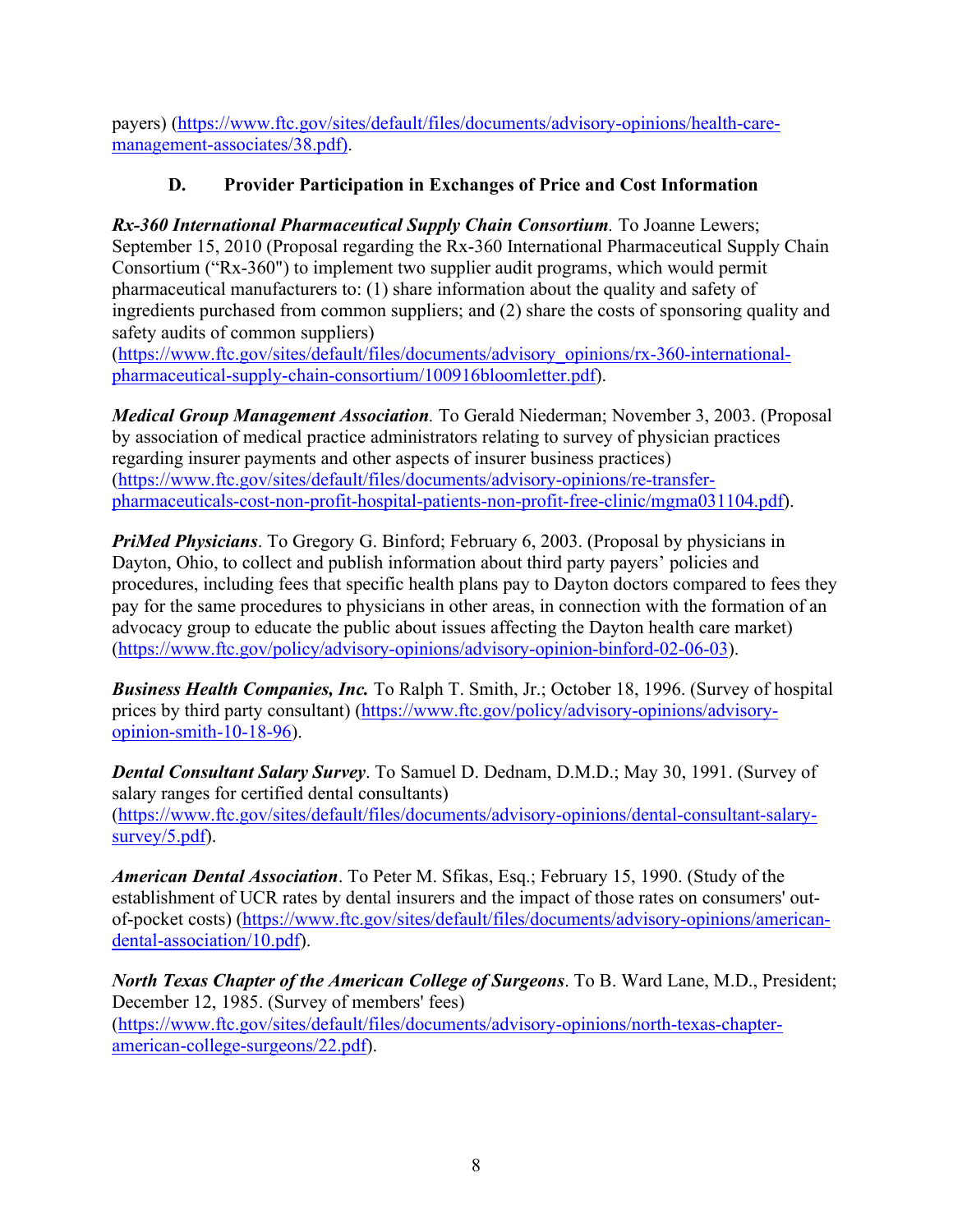*American Dental Association*. To Peter M. Sfikas, Esq.; August 26, 1985. (Survey of the range of dentists' fees in local markets) [\(https://www.ftc.gov/sites/default/files/documents/advisory](https://www.ftc.gov/sites/default/files/documents/advisory-opinions/american-dental-association/25.pdf)[opinions/american-dental-association/25.pdf\)](https://www.ftc.gov/sites/default/files/documents/advisory-opinions/american-dental-association/25.pdf).

*Utah Society of Oral and Maxillofacial Surgeons*. To Dennis L. Dedecker, D.D.S., Secretary; February 8, 1985. (Survey of range of fees and average fees charged by members) [\(https://www.ftc.gov/sites/default/files/documents/advisory-opinions/utah-society-oral-and](https://www.ftc.gov/sites/default/files/documents/advisory-opinions/utah-society-oral-and-maxillofacial-surgeons/27.pdf)[maxillofacial-surgeons/27.pdf\)](https://www.ftc.gov/sites/default/files/documents/advisory-opinions/utah-society-oral-and-maxillofacial-surgeons/27.pdf).

#### <span id="page-11-0"></span>**E. Providers' Collective Provision of Fee Related Information**

#### **1. Relative Value Schedules/Guides**

<span id="page-11-1"></span>*American Medical Association*. To Kirk B. Johnson; March 26, 1996. (Dissemination of public information relating to proposed revisions to Medicare's resource-based relative value scale) [\(https://www.ftc.gov/policy/advisory-opinions/advisory-opinion-johnson-03-26-96\)](https://www.ftc.gov/policy/advisory-opinions/advisory-opinion-johnson-03-26-96).

*Intracorp*. To Sharon B. Donzis, Esq.; March 25, 1988. (Proposal by a cost-containment service to use a physician-developed RVS to determine UCR price screens) [\(https://www.ftc.gov/sites/default/files/documents/advisory-opinions/intracorp/13.pdf\)](https://www.ftc.gov/sites/default/files/documents/advisory-opinions/intracorp/13.pdf).

*\*American Society of Internal Medicine*. 105 F.T.C. 505 (1985). To William G. Kopit, Esq.; April 19, 1985. (Development and dissemination of RVS by an association of physicians) (https://www.ftc.gov/sites/default/files/documents/advisory-opinions/american-society-internalmedicine/26.pdf).

#### **2. Fee Review**

<span id="page-11-2"></span>*\*American Medical Association.* To Kirk B. Johnson, General Counsel; February 14, 1994. (Proposal concerning professional society peer review of physicians' fees, required physician participation in advisory fee review, and medical society discipline for fee-related conduct) [\(https://www.ftc.gov/policy/advisory-opinions/advisory-opinion-johnson-02-14-94\)](https://www.ftc.gov/policy/advisory-opinions/advisory-opinion-johnson-02-14-94).

*National Capital Society of Plastic and Reconstructive Surgeons*. To Robert J. Wilensky, M.D., President-Elect; April 23, 1991. (Formation of a physician panel which would render advisory opinions regarding fee disputes) [\(https://www.ftc.gov/sites/default/files/documents/advisory](https://www.ftc.gov/sites/default/files/documents/advisory-opinions/national-capital-society-plastic-and-reconstructive-surgeons/8.pdf)[opinions/national-capital-society-plastic-and-reconstructive-surgeons/8.pdf\)](https://www.ftc.gov/sites/default/files/documents/advisory-opinions/national-capital-society-plastic-and-reconstructive-surgeons/8.pdf).

*Academy of Ambulatory Foot Surgery*. To Andrew K. Dolan, Esq.; July 31, 1987. (Professional association assistance to third-party payers in determining when foot surgery may be restricted to less expensive outpatient settings)

[\(https://www.ftc.gov/sites/default/files/documents/advisory\\_opinions/academy-ambulatory-foot](https://www.ftc.gov/sites/default/files/documents/advisory_opinions/academy-ambulatory-foot-surgery/academy-ambulatory-foot-surgery-15.pdf)[surgery/academy-ambulatory-foot-surgery-15.pdf\)](https://www.ftc.gov/sites/default/files/documents/advisory_opinions/academy-ambulatory-foot-surgery/academy-ambulatory-foot-surgery-15.pdf).

*Passaic County Medical Society*. To William T. McGuire, Executive Director; January 3, 1986. (Professional society's peer review of physicians' fees that is mandatory and binding on the physician) [\(https://www.ftc.gov/sites/default/files/documents/advisory-opinions/passaic-county](https://www.ftc.gov/sites/default/files/documents/advisory-opinions/passaic-county-medical-society/21.pdf)[medical-society/21.pdf\)](https://www.ftc.gov/sites/default/files/documents/advisory-opinions/passaic-county-medical-society/21.pdf).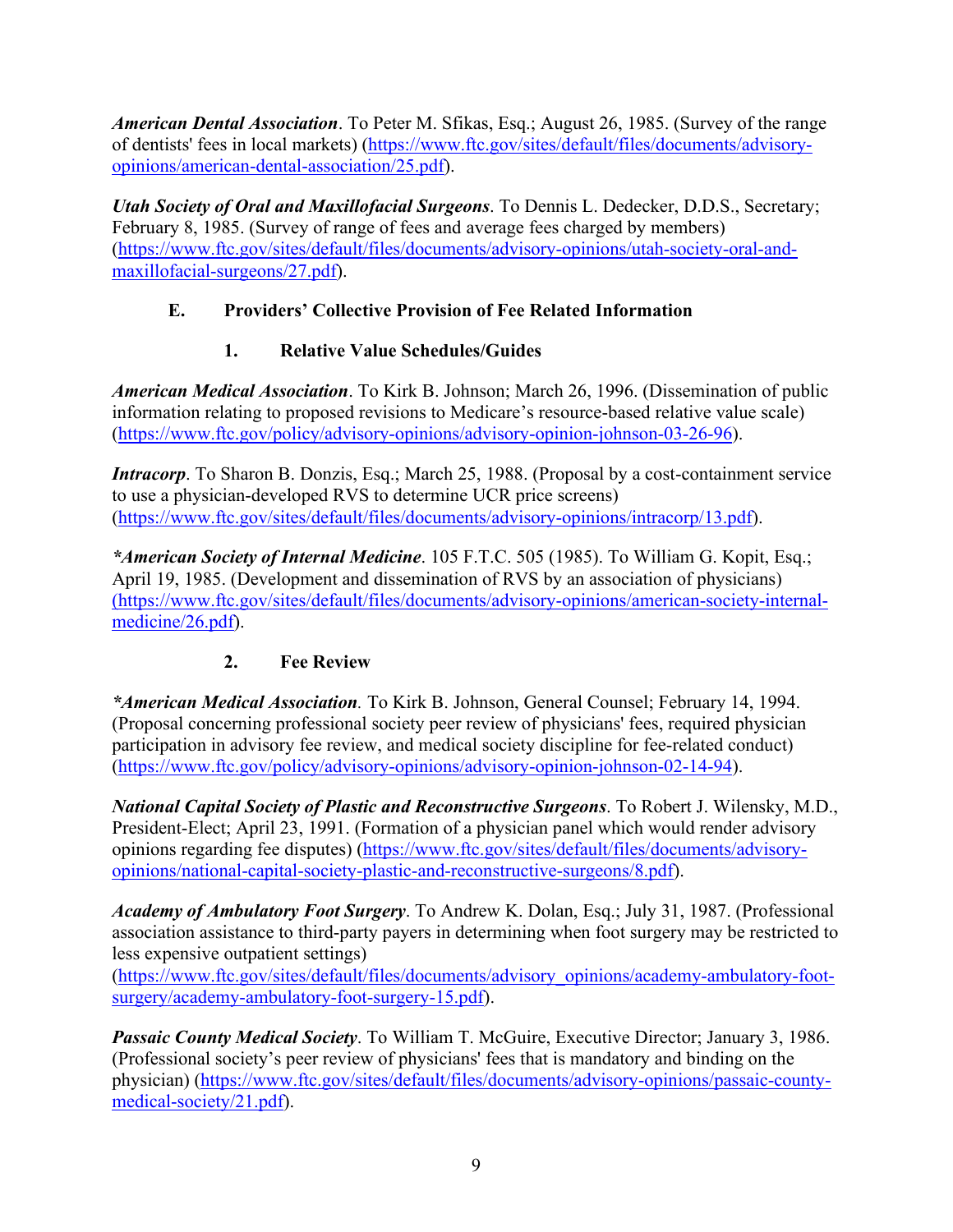*Tarrant County Medical Society*. To Lynn C. Perkins, M.D., President; July 11, 1984. (Medical society advisory fee review program for the voluntary resolution of disputes) [\(https://www.ftc.gov/sites/default/files/documents/advisory-opinions/tarrant-county-medical](https://www.ftc.gov/sites/default/files/documents/advisory-opinions/tarrant-county-medical-society/28.pdf)[society/28.pdf\)](https://www.ftc.gov/sites/default/files/documents/advisory-opinions/tarrant-county-medical-society/28.pdf).

*American Podiatry Association*. To Werner Strupp, Esq.; March 13, 1984. (Use of HCFA's Medicare fee profile by society as reference aid in reviewing reasonableness of disputed fees) [\(https://www.ftc.gov/sites/default/files/documents/advisory-opinions/american-podiatry](https://www.ftc.gov/sites/default/files/documents/advisory-opinions/american-podiatry-association/33.pdf)[association/33.pdf\)](https://www.ftc.gov/sites/default/files/documents/advisory-opinions/american-podiatry-association/33.pdf).

*American Podiatry Association*. To Norman Klombers, DPM, Executive Director, and John Grad, Esq., General Counsel, Podiatry Society of Virginia; August 18, 1983. (Peer review of fees, utilization, and quality of care by professional society) [\(https://www.ftc.gov/sites/default/files/documents/advisory-opinions/american-podiatry](https://www.ftc.gov/sites/default/files/documents/advisory-opinions/american-podiatry-association/36.pdf)[association/36.pdf\)](https://www.ftc.gov/sites/default/files/documents/advisory-opinions/american-podiatry-association/36.pdf).

*\*Iowa Dental Association*, 99 F.T.C. 648 (1982). To Peter M. Sfikas, Esq.; April 8, 1982. (Voluntary and advisory peer review of dentists' fees by a professional society) [\(https://www.ftc.gov/sites/default/files/documents/advisory-opinions/iowa-dental-association/42-](https://www.ftc.gov/sites/default/files/documents/advisory-opinions/iowa-dental-association/42-1.pdf) [1.pdf\)](https://www.ftc.gov/sites/default/files/documents/advisory-opinions/iowa-dental-association/42-1.pdf).

#### **3. Discussions with Payers**

<span id="page-12-0"></span>*Medical Society of the County of Erie*. To James F. Phillips, M.D., President; March 12, 1984. (Medical society discussions with third-party payers regarding fee allowances) [\(https://www.ftc.gov/sites/default/files/documents/advisory-opinions/medical-society-county](https://www.ftc.gov/sites/default/files/documents/advisory-opinions/medical-society-county-erie/34.pdf)[erie/34.pdf\)](https://www.ftc.gov/sites/default/files/documents/advisory-opinions/medical-society-county-erie/34.pdf).

#### <span id="page-12-1"></span>**F. Providers' Collective Provision of Non-fee Related Information**

#### **1. Standard Setting Programs**

<span id="page-12-2"></span>*Foundation for the Accreditation of Hematopoietic Cell Therapy*. To Paul L Yde; April 17, 1997. (Standard-setting and accreditation program for organizations involved in medical or laboratory practice related to hematopoietic progenitor cell therapy) [\(https://www.ftc.gov/policy/advisory-opinions/advisory-opinion-yde-04-13-97\)](https://www.ftc.gov/policy/advisory-opinions/advisory-opinion-yde-04-13-97).

*Washington Health Care Association*. To Stephen J. Maag, Director of Legal and Regulatory Affairs; February 16, 1988. (Nursing home association's program to evaluate the quality of care provided by nursing homes) [\(https://www.ftc.gov/sites/default/files/documents/advisory](https://www.ftc.gov/sites/default/files/documents/advisory-opinions/washington-health-care-association/14.pdf)[opinions/washington-health-care-association/14.pdf\)](https://www.ftc.gov/sites/default/files/documents/advisory-opinions/washington-health-care-association/14.pdf).

# **2. Quality and Utilization Review**

<span id="page-12-3"></span>*Academy of Ambulatory Foot Surgery*. To Andrew K. Dolan, Esq.; July 31, 1987. (Professional association assistance to third-party payers in determining when foot surgery may be restricted to outpatient settings)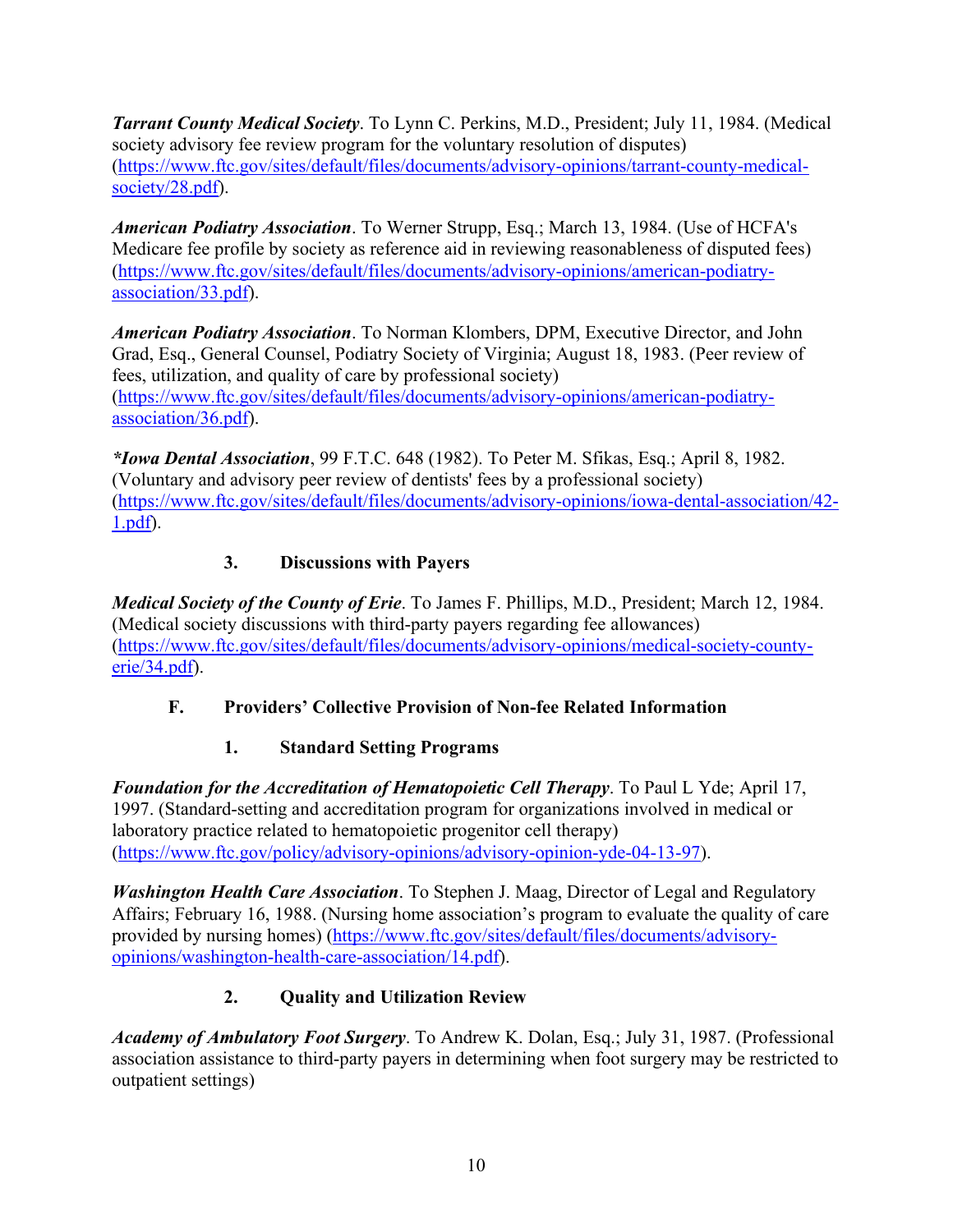[\(https://www.ftc.gov/sites/default/files/documents/advisory\\_opinions/academy-ambulatory-foot](https://www.ftc.gov/sites/default/files/documents/advisory_opinions/academy-ambulatory-foot-surgery/academy-ambulatory-foot-surgery-15.pdf)[surgery/academy-ambulatory-foot-surgery-15.pdf\)](https://www.ftc.gov/sites/default/files/documents/advisory_opinions/academy-ambulatory-foot-surgery/academy-ambulatory-foot-surgery-15.pdf).

*Peer Review Organizations of Ohio Foundation*. To Larry D. Spencer, Executive Director; April 25, 1984. (Proposal by an association of nine Professional Standards Review Organizations to bid for contract with HHS to serve as a Peer Review Organization for Ohio under the Medicare program) [\(https://www.ftc.gov/sites/default/files/documents/advisory-opinions/peer](https://www.ftc.gov/sites/default/files/documents/advisory-opinions/peer-review-organizations-ohio-foundation/30.pdf)[review-organizations-ohio-foundation/30.pdf\)](https://www.ftc.gov/sites/default/files/documents/advisory-opinions/peer-review-organizations-ohio-foundation/30.pdf).

*American Podiatry Association*. To Norman Klombers, DPM, Executive Director, and John Grad, Esq., General Counsel, Podiatry Society of Virginia; August 18, 1983. (Peer review of fees, utilization, and quality of care by professional society) [\(https://www.ftc.gov/sites/default/files/documents/advisory-opinions/american-podiatry](https://www.ftc.gov/sites/default/files/documents/advisory-opinions/american-podiatry-association/36.pdf)[association/36.pdf\)](https://www.ftc.gov/sites/default/files/documents/advisory-opinions/american-podiatry-association/36.pdf).

\**Rhode Island Professional Standards Review Organization*, 101 F.T.C. 1010 (1983). To Edward J. Lynch, Executive V.P.; May 9, 1983. (Nonbinding peer review for private employers' health benefits programs by a physician organization)

[\(https://www.ftc.gov/sites/default/files/documents/advisory-opinions/rhode-island-professional](https://www.ftc.gov/sites/default/files/documents/advisory-opinions/rhode-island-professional-standards-review-organization/39.pdf)[standards-review-organization/39.pdf\)](https://www.ftc.gov/sites/default/files/documents/advisory-opinions/rhode-island-professional-standards-review-organization/39.pdf).

# **3. Information Sharing**

<span id="page-13-0"></span>*Generic Pharmaceutical Association.* To E. John Steren, Esq.; August 8, 2012 (Proposal by association of drug manufacturers to pool competitively sensitive production information about critical drugs in short supply for transmission to FDA)

[\(https://www.ftc.gov/sites/default/files/documents/advisory-opinions/generic-pharmaceutical](https://www.ftc.gov/sites/default/files/documents/advisory-opinions/generic-pharmaceutical-association/120808gphaopinion.pdf)[association/120808gphaopinion.pdf\)](https://www.ftc.gov/sites/default/files/documents/advisory-opinions/generic-pharmaceutical-association/120808gphaopinion.pdf).

*PriMed Physicians*. To Gregory G. Binford; February 6, 2003. (Proposal by physicians in Dayton, Ohio, to collect and publish information about third party payers' policies and procedures, including fees that specific health plans pay to Dayton doctors compared to fees they pay for the same procedures to physicians in other areas, in connection with the formation of an advocacy group to educate the public about issues affecting the Dayton health care market) [\(https://www.ftc.gov/policy/advisory-opinions/advisory-opinion-binford-02-06-03\)](https://www.ftc.gov/policy/advisory-opinions/advisory-opinion-binford-02-06-03).

*Central Texas Medical Group ("CTMG")*. To John P. Dunn, M.D.; September 28, 1995. (Proposal by IPA to distribute information and educate its members on managed care and community issues) [\(https://www.ftc.gov/policy/advisory-opinions/advisory-opinion-dunn-09-28-](https://www.ftc.gov/policy/advisory-opinions/advisory-opinion-dunn-09-28-95) [95\)](https://www.ftc.gov/policy/advisory-opinions/advisory-opinion-dunn-09-28-95).

#### <span id="page-13-1"></span>**G. Professional Society Activities**

**1. Codes of Ethics**

<span id="page-13-2"></span>*Suffolk County Dental Society*. To Steven L. Roberts, DDS, President, and Albert A. Sunshine, DDS, Chairman, Ethics Committee; July 6, 1994. (Legality of "exclusive dental plans"; proposed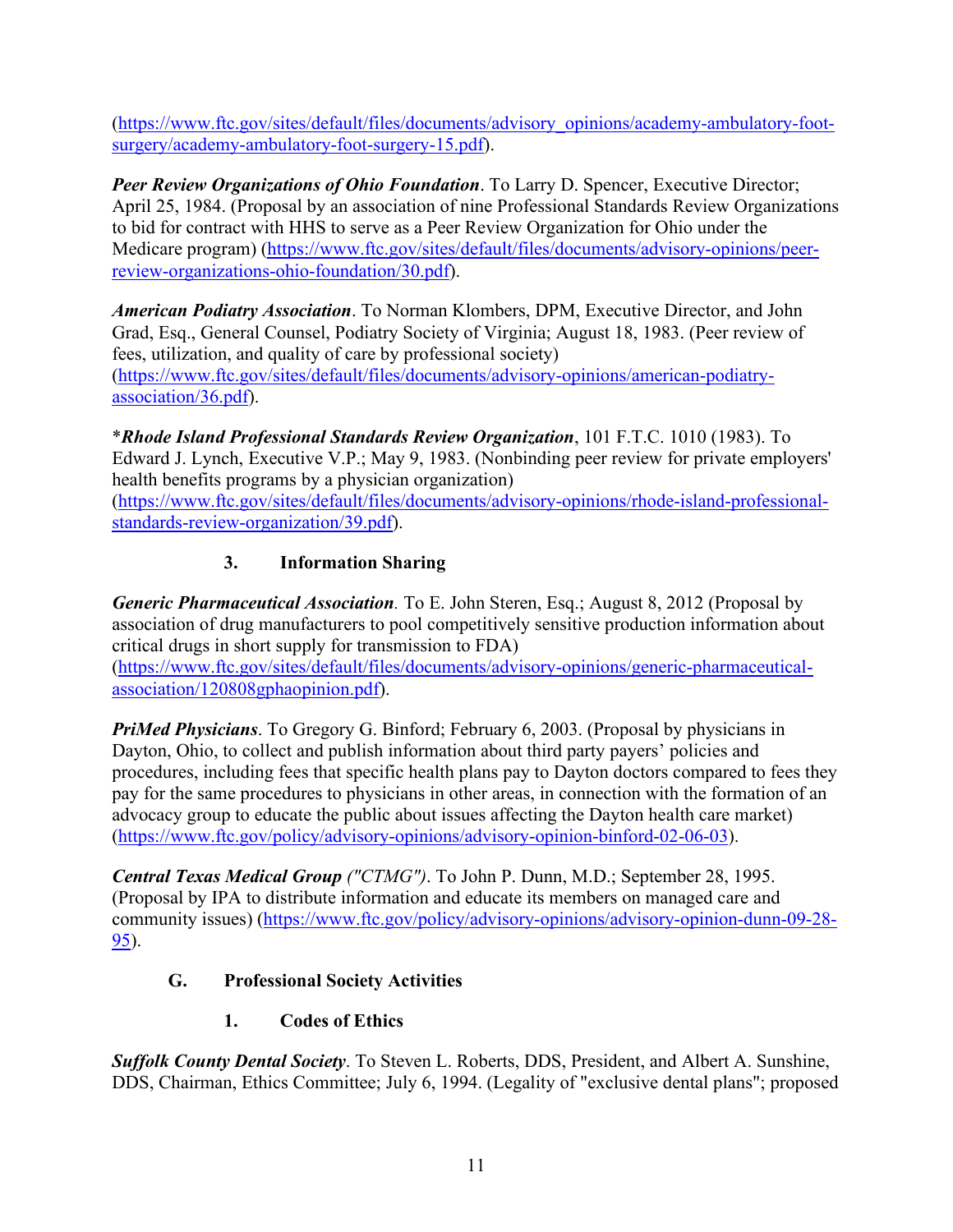dental society disciplinary action against dentists sponsoring such plans) [\(https://www.ftc.gov/policy/advisory-opinions/advisory-opinion-roberts-sunshine-07-06-94\)](https://www.ftc.gov/policy/advisory-opinions/advisory-opinion-roberts-sunshine-07-06-94).

*American Society of Cataract and Refractive Surgeons*. To Jerald A. Jacobs, Esq.; September 20, 1990. (Advisory advertising guidelines) [\(https://www.ftc.gov/sites/default/files/documents/advisory-opinions/american-society-cataract](https://www.ftc.gov/sites/default/files/documents/advisory-opinions/american-society-cataract-and-refractive-surgeons/9.pdf)[and-refractive-surgeons/9.pdf\)](https://www.ftc.gov/sites/default/files/documents/advisory-opinions/american-society-cataract-and-refractive-surgeons/9.pdf).

*American Intra-Ocular Implant Society*. To Jerald A. Jacobs, Esq.; October 11, 1985. (Development of a standard disclosure protocol for intraocular lens manufacturers who offer inducements to physicians) [\(https://www.ftc.gov/sites/default/files/documents/advisory](https://www.ftc.gov/sites/default/files/documents/advisory-opinions/american-intra-ocular-implant-society/23.pdf)[opinions/american-intra-ocular-implant-society/23.pdf\)](https://www.ftc.gov/sites/default/files/documents/advisory-opinions/american-intra-ocular-implant-society/23.pdf).

*North Carolina Chiropractic Association*. To Collin M. Haynie, D.C., Chairman, Ethics Committee; February 29, 1984. (Code of ethics provisions regarding advertising, prior approval of advertising, and fee discounts) [\(https://www.ftc.gov/sites/default/files/documents/advisory](https://www.ftc.gov/sites/default/files/documents/advisory-opinions/north-carolina-chiropractic-association/35.pdf)[opinions/north-carolina-chiropractic-association/35.pdf\)](https://www.ftc.gov/sites/default/files/documents/advisory-opinions/north-carolina-chiropractic-association/35.pdf).

\**American Academy of Ophthalmology*, 101 F.T.C. 1018 (1983). To Jerald A. Jacobs, Esq.; June 17, 1983. (Provisions in a code of ethics concerning delegation of services to non-physician health care providers, arrangements for postoperative care, use of experimental procedures, and advertising) [\(https://www.ftc.gov/sites/default/files/documents/advisory-opinions/american](https://www.ftc.gov/sites/default/files/documents/advisory-opinions/american-academy-ophthalmology/37.pdf)[academy-ophthalmology/37.pdf\)](https://www.ftc.gov/sites/default/files/documents/advisory-opinions/american-academy-ophthalmology/37.pdf).

### **2. Other Activities**

<span id="page-14-0"></span>*Maine Medical Association*. To Frederick C. Holler, M.D., President; May 14, 1984. (Legality of proposal by a medical society urging members to freeze or lower fees by a given percentage) [\(https://www.ftc.gov/sites/default/files/documents/advisory-opinions/maine-medical](https://www.ftc.gov/sites/default/files/documents/advisory-opinions/maine-medical-association/29.pdf)[association/29.pdf\)](https://www.ftc.gov/sites/default/files/documents/advisory-opinions/maine-medical-association/29.pdf).

#### <span id="page-14-1"></span>**H. Other Agreements**

#### **1. Market Allocation**

<span id="page-14-2"></span>*Wichita Area Chamber of Commerce*. To F. Tim Witsman, President; May 22, 1991. (Collective allocation by hospitals of services, equipment, or facilities) [\(https://www.ftc.gov/sites/default/files/documents/advisory-opinions/wichita-area-chamber](https://www.ftc.gov/sites/default/files/documents/advisory-opinions/wichita-area-chamber-commerce/7.pdf)[commerce/7.pdf\)](https://www.ftc.gov/sites/default/files/documents/advisory-opinions/wichita-area-chamber-commerce/7.pdf).

#### **2. Exclusive Dealing**

<span id="page-14-3"></span>*HMO/IPA*. To Gilbert M. Frimet, Esq.; March 22, 1984. (Use by IPA of fee schedule to allocate capitation payment among participating physicians. The proposal would require exclusive dealing by IPA members with the IPA)

[\(https://www.ftc.gov/sites/default/files/documents/advisory-opinions/hmo/ipa/32.pdf\)](https://www.ftc.gov/sites/default/files/documents/advisory-opinions/hmo/ipa/32.pdf).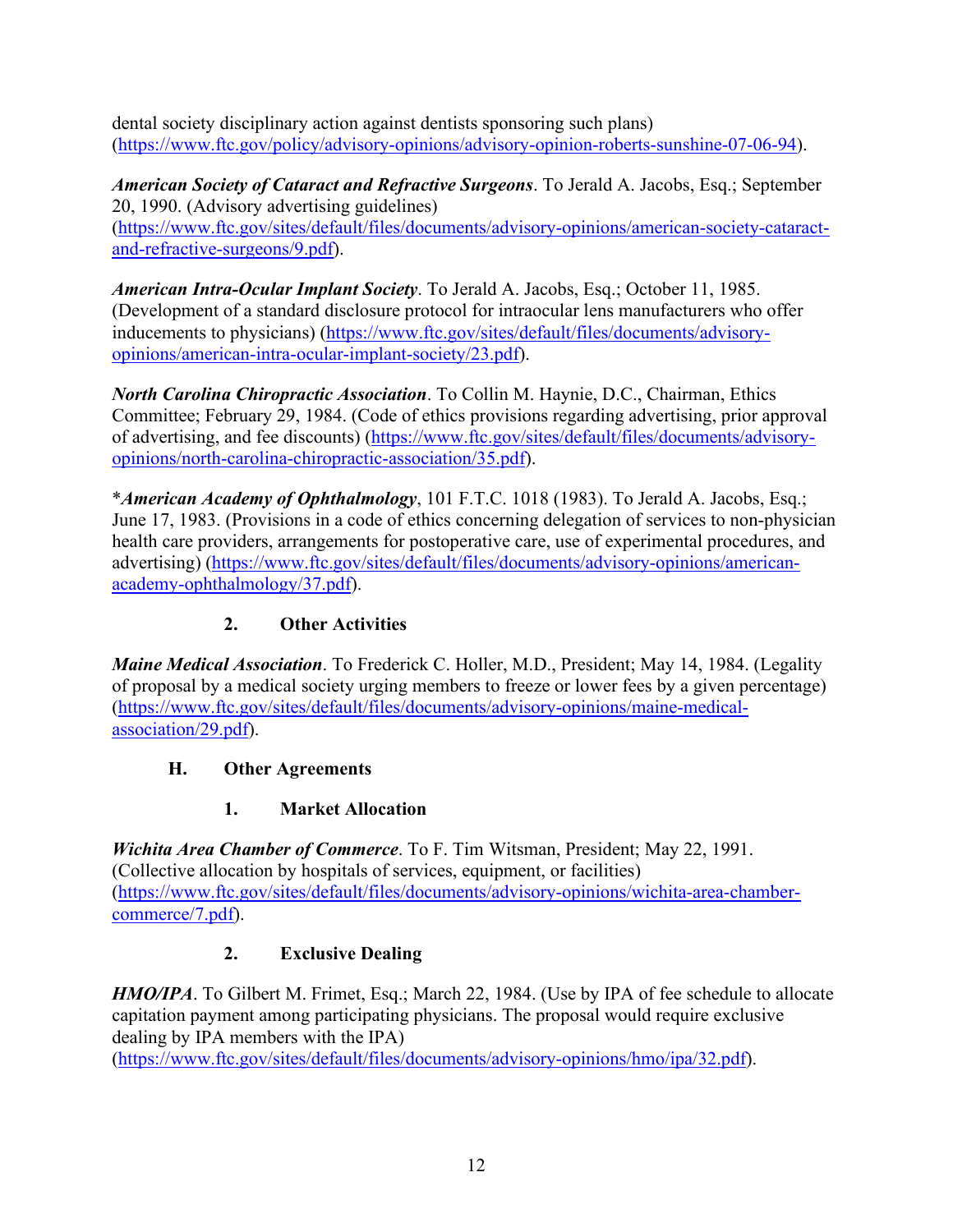\**Burnham Hospital*, 101 F.T.C. 991 (1983). To Robert E. Nord; February 24, 1983. (Grant to physician group of exclusive right to offer radiology services at a hospital) [\(https://www.ftc.gov/sites/default/files/documents/advisory-opinions/burnham-hospital/40.pdf\)](https://www.ftc.gov/sites/default/files/documents/advisory-opinions/burnham-hospital/40.pdf).

### **3. Potential Barriers to New Entry**

<span id="page-15-0"></span>*Benedictine Health Centers*. To Patrick M. Sheller, Esq.; July 10, 1991. (Proposal by hospital to offer free office space to newly recruited physicians) [\(https://www.ftc.gov/sites/default/files/documents/advisory-opinions/benedictine-health](https://www.ftc.gov/sites/default/files/documents/advisory-opinions/benedictine-health-centers/3.pdf)[centers/3.pdf\)](https://www.ftc.gov/sites/default/files/documents/advisory-opinions/benedictine-health-centers/3.pdf).

*Kitsap Physicians Service*. To William G. Kopit, Esq.; May 22, 1984, and March 26, 1984. (Proposal by physician-owned IPA/HMO with most of the local physicians as participants to close off access to plan to additional physicians) [\(https://www.ftc.gov/policy/advisory](https://www.ftc.gov/policy/advisory-opinions/kitsap-physicians-service)[opinions/kitsap-physicians-service\)](https://www.ftc.gov/policy/advisory-opinions/kitsap-physicians-service).

# **4. Parent-Subsidiary Relationships**

<span id="page-15-1"></span>*Community Hospital, Inc.* To Darrell O. Fancher; December 22, 1997. (Corporate restructuring of nonprofit hospital corporation) [\(https://www.ftc.gov/policy/advisory-opinions/advisory](https://www.ftc.gov/policy/advisory-opinions/advisory-opinion-fancher-12-22-97)[opinion-fancher-12-22-97\)](https://www.ftc.gov/policy/advisory-opinions/advisory-opinion-fancher-12-22-97).

# **5. Patent Infringement Settlement Agreements**

<span id="page-15-2"></span>*\*Bristol-Myers Squibb Company.* To Richard J. Stark; May 24, 2004. (Proposed settlement of infringement litigation with Teva Pharmaceuticals involving sharing of the exclusivity period for the drug Paraplatin) [\(https://www.ftc.gov/sites/default/files/documents/advisory-opinions/bristol](https://www.ftc.gov/sites/default/files/documents/advisory-opinions/bristol-myers-squibb-company/040525advisoryc4076.pdf)[myers-squibb-company/040525advisoryc4076.pdf\)](https://www.ftc.gov/sites/default/files/documents/advisory-opinions/bristol-myers-squibb-company/040525advisoryc4076.pdf).

#### **6. Sales Agreements Between Health Care Providers**

<span id="page-15-3"></span>*The Methodist Hospital System*. To Dionne C. Lomax, Esq.; November 30, 2012 (Sale of discounted shortage drugs to Baytown EMS as emergency humanitarian gesture) [\(https://www.ftc.gov/sites/default/files/documents/advisory\\_opinions/methodist-hospital](https://www.ftc.gov/sites/default/files/documents/advisory_opinions/methodist-hospital-system/121130advopinionltrmethodist.pdf)[system/121130advopinionltrmethodist.pdf\)](https://www.ftc.gov/sites/default/files/documents/advisory_opinions/methodist-hospital-system/121130advopinionltrmethodist.pdf).

#### <span id="page-15-4"></span>**I. Robinson-Patman Act**

# **1. Pharmaceutical Pricing Practices**

<span id="page-15-5"></span>*Doylestown Health Physicians*. To John B. Reiss, Esq.; September 2, 2021. (Inquiry as to whether Doylestown Health Physicians' proposal to sell discounted pharmaceuticals and medical devices to its affiliated hospital would fall within the scope of the Non-Profit Institutions Act, which exempts from the Robinson-Patman Act "purchases of their supplies for their own use by schools, colleges, universities, public libraries, churches, hospitals, and charitable institutions not operated for profit.") [\(https://www.ftc.gov/system/files/documents/advisory\\_opinions/ftc-staff](https://www.ftc.gov/system/files/documents/advisory_opinions/ftc-staff-advisory-opinion-concerning-discounted-pharmaceuticals-medical-devices-under-non-profit/p213500doylestownadvisoryopinion.pdf)[advisory-opinion-concerning-discounted-pharmaceuticals-medical-devices-under-non](https://www.ftc.gov/system/files/documents/advisory_opinions/ftc-staff-advisory-opinion-concerning-discounted-pharmaceuticals-medical-devices-under-non-profit/p213500doylestownadvisoryopinion.pdf)[profit/p213500doylestownadvisoryopinion.pdf\)](https://www.ftc.gov/system/files/documents/advisory_opinions/ftc-staff-advisory-opinion-concerning-discounted-pharmaceuticals-medical-devices-under-non-profit/p213500doylestownadvisoryopinion.pdf).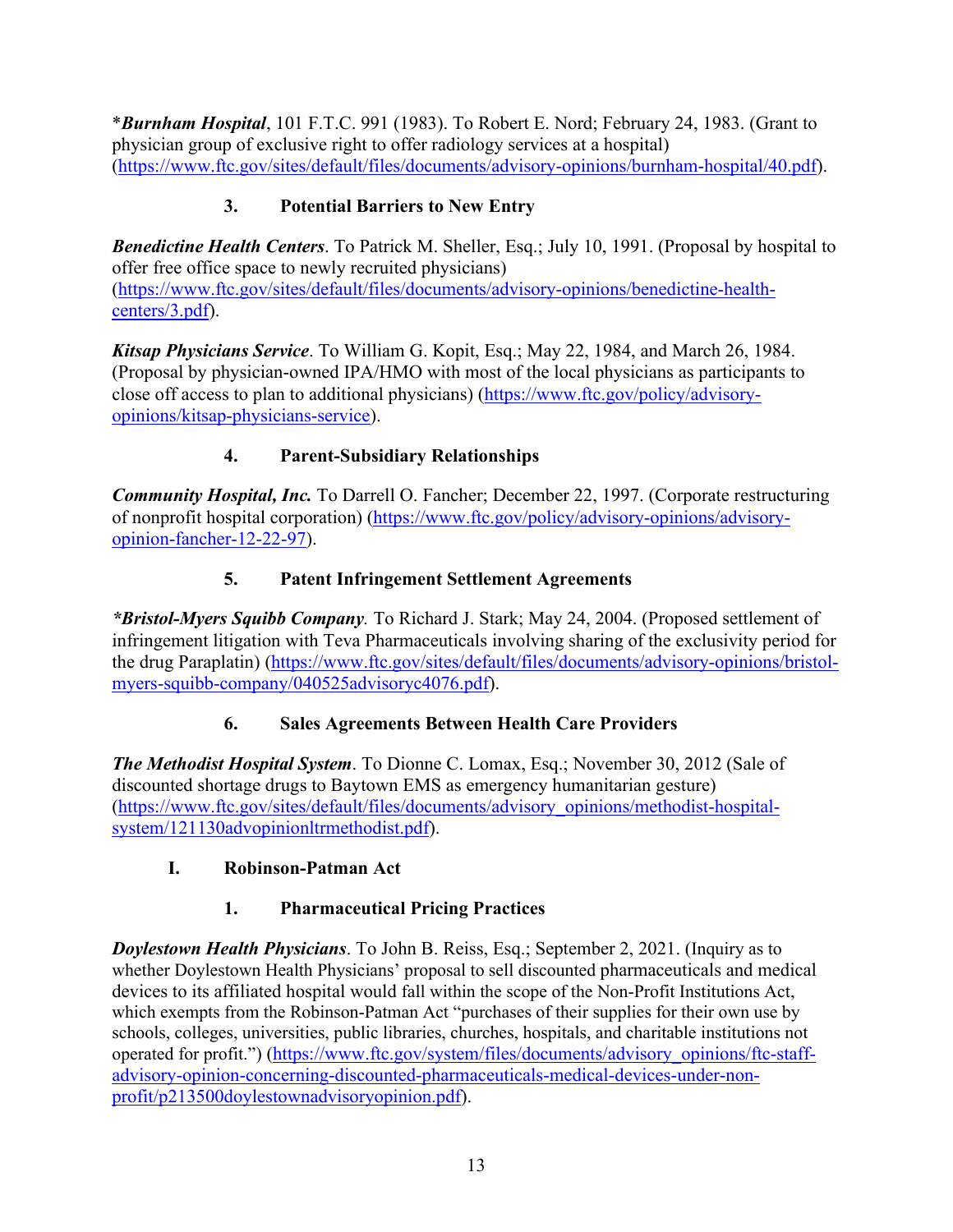*Crouse Health Hospital*. To Jennifer R. Bolster Esq.; October 20, 2017. (Inquiry as to whether Crouse Health Hospital's proposal to sell discounted pharmaceutical products to the employees, retirees, and their dependents of its affiliate, Crouse Medical Practice, would fall within the scope of the Non-Profit Institutions Act, which exempts from the Robinson-Patman Act "purchases of their supplies for their own use by schools, colleges, universities, public libraries, churches, hospitals, and charitable institutions not operated for profit.") [\(https://www.ftc.gov/system/files/documents/advisory\\_opinions/letter-markus-h-meier-assistant](https://www.ftc.gov/system/files/documents/advisory_opinions/letter-markus-h-meier-assistant-director-bureau-competition-concerning-crouse-health-hospitals/crouse_finaladvisoryopinionletter_10202017_text_version.pdf)[director-bureau-competition-concerning-crouse-health](https://www.ftc.gov/system/files/documents/advisory_opinions/letter-markus-h-meier-assistant-director-bureau-competition-concerning-crouse-health-hospitals/crouse_finaladvisoryopinionletter_10202017_text_version.pdf)[hospitals/crouse\\_finaladvisoryopinionletter\\_10202017\\_text\\_version.pdf\)](https://www.ftc.gov/system/files/documents/advisory_opinions/letter-markus-h-meier-assistant-director-bureau-competition-concerning-crouse-health-hospitals/crouse_finaladvisoryopinionletter_10202017_text_version.pdf).

*Quest Analytics Group*. To James L. S. Cobb, Esq.; March 7, 2014. (Inquiry as to whether certain non-profit educational institutions' purchase of specialty drugs through Quest Analytic Group's proposed group purchasing organization would fall within the Non-Profit Institutions Act, which exempts from the Robinson-Patman Act "purchases of their supplies for their own use by … [certain non-profit institutions, including] hospitals, and charitable institutions not operated for profit.") [\(https://www.ftc.gov/system/files/documents/advisory\\_opinions/quest](https://www.ftc.gov/system/files/documents/advisory_opinions/quest-analytics-group/140310queststaffadvisoryletter.pdf)[analytics-group/140310queststaffadvisoryletter.pdf\)](https://www.ftc.gov/system/files/documents/advisory_opinions/quest-analytics-group/140310queststaffadvisoryletter.pdf).

*Yakima Valley Memorial Hospital*. To Robert J. Walerius; August 16, 2010. (Inquiry as to whether Yakima Valley Memorial Hospital's proposal to sell discounted pharmaceutical products to employees of two of its affiliates would fall within the scope of the Non-Profit Institutions Act, which exempts from the Robinson-Patman Act "purchases of their supplies for their own use by … [certain non-profit institutions, including] hospitals, and charitable institutions not operated for profit.")

[\(https://www.ftc.gov/sites/default/files/documents/advisory\\_opinions/yakima-valley-memorial](https://www.ftc.gov/sites/default/files/documents/advisory_opinions/yakima-valley-memorial-hospital/100819yakimavalleyletter.pdf)[hospital/100819yakimavalleyletter.pdf\)](https://www.ftc.gov/sites/default/files/documents/advisory_opinions/yakima-valley-memorial-hospital/100819yakimavalleyletter.pdf).

*Community CarePartners, Inc.* To Vincent D. Childress, Jr.; July 2, 2010. (Inquiry as to whether Community CarePartners' proposal to extend sales of discounted pharmaceutical products to its in-home hospice patients would fall within the Non-Profit Institutions Act, which exempts from the Robinson-Patman Act "purchases of their supplies for their own use by … [certain non-profit institutions, including] hospitals, and charitable institutions not operated for profit.") [\(https://www.ftc.gov/sites/default/files/documents/advisory-opinions/community](https://www.ftc.gov/sites/default/files/documents/advisory-opinions/community-carepartners-inc./100702carepartnersopinion.pdf)[carepartners-inc./100702carepartnersopinion.pdf\)](https://www.ftc.gov/sites/default/files/documents/advisory-opinions/community-carepartners-inc./100702carepartnersopinion.pdf).

*University of Michigan*. To Kathleen A. Reed; April 9, 2010. (Inquiry as to whether a prescription drug benefit program proposed by the University would fall within the Non-Profit Institutions Act, which exempts from the Robinson-Patman Act "purchases of their supplies for their own use by …[certain non-profit institutions, including] hospitals, and charitable institutions not operated for profit.") [\(https://www.ftc.gov/sites/default/files/documents/advisory](https://www.ftc.gov/sites/default/files/documents/advisory-opinions/university-michigan/100409univmichiganopinion.pdf)[opinions/university-michigan/100409univmichiganopinion.pdf\)](https://www.ftc.gov/sites/default/files/documents/advisory-opinions/university-michigan/100409univmichiganopinion.pdf).

*Kaiser Foundation Health Plan, Inc***.** To Robert E. Bloch; February 13, 2008. (Provision of discounted pharmaceuticals for use in proposed program to provide health care services to persons covered under health benefits plans offered by self-insured employers under the Nonprofit Institutions Act) [\(https://www.ftc.gov/sites/default/files/documents/advisory](https://www.ftc.gov/sites/default/files/documents/advisory-opinions/kaiser-foundation-health-plan/080213kaiser.pdf)[opinions/kaiser-foundation-health-plan/080213kaiser.pdf\)](https://www.ftc.gov/sites/default/files/documents/advisory-opinions/kaiser-foundation-health-plan/080213kaiser.pdf).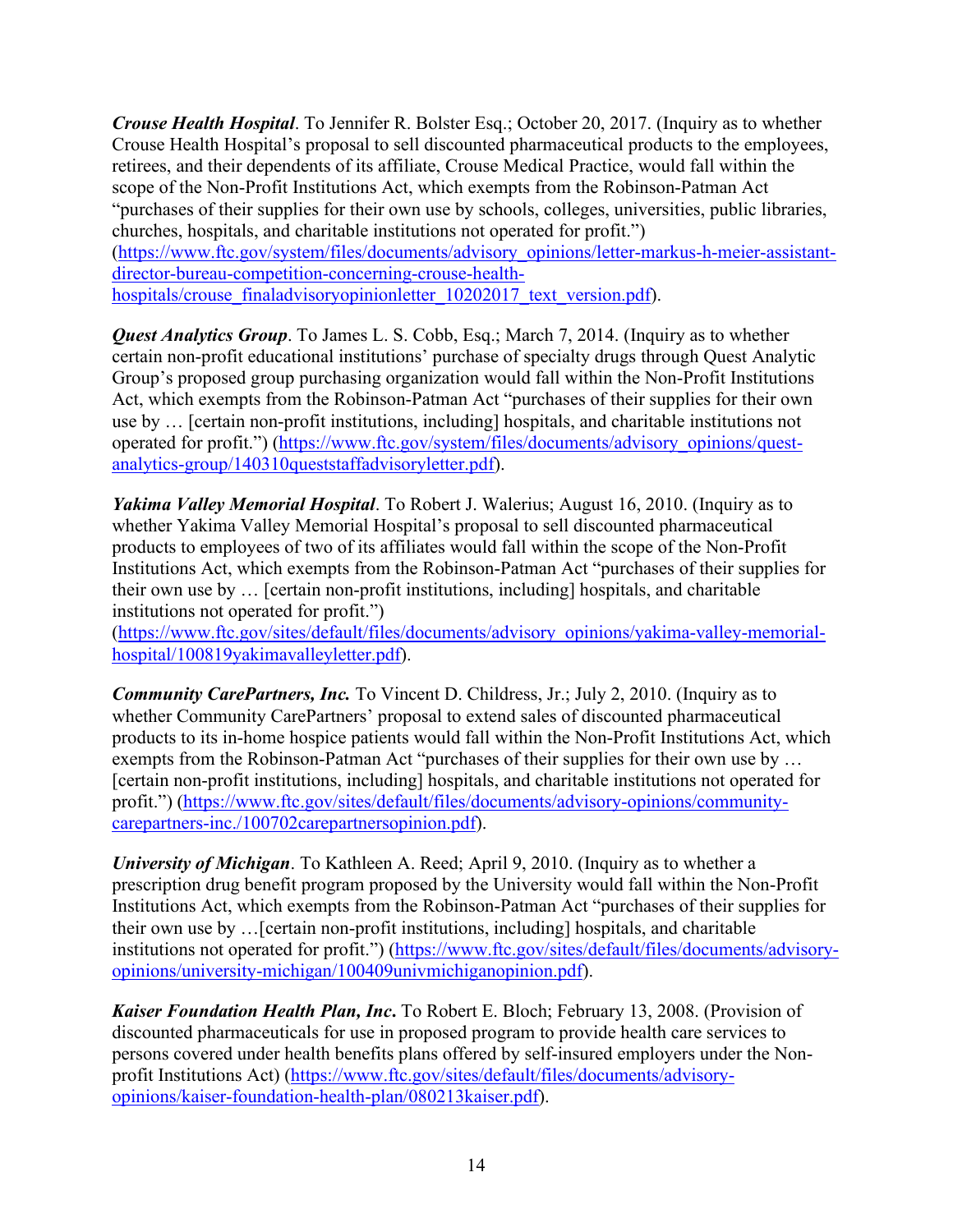*St. John's Health System*. To Michael Merrigan; September 13, 2006. (Provision of pharmaceuticals by St. John's Regional Health Center, a non-profit hospital, to three hospitalowned pharmacy sites, under the Non-Profit Institutions Act) [\(https://www.ftc.gov/sites/default/files/documents/advisory-opinions/st.johns-health](https://www.ftc.gov/sites/default/files/documents/advisory-opinions/st.johns-health-system/060913stjohnsadvisoryopinion.pdf)[system/060913stjohnsadvisoryopinion.pdf\)](https://www.ftc.gov/sites/default/files/documents/advisory-opinions/st.johns-health-system/060913stjohnsadvisoryopinion.pdf).

*Alpena Public Schools*. To Kathleen A. Reed; June 16, 2006. (Transfer of pharmaceuticals at cost between a non-profit hospital and a non-profit public school system) [\(https://www.ftc.gov/sites/default/files/documents/advisory-opinions/alpena-public](https://www.ftc.gov/sites/default/files/documents/advisory-opinions/alpena-public-schools/061606alpena.pdf)[schools/061606alpena.pdf\)](https://www.ftc.gov/sites/default/files/documents/advisory-opinions/alpena-public-schools/061606alpena.pdf).

*North Mississippi Health Services*. To Bruce J. Toppin; August 16, 2005. (Sale of pharmaceuticals at cost by non-profit hospital to patients of non-profit clinic and hospice) [\(https://www.ftc.gov/sites/default/files/documents/advisory-opinions/north-mississippi-health](https://www.ftc.gov/sites/default/files/documents/advisory-opinions/north-mississippi-health-services/050819northmisshlthadvop.pdf)[services/050819northmisshlthadvop.pdf\)](https://www.ftc.gov/sites/default/files/documents/advisory-opinions/north-mississippi-health-services/050819northmisshlthadvop.pdf).

*Stevens Hospital*. To Gordon J. Oakes; April 18, 2005. (Sale of pharmaceuticals by non-profit hospital to patients receiving treatment in clinics that are owned by the hospital) [\(https://www.ftc.gov/sites/default/files/documents/advisory-opinions/stevens-hospital-edmonds](https://www.ftc.gov/sites/default/files/documents/advisory-opinions/stevens-hospital-edmonds-washington/050422npialtrpender.pdf)[washington/050422npialtrpender.pdf\)](https://www.ftc.gov/sites/default/files/documents/advisory-opinions/stevens-hospital-edmonds-washington/050422npialtrpender.pdf).

*Dunlap Memorial Hospital*. To Judy Erb; January 6, 2004. (Transfer of pharmaceuticals at cost by non-profit hospital to patients of non-profit free clinic) [\(https://www.ftc.gov/sites/default/files/documents/advisory-opinions/dunlap-memorial](https://www.ftc.gov/sites/default/files/documents/advisory-opinions/dunlap-memorial-hospital/040106dunlaplet.pdf)[hospital/040106dunlaplet.pdf\)](https://www.ftc.gov/sites/default/files/documents/advisory-opinions/dunlap-memorial-hospital/040106dunlaplet.pdf).

*Arkansas Children's Hospital*. To Victoria Bennet; March 13, 2003. (Sale of pharmaceuticals by non-profit children's hospital to patients seen in clinics that are operated by the University of Arkansas for Medical Sciences on the hospital's campus) [\(https://www.ftc.gov/policy/advisory](https://www.ftc.gov/policy/advisory-opinions/advisory-opinion-bennet-03-13-03)[opinions/advisory-opinion-bennet-03-13-03\)](https://www.ftc.gov/policy/advisory-opinions/advisory-opinion-bennet-03-13-03).

*Valley Baptist Medical Center*. To Louise M. Joy; March 13, 2003. (Sale of pharmaceuticals by hospital to contracted workers who provide services at the hospital) [\(https://www.ftc.gov/policy/advisory-opinions/advisory-opinion-joy-03-13-03\)](https://www.ftc.gov/policy/advisory-opinions/advisory-opinion-joy-03-13-03).

*Health Access, Inc***.** To Stephen D. Keiss; March 8, 2002. (Sale of vaccines by non-profit hospital to affiliated wellness center) [\(https://www.ftc.gov/policy/advisory-opinions/advisory](https://www.ftc.gov/policy/advisory-opinions/advisory-opinion-keiss-03-08-02)[opinion-keiss-03-08-02\)](https://www.ftc.gov/policy/advisory-opinions/advisory-opinion-keiss-03-08-02).

*Connecticut Hospital Association*. To Robert M. Langer; December 20, 2001. (Sale of pharmaceuticals by non-profit hospitals to retired employees) [\(https://www.ftc.gov/policy/advisory-opinions/advisory-opinion-langer-12-20-01\)](https://www.ftc.gov/policy/advisory-opinions/advisory-opinion-langer-12-20-01).

*Harvard Vanguard Medical Associates, Inc.* To David Marx, Jr.; December 18, 2001. (Sale of pharmaceuticals by non-profit, multi-specialty medical clinic to employees and to patients treated at the clinic) [\(https://www.ftc.gov/policy/advisory-opinions/advisory-opinion-marx-12-](https://www.ftc.gov/policy/advisory-opinions/advisory-opinion-marx-12-18-01) [18-01\)](https://www.ftc.gov/policy/advisory-opinions/advisory-opinion-marx-12-18-01).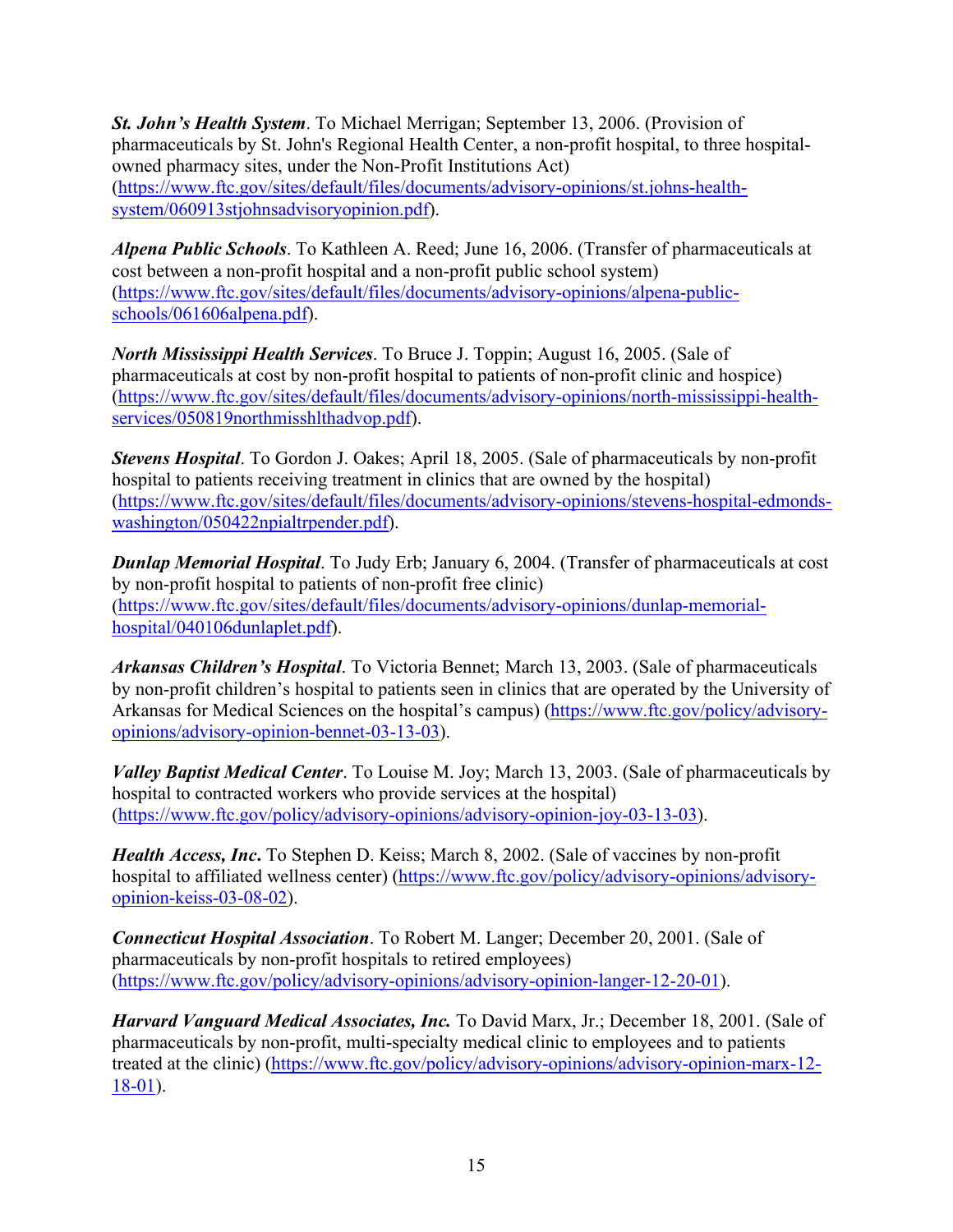*BJC Health System.* To Gary Senner; November 9, 1999. (Sale of pharmaceuticals by non-profit hospital system to the system's employees, affiliated managed care program enrollees, and home care subsidiary) [\(https://www.ftc.gov/policy/advisory-opinions/advisory-opinion-senner-11-09-](https://www.ftc.gov/policy/advisory-opinions/advisory-opinion-senner-11-09-99) [99\)](https://www.ftc.gov/policy/advisory-opinions/advisory-opinion-senner-11-09-99).

*Wesley Health Care Center, Inc***.** To David A. Ruffo; April 29, 1999. (Sale of pharmaceuticals by non-profit skilled nursing facility to volunteers working at the facility) [\(https://www.ftc.gov/policy/advisory-opinions/advisory-opinion-ruffo-04-29-99\)](https://www.ftc.gov/policy/advisory-opinions/advisory-opinion-ruffo-04-29-99).

*North Mississippi Health Services*. To Bruce J. Toppin, Esq.; January 7, 1998. (Sale of pharmaceuticals by non-profit hospital to patients of the hospital's cancer treatment center) [\(https://www.ftc.gov/policy/advisory-opinions/advisory-opinion-toppin-01-07-98\)](https://www.ftc.gov/policy/advisory-opinions/advisory-opinion-toppin-01-07-98).

*Henry County Memorial Hospital*. To Clifton E. Johnson, Esq.; April 10, 1997. (Sale of pharmaceuticals by non-profit hospital to patients of the hospital's PHO) [\(https://www.ftc.gov/policy/advisory-opinions/advisory-opinion-johnson-04-10-97\)](https://www.ftc.gov/policy/advisory-opinions/advisory-opinion-johnson-04-10-97).

*North Ottawa Community Hospital*. To Sheldon Klein, Esq.; October 22, 1996. (Sale of pharmaceuticals by non-profit hospital to unaffiliated, non-profit hospice) [\(https://www.ftc.gov/policy/advisory-opinions/advisory-opinion-klein-10-22-96\)](https://www.ftc.gov/policy/advisory-opinions/advisory-opinion-klein-10-22-96).

*North Mississippi Health Services*. To Bruce J. Toppin, Esq.; October 3, 1996. (Sale of pharmaceuticals by non-profit medical center to retired employees) [\(https://www.ftc.gov/policy/advisory-opinions/advisory-opinion-toppin-10-03-96\)](https://www.ftc.gov/policy/advisory-opinions/advisory-opinion-toppin-10-03-96).

*Valley Baptist Medical Center*. To Daniel L. Wellington, Esq.; September 19, 1996. (Sale of pharmaceuticals by non-profit medical center to medical center operated clinic) [\(https://www.ftc.gov/policy/advisory-opinions/advisory-opinion-wellington-09-19-96\)](https://www.ftc.gov/policy/advisory-opinions/advisory-opinion-wellington-09-19-96).

*William W. Backus Hospital*. To Robert M. Langer, Esq.; June 11, 1996. (Sale of pharmaceuticals by non-profit hospital to related non-profit clinics) [\(https://www.ftc.gov/policy/advisory-opinions/advisory-opinion-langer-06-11-96\)](https://www.ftc.gov/policy/advisory-opinions/advisory-opinion-langer-06-11-96).

*Elkhart General Hospital*. To Clifton E. Johnson, Esq.; June 13, 1994. (Sale of pharmaceuticals by non-profit hospital to hospital operated home health care program) [\(https://www.ftc.gov/policy/advisory-opinions/advisory-opinion-johnson-06-13-94\)](https://www.ftc.gov/policy/advisory-opinions/advisory-opinion-johnson-06-13-94).

\**Presentation Health System*. To Tamara D. Lee, Esq.; December 21, 1993. (Sale of pharmaceuticals by non-profit hospitals to related non-profit long-term care facilities) [\(https://www.ftc.gov/policy/advisory-opinions/advisory-opinion-lee-12-21-93\)](https://www.ftc.gov/policy/advisory-opinions/advisory-opinion-lee-12-21-93).

*Unnamed Hospital*. To James D. Miller, Esq.; March 31, 1993. (Dispensing of non-profit hospital's purchase of drugs to HMO members and to members of a senior citizens' program) [\(https://www.ftc.gov/sites/default/files/documents/advisory-opinions/unnamed-hospital./1.pdf\)](https://www.ftc.gov/sites/default/files/documents/advisory-opinions/unnamed-hospital./1.pdf).

*Oneida City Hospital*. To Linus W. Walton, Esq., City Attorney; June 1, 1992. (Sale of prescription drugs by a city-operated hospital to city employees at a price reflecting discounts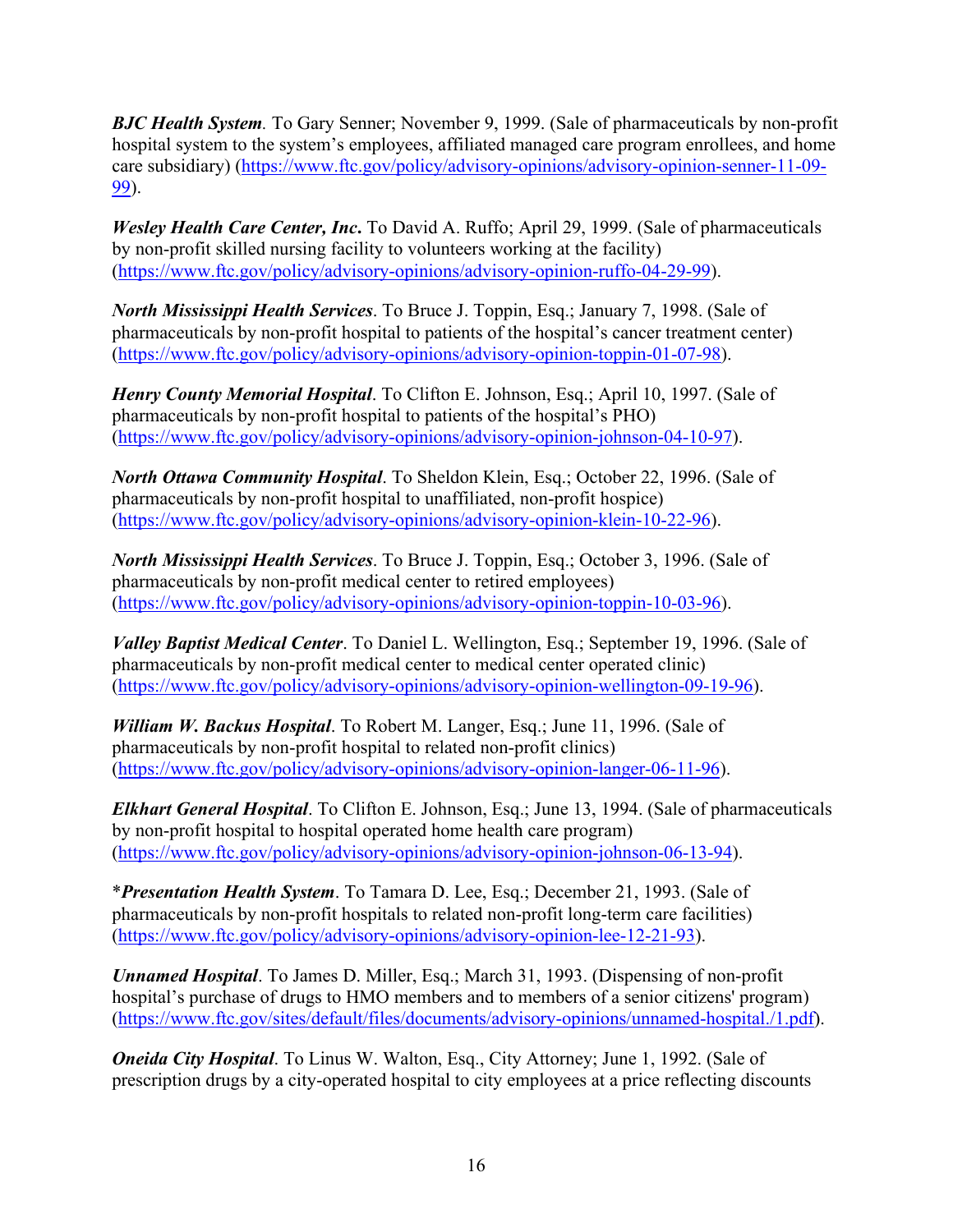received by the hospital [\(https://www.ftc.gov/sites/default/files/documents/advisory](https://www.ftc.gov/sites/default/files/documents/advisory-opinions/oneida-city-hospital/2.pdf)[opinions/oneida-city-hospital/2.pdf\)](https://www.ftc.gov/sites/default/files/documents/advisory-opinions/oneida-city-hospital/2.pdf).

### **2. Other Products**

<span id="page-19-0"></span>*Independent Video Services*. To Bonnie B. Larson, Marketing Manager; January 17, 1990. (Price differences in sale of educational video programs to physicians and hospitals) [\(https://www.ftc.gov/sites/default/files/documents/advisory-opinions/independent-video](https://www.ftc.gov/sites/default/files/documents/advisory-opinions/independent-video-services/11.pdf)[services/11.pdf\)](https://www.ftc.gov/sites/default/files/documents/advisory-opinions/independent-video-services/11.pdf).

*Louisiana Health Care Association*. To Steven E. Adams, J.D., Director of Governmental Relations; April 23, 1982. (Group purchasing agreement for nursing home association's members) [\(https://www.ftc.gov/policy/advisory-opinions/louisiana-health-care-association\)](https://www.ftc.gov/policy/advisory-opinions/louisiana-health-care-association).

#### <span id="page-19-1"></span>**J. Failure to File Agreement Required by Medicare Prescription Drug, Improvement, and Modernization Act of 2003**

*Sanofi-Aventis, Watson Pharmaceuticals, and Synthon Holding B.V.* To Helene D. Jaffe, Counsel for Sanofi-Aventis, Joseph J. Simons and E. Anthony Figg, Counsel for Sython Holding B.V., and Steven C. Sunshine, Counsel for Watson Pharmaceuticals/Watson Laboratories; May 9, 2011. (Failure to file agreements made in connection with patent infringement lawsuits violated filing requirement contained in the Medicare Prescription Drug, Improvement, and Modernization Act of 2003) [\(https://www.ftc.gov/enforcement/cases-proceedings/closing](https://www.ftc.gov/enforcement/cases-proceedings/closing-letters/sanofi-aventis-synthon-holding-bv)[letters/sanofi-aventis-synthon-holding-bv\)](https://www.ftc.gov/enforcement/cases-proceedings/closing-letters/sanofi-aventis-synthon-holding-bv).

#### <span id="page-19-2"></span>**III. YEARLY INDEX OF HEALTH CARE ANTITRUST ADVISORY OPINIONS BY COMMISSION AND BY STAFF**[5](#page-19-3)

- **2021** *Doylestown Health Physicians*. To John B. Reiss, Esq.; September 2, 2021. (Inquiry as to whether Doylestown Health Physicians' proposal to sell discounted pharmaceuticals and medical devices to its affiliated hospital would fall within the scope of the Non-Profit Institutions Act, which exempts from the Robinson-Patman Act "purchases of their supplies for their own use by schools, colleges, universities, public libraries, churches, hospitals, and charitable institutions not operated for profit.") [\(https://www.ftc.gov/system/files/documents/advisory\\_opinions/ftc-staff-advisory](https://www.ftc.gov/system/files/documents/advisory_opinions/ftc-staff-advisory-opinion-concerning-discounted-pharmaceuticals-medical-devices-under-non-profit/p213500doylestownadvisoryopinion.pdf)[opinion-concerning-discounted-pharmaceuticals-medical-devices-under-non](https://www.ftc.gov/system/files/documents/advisory_opinions/ftc-staff-advisory-opinion-concerning-discounted-pharmaceuticals-medical-devices-under-non-profit/p213500doylestownadvisoryopinion.pdf)[profit/p213500doylestownadvisoryopinion.pdf\)](https://www.ftc.gov/system/files/documents/advisory_opinions/ftc-staff-advisory-opinion-concerning-discounted-pharmaceuticals-medical-devices-under-non-profit/p213500doylestownadvisoryopinion.pdf).
- **2017** *Crouse Health Hospital*. To Jennifer R. Bolster Esq.; October 20, 2017. (Inquiry as to whether Crouse Health Hospital's proposal to sell discounted pharmaceutical products to the employees, retirees, and their dependents of its affiliate, Crouse Medical Practice, would fall within the scope of the Non-Profit Institutions Act, which exempts from the Robinson-Patman Act "purchases of their supplies for their own use by schools, colleges, universities, public libraries, churches, hospitals, and charitable institutions not operated for profit.") [\(https://www.ftc.gov/system/files/documents/advisory\\_opinions/letter-](https://www.ftc.gov/system/files/documents/advisory_opinions/letter-markus-h-meier-assistant-director-bureau-competition-concerning-crouse-health-hospitals/crouse_finaladvisoryopinionletter_10202017_text_version.pdf)

<span id="page-19-3"></span><sup>5</sup> Commission advisory opinions are indicated by an asterisk (\*); other opinions are staff advisory opinions.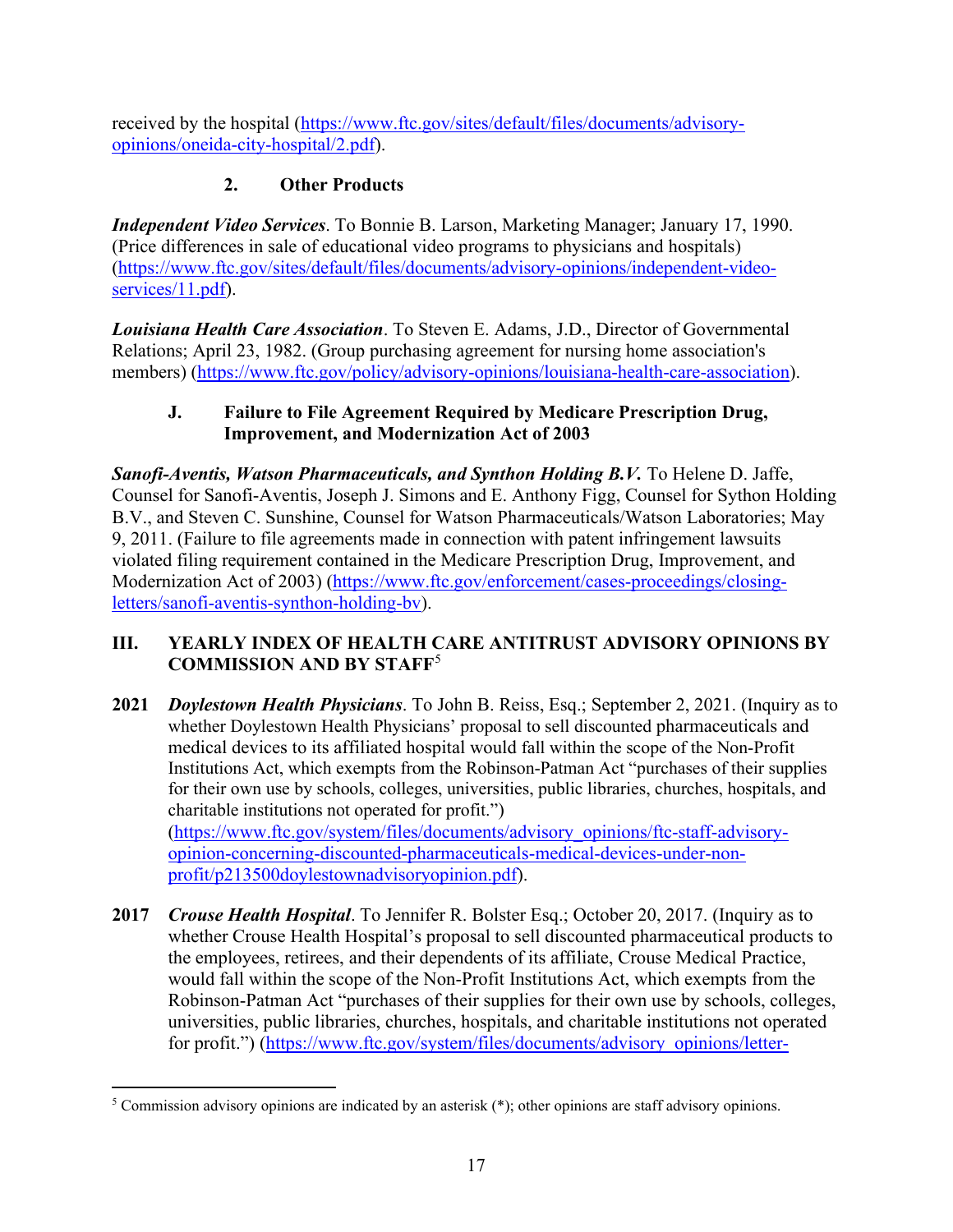[markus-h-meier-assistant-director-bureau-competition-concerning-crouse-health](https://www.ftc.gov/system/files/documents/advisory_opinions/letter-markus-h-meier-assistant-director-bureau-competition-concerning-crouse-health-hospitals/crouse_finaladvisoryopinionletter_10202017_text_version.pdf)[hospitals/crouse\\_finaladvisoryopinionletter\\_10202017\\_text\\_version.pdf\)](https://www.ftc.gov/system/files/documents/advisory_opinions/letter-markus-h-meier-assistant-director-bureau-competition-concerning-crouse-health-hospitals/crouse_finaladvisoryopinionletter_10202017_text_version.pdf).

- **2014** *Quest Analytics Group*. To James L. S. Cobb, Esq.; March 7, 2014. (Inquiry as to whether certain non-profit educational institutions' purchase of specialty drugs through Quest Analytic Group's proposed group purchasing organization would fall within the Non-Profit Institutions Act, which exempts from the Robinson-Patman Act "purchases of their supplies for their own use by … [certain non-profit institutions, including] hospitals, and charitable institutions not operated for profit.") [\(https://www.ftc.gov/system/files/documents/advisory\\_opinions/quest-analytics](https://www.ftc.gov/system/files/documents/advisory_opinions/quest-analytics-group/140310queststaffadvisoryletter.pdf)[group/140310queststaffadvisoryletter.pdf\)](https://www.ftc.gov/system/files/documents/advisory_opinions/quest-analytics-group/140310queststaffadvisoryletter.pdf).
- **2013** *Norman Physician Hospital Organization*. To Michael E. Joseph, Esq.; February 13, 2013. (Multiprovider network joint venture that seeks to create a "clinically integrated" network and engage in joint contracting with third party payers) [\(https://www.ftc.gov/sites/default/files/documents/advisory-opinions/norman-physician](https://www.ftc.gov/sites/default/files/documents/advisory-opinions/norman-physician-hospital-organization/130213normanphoadvltr_0.pdf)[hospital-organization/130213normanphoadvltr\\_0.pdf\)](https://www.ftc.gov/sites/default/files/documents/advisory-opinions/norman-physician-hospital-organization/130213normanphoadvltr_0.pdf).
- **2012** *The Methodist Hospital System*. To Dionne C. Lomax, Esq.; November 30, 2012 (Sale of discounted shortage drugs to Baytown EMS as emergency humanitarian gesture) [\(https://www.ftc.gov/sites/default/files/documents/advisory\\_opinions/methodist-hospital](https://www.ftc.gov/sites/default/files/documents/advisory_opinions/methodist-hospital-system/121130advopinionltrmethodist.pdf)[system/121130advopinionltrmethodist.pdf\)](https://www.ftc.gov/sites/default/files/documents/advisory_opinions/methodist-hospital-system/121130advopinionltrmethodist.pdf).

*Generic Pharmaceutical Association*. To E. John Steren, Esq.; August 8, 2012 (Proposal by association of drug manufacturers to pool competitively sensitive production information about critical drugs in short supply for transmission to FDA) [\(https://www.ftc.gov/sites/default/files/documents/advisory-opinions/generic](https://www.ftc.gov/sites/default/files/documents/advisory-opinions/generic-pharmaceutical-association/120808gphaopinion.pdf)[pharmaceutical-association/120808gphaopinion.pdf\)](https://www.ftc.gov/sites/default/files/documents/advisory-opinions/generic-pharmaceutical-association/120808gphaopinion.pdf).

- **2011** *Sanofi-Aventis, Watson Pharmaceuticals, and Synthon Holding B.V.* To Helene D. Jaffe, Counsel for Sanofi-Aventis, Joseph J. Simons and E. Anthony Figg, Counsel for Sython Holding B.V., and Steven C. Sunshine, Counsel for Watson Pharmaceuticals/Watson Laboratories; May 9, 2011. (Failure to file agreements made in connection with patent infringement lawsuits violated filing requirement contained in the Medicare Prescription Drug, Improvement, and Modernization Act of 2003) [\(https://www.ftc.gov/enforcement/cases-proceedings/closing-letters/sanofi-aventis](https://www.ftc.gov/enforcement/cases-proceedings/closing-letters/sanofi-aventis-synthon-holding-bv)[synthon-holding-bv\)](https://www.ftc.gov/enforcement/cases-proceedings/closing-letters/sanofi-aventis-synthon-holding-bv).
- **2010** *Rx-360 International Pharmaceutical Supply Chain Consortium*. To Joanne Lewers; September 15, 2010 (Proposal regarding the Rx-360 International Pharmaceutical Supply Chain Consortium ("Rx-360") to implement two supplier audit programs, which would permit pharmaceutical manufacturers to: (1) share information about the quality and safety of ingredients purchased from common suppliers; and (2) share the costs of sponsoring quality and safety audits of common suppliers) [\(https://www.ftc.gov/sites/default/files/documents/advisory\\_opinions/rx-360](https://www.ftc.gov/sites/default/files/documents/advisory_opinions/rx-360-international-pharmaceutical-supply-chain-consortium/100916bloomletter.pdf) [international-pharmaceutical-supply-chain-consortium/100916bloomletter.pdf\)](https://www.ftc.gov/sites/default/files/documents/advisory_opinions/rx-360-international-pharmaceutical-supply-chain-consortium/100916bloomletter.pdf).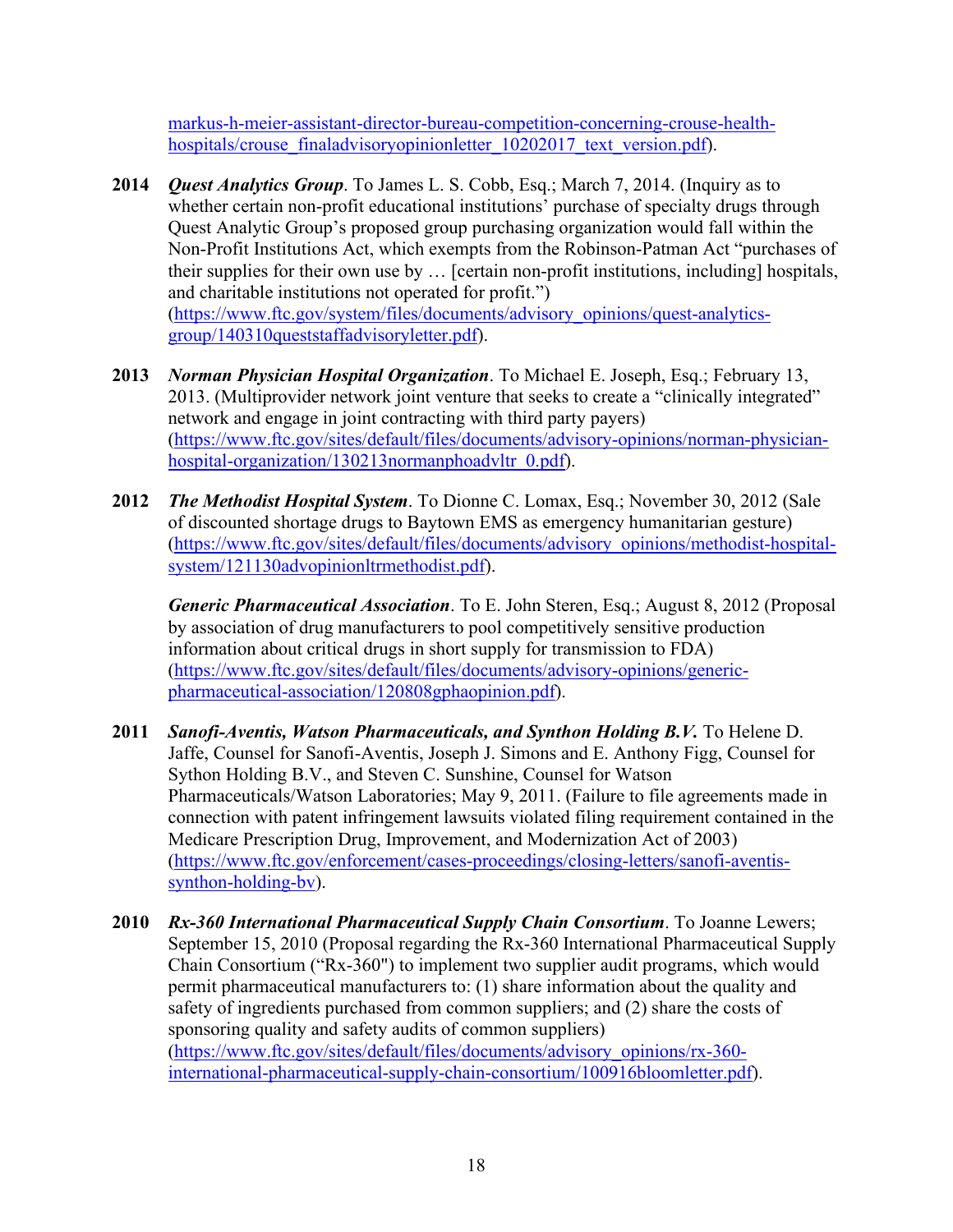*Yakima Valley Memorial Hospital*. To Robert J. Walerius; August 16, 2010. (Inquiry as to whether Yakima Valley Memorial Hospital's proposal to sell discounted pharmaceutical products to employees of two of its affiliates would fall within the scope of the Non-Profit Institutions Act, which exempts from the Robinson-Patman Act "purchases of their supplies for their own use by … [certain non-profit institutions, including] hospitals, and charitable institutions not operated for profit.") [\(https://www.ftc.gov/sites/default/files/documents/advisory\\_opinions/yakima-valley](https://www.ftc.gov/sites/default/files/documents/advisory_opinions/yakima-valley-memorial-hospital/100819yakimavalleyletter.pdf)[memorial-hospital/100819yakimavalleyletter.pdf\)](https://www.ftc.gov/sites/default/files/documents/advisory_opinions/yakima-valley-memorial-hospital/100819yakimavalleyletter.pdf).

*Community CarePartners, Inc. To Vincent D. Childress, Jr.; July 2, 2010. (Inquiry as to* whether Community CarePartners' proposal to extend sales of discounted pharmaceutical products to its in-home hospice patients would fall within the Non-Profit Institutions Act, which exempts from the Robinson-Patman Act "purchases of their supplies for their own use by … [certain non-profit institutions, including] hospitals, and charitable institutions not operated for profit.") [\(https://www.ftc.gov/sites/default/files/documents/advisory](https://www.ftc.gov/sites/default/files/documents/advisory-opinions/community-carepartners-inc./100702carepartnersopinion.pdf)[opinions/community-carepartners-inc./100702carepartnersopinion.pdf\)](https://www.ftc.gov/sites/default/files/documents/advisory-opinions/community-carepartners-inc./100702carepartnersopinion.pdf).

*University of Michigan*. To Kathleen A. Reed; April 9, 2010. (Inquiry as to whether a prescription drug benefit program proposed by the University would fall within the Non-Profit Institutions Act, which exempts from the Robinson-Patman Act "purchases of their supplies for their own use by … [certain non-profit institutions, including] hospitals, and charitable institutions not operated for profit.") [\(https://www.ftc.gov/sites/default/files/documents/advisory-opinions/university-](https://www.ftc.gov/sites/default/files/documents/advisory-opinions/university-michigan/100409univmichiganopinion.pdf)

[michigan/100409univmichiganopinion.pdf\)](https://www.ftc.gov/sites/default/files/documents/advisory-opinions/university-michigan/100409univmichiganopinion.pdf).

- **2009** *Tristate Health Partners, Inc***.** To Christi J. Braun; April 13, 2009. (Proposal by a physician-hospital organization to clinically integrate its members' provision of health care services, and to contract jointly with health plans and other payers on a fee-forservice basis on behalf of its members to provide services to plan beneficiaries) [\(https://www.ftc.gov/sites/default/files/documents/advisory-opinions/tristate-health](https://www.ftc.gov/sites/default/files/documents/advisory-opinions/tristate-health-partners-inc./090413tristateaoletter.pdf)[partners-inc./090413tristateaoletter.pdf\)](https://www.ftc.gov/sites/default/files/documents/advisory-opinions/tristate-health-partners-inc./090413tristateaoletter.pdf).
- **2008** *Kaiser Foundation Health Plan, Inc***.** To Robert E. Bloch; February 13, 2008. (Provision of discounted pharmaceuticals for use in proposed program to provide health care services to persons covered under health benefits plans offered by self-insured employers under the Non-profit Institutions Act) [\(https://www.ftc.gov/sites/default/files/documents/advisory-opinions/kaiser-foundation](https://www.ftc.gov/sites/default/files/documents/advisory-opinions/kaiser-foundation-health-plan/080213kaiser.pdf)[health-plan/080213kaiser.pdf\)](https://www.ftc.gov/sites/default/files/documents/advisory-opinions/kaiser-foundation-health-plan/080213kaiser.pdf).
- **2007** *Greater Rochester Independent Practice Association, Inc***.** To Christi J. Braun and John J. Miles; September 17, 2007. (Proposal by a physician association to negotiate contracts with payers in connection with its integrated services program) [\(https://www.ftc.gov/sites/default/files/documents/advisory-opinions/greater-rochester](https://www.ftc.gov/sites/default/files/documents/advisory-opinions/greater-rochester-independent-practice-association-inc./gripa.pdf)[independent-practice-association-inc./gripa.pdf\)](https://www.ftc.gov/sites/default/files/documents/advisory-opinions/greater-rochester-independent-practice-association-inc./gripa.pdf).

*MedSouth Inc***.** To John J. Miles; June 18, 2007. (Follow-up to MedSouth, Inc. staff advisory opinion dated February 9, 2002 (see below) concerning the program's clinical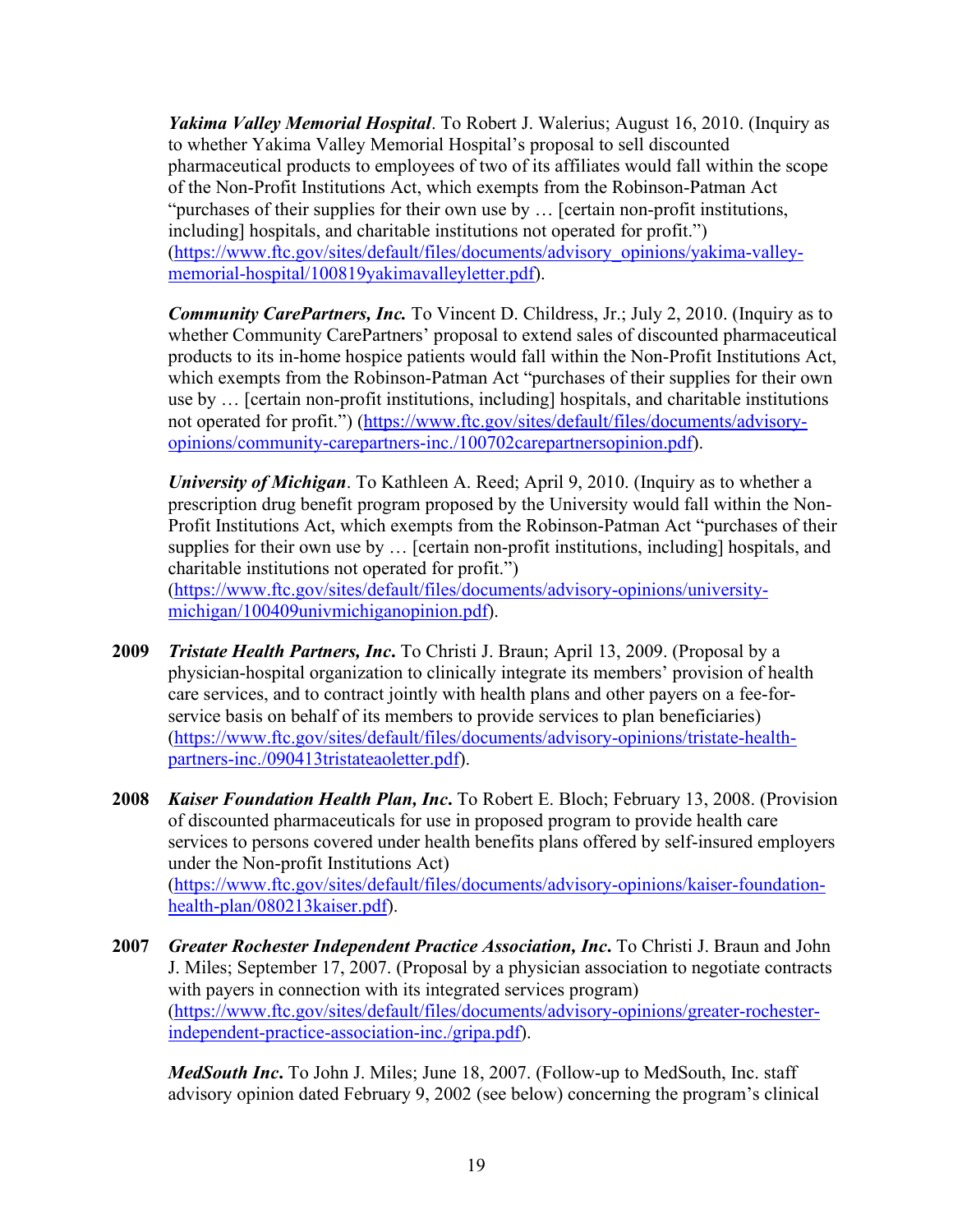integration activities, efficiencies and market power) [\(https://www.ftc.gov/sites/default/files/documents/advisory-opinions/medsouth](https://www.ftc.gov/sites/default/files/documents/advisory-opinions/medsouth-inc./070618medsouth.pdf)[inc./070618medsouth.pdf\)](https://www.ftc.gov/sites/default/files/documents/advisory-opinions/medsouth-inc./070618medsouth.pdf).

**2006** *St. John's Health System*. To Michael Merrigan; September 13, 2006. (Provision of pharmaceuticals by St. John's Regional Health Center, a non-profit hospital, to three hospital-owned pharmacy sites, under the Non-Profit Institutions Act) [\(https://www.ftc.gov/sites/default/files/documents/advisory-opinions/st.johns-health](https://www.ftc.gov/sites/default/files/documents/advisory-opinions/st.johns-health-system/060913stjohnsadvisoryopinion.pdf)[system/060913stjohnsadvisoryopinion.pdf\)](https://www.ftc.gov/sites/default/files/documents/advisory-opinions/st.johns-health-system/060913stjohnsadvisoryopinion.pdf).

*Alpena Public Schools*. To Kathleen A. Reed; June 16, 2006. (Transfer of pharmaceuticals at cost between a non-profit hospital and a non-profit public school system under the Non-Profit Institutions Act) [\(https://www.ftc.gov/sites/default/files/documents/advisory-opinions/alpena-public](https://www.ftc.gov/sites/default/files/documents/advisory-opinions/alpena-public-schools/061606alpena.pdf)[schools/061606alpena.pdf\)](https://www.ftc.gov/sites/default/files/documents/advisory-opinions/alpena-public-schools/061606alpena.pdf).

*Suburban Health Organization, Inc***.** To Clifton E. Johnson, Esq. and William H. Thompson, Esq.; March 28, 2006. (Proposed plan by PHO to be the exclusive bargaining and contracting agent with health plans for the primary care physicians employed at the PHO's eight member hospitals)

[\(https://www.ftc.gov/sites/default/files/documents/advisory-opinions/suburban-health](https://www.ftc.gov/sites/default/files/documents/advisory-opinions/suburban-health-organization/suburbanhealthorganizationstaffadvisoryopinion03282006.pdf)[organization/suburbanhealthorganizationstaffadvisoryopinion03282006.pdf\)](https://www.ftc.gov/sites/default/files/documents/advisory-opinions/suburban-health-organization/suburbanhealthorganizationstaffadvisoryopinion03282006.pdf).

**2005** *North Mississippi Health Services*. To Bruce J. Toppin; August 16, 2005. (Sale of pharmaceuticals at cost by non-profit hospital to patients of non-profit clinic and hospice under the Non-Profit Institutions Act)

[\(https://www.ftc.gov/sites/default/files/documents/advisory-opinions/north-mississippi](https://www.ftc.gov/sites/default/files/documents/advisory-opinions/north-mississippi-health-services/050819northmisshlthadvop.pdf)[health-services/050819northmisshlthadvop.pdf\)](https://www.ftc.gov/sites/default/files/documents/advisory-opinions/north-mississippi-health-services/050819northmisshlthadvop.pdf).

*Stevens Hospital*. To Gordon J. Oakes; April 18, 2005. (Sale of pharmaceuticals by nonprofit hospital to patients receiving treatment in clinics that are owned by the hospital under the Non-Profit Institutions Act) [\(https://www.ftc.gov/sites/default/files/documents/advisory-opinions/stevens-hospital](https://www.ftc.gov/sites/default/files/documents/advisory-opinions/stevens-hospital-edmonds-washington/050422npialtrpender.pdf)[edmonds-washington/050422npialtrpender.pdf\)](https://www.ftc.gov/sites/default/files/documents/advisory-opinions/stevens-hospital-edmonds-washington/050422npialtrpender.pdf).

**2004** *\*Bristol-Myers Squibb Company*. To Richard J. Stark; May 24, 2004. (Proposed settlement of infringement litigation with Teva Pharmaceuticals involving sharing of the exclusivity period for the drug Paraplatin) [\(https://www.ftc.gov/sites/default/files/documents/advisory-opinions/bristol-myers-](https://www.ftc.gov/sites/default/files/documents/advisory-opinions/bristol-myers-squibb-company/040525advisoryc4076.pdf)

[squibb-company/040525advisoryc4076.pdf\)](https://www.ftc.gov/sites/default/files/documents/advisory-opinions/bristol-myers-squibb-company/040525advisoryc4076.pdf).

*Dunlap Memorial Hospital*. To Judy Erb; January 6, 2004. (Transfer of pharmaceuticals at cost by a non-profit hospital to patients of non-profit free clinic under the Non-Profit Institutions Act) [\(https://www.ftc.gov/sites/default/files/documents/advisory](https://www.ftc.gov/sites/default/files/documents/advisory-opinions/dunlap-memorial-hospital/040106dunlaplet.pdf)[opinions/dunlap-memorial-hospital/040106dunlaplet.pdf\)](https://www.ftc.gov/sites/default/files/documents/advisory-opinions/dunlap-memorial-hospital/040106dunlaplet.pdf).

**2003** *Medical Group Management Association*. To Gerald Niederman; November 3, 2003. (Proposal by association of medical practice administrators relating to survey of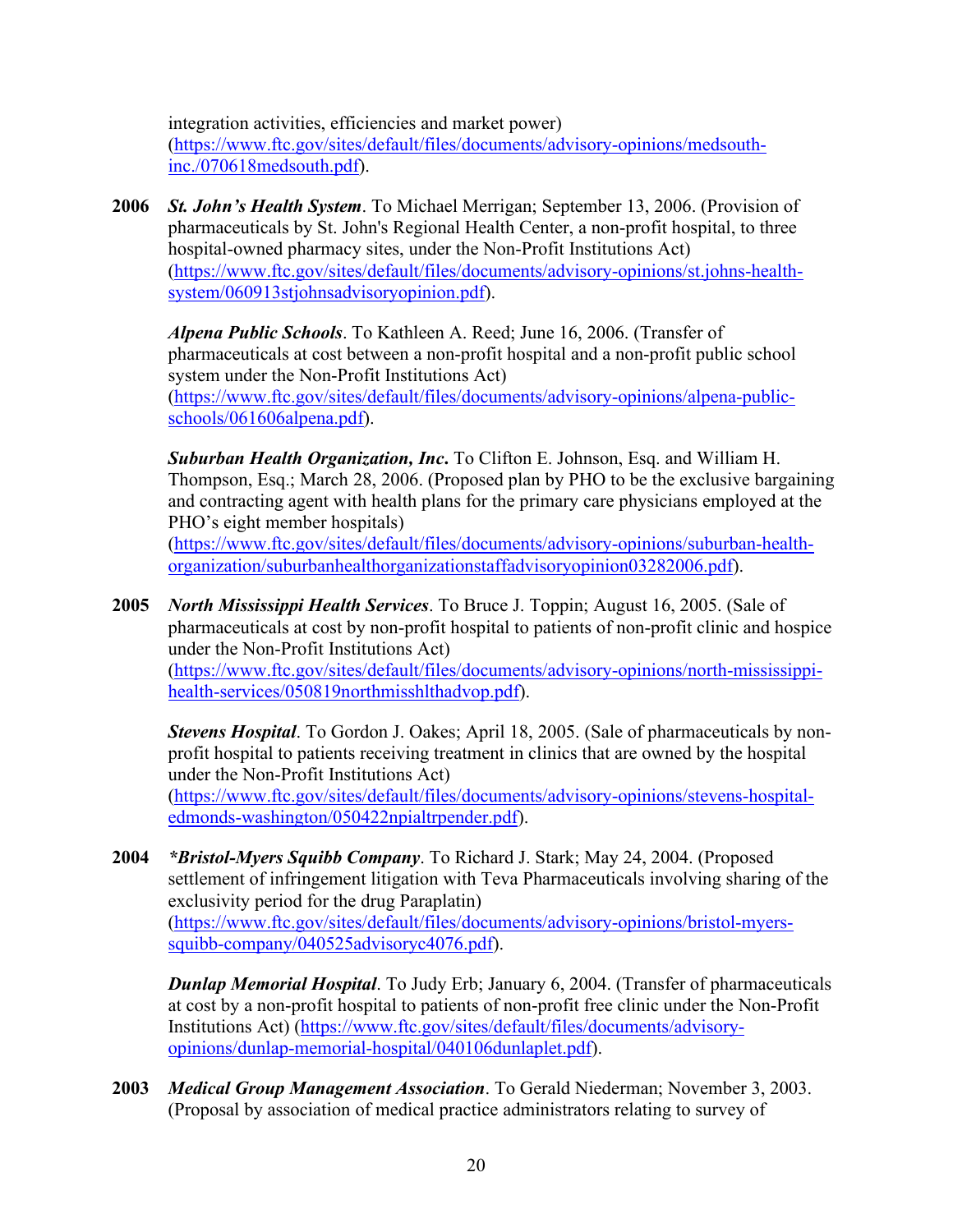physician practices regarding insurer payments and other aspects of insurer business practices) [\(https://www.ftc.gov/sites/default/files/documents/advisory-opinions/re](https://www.ftc.gov/sites/default/files/documents/advisory-opinions/re-transfer-pharmaceuticals-cost-non-profit-hospital-patients-non-profit-free-clinic/mgma031104.pdf)[transfer-pharmaceuticals-cost-non-profit-hospital-patients-non-profit-free](https://www.ftc.gov/sites/default/files/documents/advisory-opinions/re-transfer-pharmaceuticals-cost-non-profit-hospital-patients-non-profit-free-clinic/mgma031104.pdf)[clinic/mgma031104.pdf\)](https://www.ftc.gov/sites/default/files/documents/advisory-opinions/re-transfer-pharmaceuticals-cost-non-profit-hospital-patients-non-profit-free-clinic/mgma031104.pdf).

*Bay Area Preferred Physicians*. To Martin J. Thompson; September 23, 2003. (Proposal by six county medical societies located in the San Francisco Bay area to develop a physician network and establish a messenger arrangement to minimize the costs associated with physicians contracting with health plans and other payers) [\(https://www.ftc.gov/policy/advisory-opinions/letter-jeffrey-w-brennan-martin-j](https://www.ftc.gov/policy/advisory-opinions/letter-jeffrey-w-brennan-martin-j-thompson-dated-september-23-2003)[thompson-dated-september-23-2003\)](https://www.ftc.gov/policy/advisory-opinions/letter-jeffrey-w-brennan-martin-j-thompson-dated-september-23-2003).

*Arkansas Children's Hospital*. To Victoria Bennet; March 13, 2003. (Sale of pharmaceuticals under the Non-Profit Institutions Act by non-profit children's hospital to patients seen in clinics that are operated by the University of Arkansas for Medical Sciences on the hospital's campus) [\(https://www.ftc.gov/policy/advisory](https://www.ftc.gov/policy/advisory-opinions/advisory-opinion-bennet-03-13-03)[opinions/advisory-opinion-bennet-03-13-03\)](https://www.ftc.gov/policy/advisory-opinions/advisory-opinion-bennet-03-13-03).

*Valley Baptist Medical Center*. To Louise M. Joy; March 13, 2003. (Sale of pharmaceuticals by hospital to contracted workers who provide services at the hospital under the Non-Profit Institutions Act) [\(https://www.ftc.gov/policy/advisory](https://www.ftc.gov/policy/advisory-opinions/advisory-opinion-bennet-03-13-03)[opinions/advisory-opinion-bennet-03-13-03\)](https://www.ftc.gov/policy/advisory-opinions/advisory-opinion-bennet-03-13-03).

*PriMed Physicians*. To Gregory G. Binford; February 6, 2003. (Proposal by physicians in Dayton, Ohio, to collect and publish information about third party payers' policies and procedures, including fees that specific health plans pay to Dayton doctors compared to fees they pay for the same procedures to physicians in other areas, in connection with the formation of an advocacy group to educate the public about issues affecting the Dayton health care market) [\(https://www.ftc.gov/policy/advisory-opinions/advisory-opinion](https://www.ftc.gov/policy/advisory-opinions/advisory-opinion-binford-02-06-03)[binford-02-06-03\)](https://www.ftc.gov/policy/advisory-opinions/advisory-opinion-binford-02-06-03).

**2002** *Health Access, Inc***.** To Stephen D. Keiss; March 8, 2002. (Sale of vaccines by non-profit hospital to affiliated wellness center under the Non-Profit Institutions Act) [\(https://www.ftc.gov/policy/advisory-opinions/advisory-opinion-keiss-03-08-02\)](https://www.ftc.gov/policy/advisory-opinions/advisory-opinion-keiss-03-08-02).

*MedSouth, Inc***.** To John J. Miles; February 19, 2002. (Proposal by multispecialty physician network joint venture to implement clinical resource management program and contract with third party payers) [\(https://www.ftc.gov/policy/advisory-opinions/advisory](https://www.ftc.gov/policy/advisory-opinions/advisory-opinion-miles-02-19-02)[opinion-miles-02-19-02\)](https://www.ftc.gov/policy/advisory-opinions/advisory-opinion-miles-02-19-02).

**2001** *Connecticut Hospital Association*. To Robert M. Langer; December 20, 2001. (Sale of pharmaceuticals by non-profit hospitals to retired employees under the Non-Profit Institutions Act) [\(https://www.ftc.gov/policy/advisory-opinions/advisory-opinion-langer-](https://www.ftc.gov/policy/advisory-opinions/advisory-opinion-langer-12-20-01)[12-20-01\)](https://www.ftc.gov/policy/advisory-opinions/advisory-opinion-langer-12-20-01).

*Harvard Vanguard Medical Associates, Inc.* To David Marx, Jr.; December 18, 2001. (Sale of pharmaceuticals by non-profit, multi-specialty medical clinic to employees and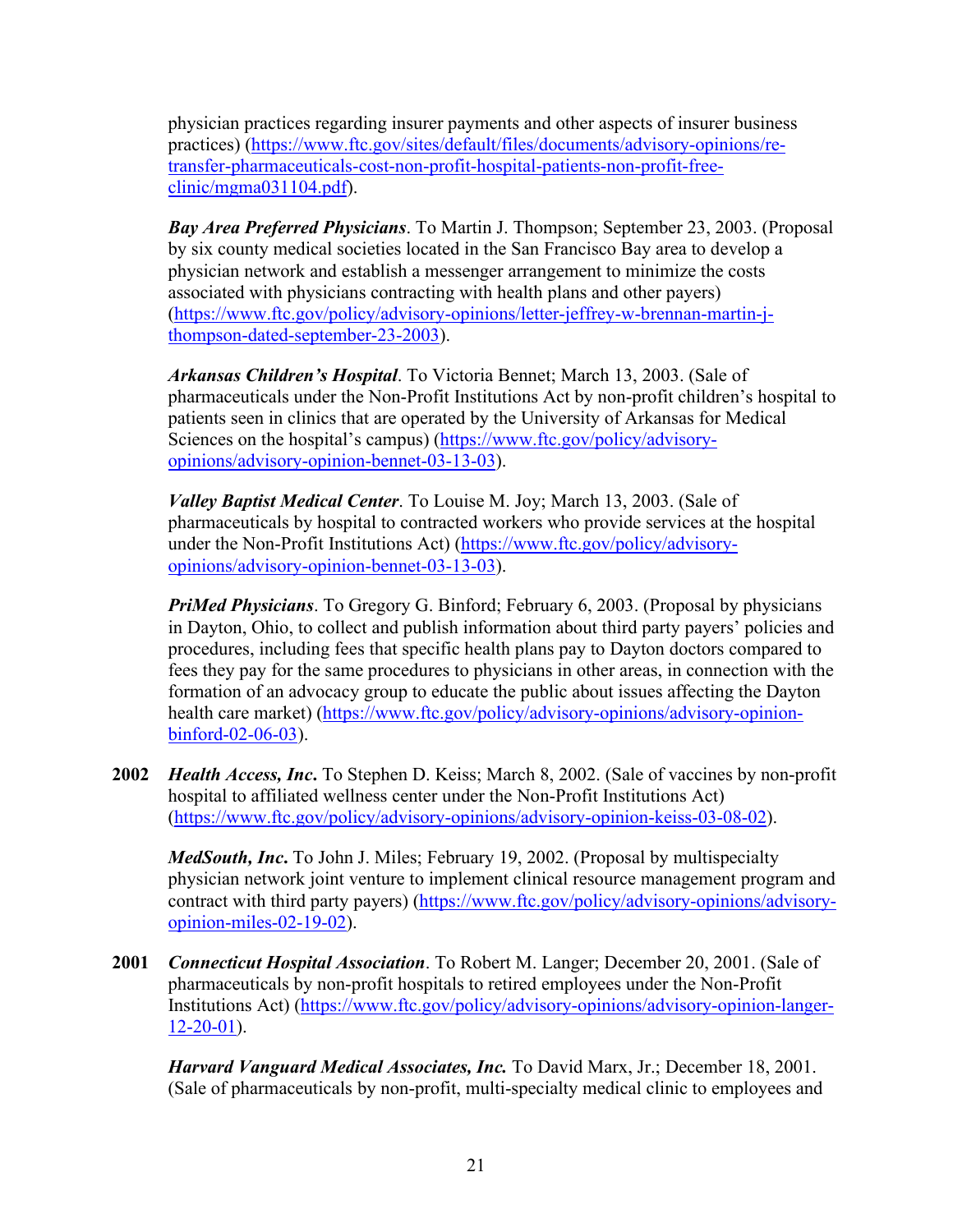to patients treated at the clinic under the Non-Profit Institutions Act) [\(https://www.ftc.gov/policy/advisory-opinions/advisory-opinion-marx-12-18-01\)](https://www.ftc.gov/policy/advisory-opinions/advisory-opinion-marx-12-18-01).

- **2000** *Northeast Pharmacy Service Corporation*. To Paul E. Levenson; July 27, 2000. (Network of independent pharmacies in Massachusetts and Connecticut offering package of medication-related patient care services to physician groups) [\(https://www.ftc.gov/policy/advisory-opinions/advisory-opinion-levenson-07-27-00\)](https://www.ftc.gov/policy/advisory-opinions/advisory-opinion-levenson-07-27-00).
- **1999** *BJC Health System.* To Gary Senner; November 9, 1999. (Sale of pharmaceuticals by non-profit hospital system to the system's employees, affiliated managed care program enrollees, and home care subsidiary under the Non-Profit Institutions Act) [\(https://www.ftc.gov/policy/advisory-opinions/advisory-opinion-senner-11-09-99\)](https://www.ftc.gov/policy/advisory-opinions/advisory-opinion-senner-11-09-99).

*Orange Pharmacy Equitable Network*. To John A. Cronin, Pharm D., J.D.; May 19, 1999. (Network of retail pharmacies and pharmacists offering drug product distribution and disease management services) [\(https://www.ftc.gov/policy/advisory](https://www.ftc.gov/policy/advisory-opinions/advisory-opinion-cronin-05-19-99)[opinions/advisory-opinion-cronin-05-19-99\)](https://www.ftc.gov/policy/advisory-opinions/advisory-opinion-cronin-05-19-99).

*Wesley Health Care Center, Inc.* To David A. Ruffo; April 29, 1999. (Sale of pharmaceuticals by non-profit skilled nursing facility to volunteers working at the facility under the Non-Profit Institutions Act) [\(https://www.ftc.gov/policy/advisory](https://www.ftc.gov/policy/advisory-opinions/advisory-opinion-cronin-05-19-99)[opinions/advisory-opinion-cronin-05-19-99\)](https://www.ftc.gov/policy/advisory-opinions/advisory-opinion-cronin-05-19-99).

**1998** *Associates in Neurology, Inc.* To Robert C. Norton; August 13, 1998. (IPA network composed of eleven neurologists formed to contract with managed care plans) [\(https://www.ftc.gov/policy/advisory-opinions/advisory-opinion-norton-08-13-98\)](https://www.ftc.gov/policy/advisory-opinions/advisory-opinion-norton-08-13-98).

*Phoenix Medical Network, Inc.* To William T. Harvey; May 19, 1998. (Physician network of osteopathic services providers formed to contract with third party payers) [\(https://www.ftc.gov/policy/advisory-opinions/advisory-opinion-harvey-05-19-98\)](https://www.ftc.gov/policy/advisory-opinions/advisory-opinion-harvey-05-19-98).

*North Mississippi Health Services.* To Bruce J. Toppin, Esq.; January 7, 1998. (Sale of pharmaceuticals by non-profit hospital to patients of the hospital's cancer treatment center under the Non-Profit Institutions Act) [\(https://www.ftc.gov/policy/advisory](https://www.ftc.gov/policy/advisory-opinions/advisory-opinion-toppin-01-07-98)[opinions/advisory-opinion-toppin-01-07-98\)](https://www.ftc.gov/policy/advisory-opinions/advisory-opinion-toppin-01-07-98).

**1997** *Alliance of Independent Medical Services, LLC*. (To Timothy C. Cashmore; December 22, 1997. (Network of ambulance and ambulette services providers formed to contract for transportation services with third party payers) [\(https://www.ftc.gov/policy/advisory](https://www.ftc.gov/policy/advisory-opinions/advisory-opinion-cashmore-12-22-97)[opinions/advisory-opinion-cashmore-12-22-97\)](https://www.ftc.gov/policy/advisory-opinions/advisory-opinion-cashmore-12-22-97).

*Community Hospital, Inc.* To Darrell O. Fancher; December 22, 1997. (Corporate restructuring of nonprofit hospital corporation) [\(https://www.ftc.gov/policy/advisory](https://www.ftc.gov/policy/advisory-opinions/advisory-opinion-fancher-12-22-97)[opinions/advisory-opinion-fancher-12-22-97\)](https://www.ftc.gov/policy/advisory-opinions/advisory-opinion-fancher-12-22-97).

*New Jersey Pharmacists Association.* To Allen Nichol, Pharm. D.; August 12, 1997. (Pharmacist network offering health education and monitoring services to diabetes and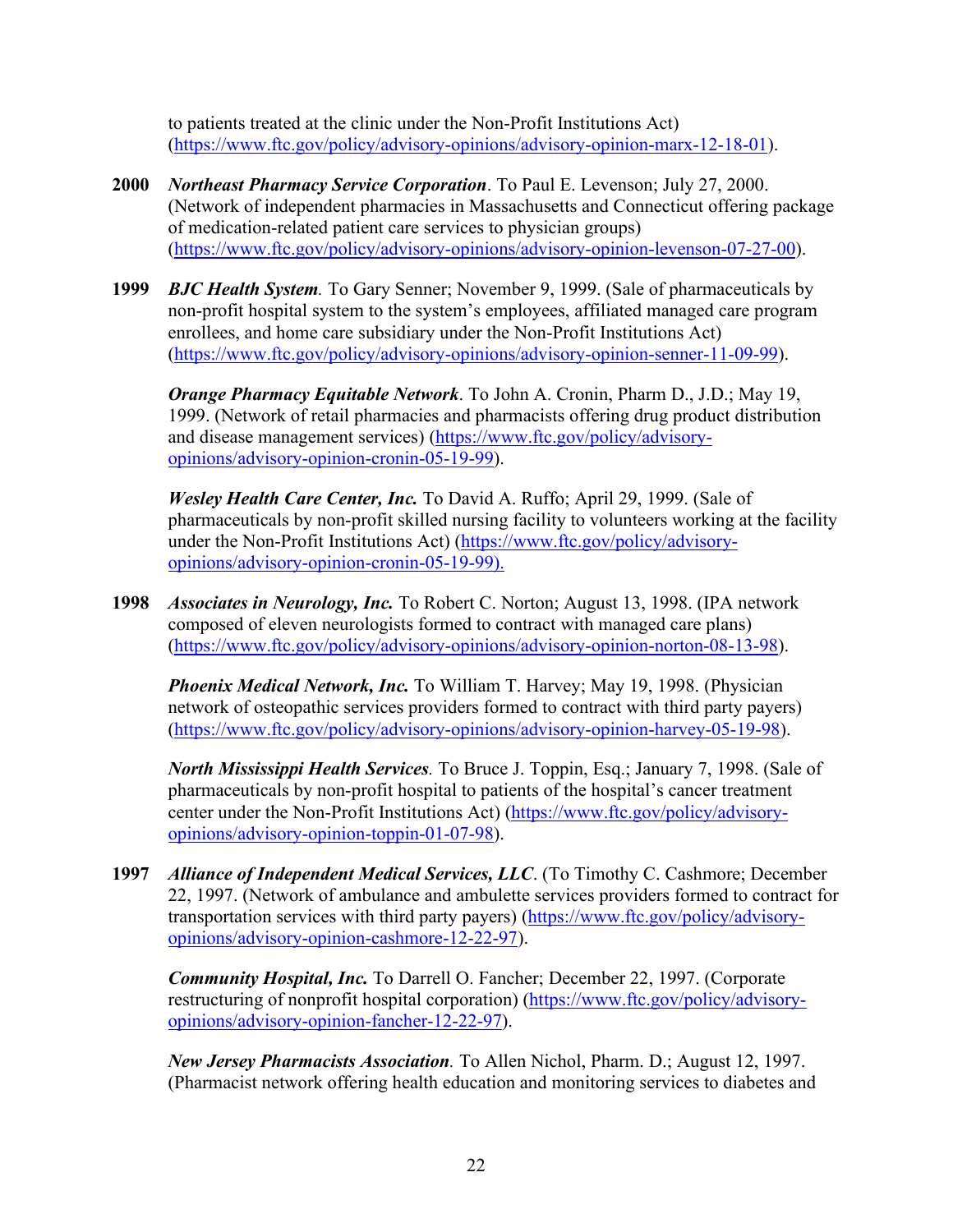asthma patients) [\(https://www.ftc.gov/policy/advisory-opinions/advisory-opinion-nichol-](https://www.ftc.gov/policy/advisory-opinions/advisory-opinion-nichol-08-12-97)[08-12-97\)](https://www.ftc.gov/policy/advisory-opinions/advisory-opinion-nichol-08-12-97).

*First Look, L.L.C.* To James L. Wiant; June 19, 1997. (Network of optical firms organized to respond to requests for proposals for employer contracts for optical and vision services) [\(https://www.ftc.gov/policy/advisory-opinions/advisory-opinion-wiant-](https://www.ftc.gov/policy/advisory-opinions/advisory-opinion-wiant-06-19-97)[06-19-97\)](https://www.ftc.gov/policy/advisory-opinions/advisory-opinion-wiant-06-19-97).

*Yellowstone Physicians, L.L.C.* To David V. Meany, Esq.; May 14, 1997. (Multispecialty physician network joint venture formed to contract with third party payers) [\(https://www.ftc.gov/policy/advisory-opinions/advisory-opinion-meany-05-14-](https://www.ftc.gov/policy/advisory-opinions/advisory-opinion-meany-05-14-97) [97\)](https://www.ftc.gov/policy/advisory-opinions/advisory-opinion-meany-05-14-97).

*Foundation for the Accreditation of Hematopoietic Cell Therapy*. To Paul L Yde; April 17, 1997. (Standard-setting and accreditation program for organizations involved in medical or laboratory practice related to hematopoietic progenitor cell therapy) [\(https://www.ftc.gov/policy/advisory-opinions/advisory-opinion-yde-04-13-97\)](https://www.ftc.gov/policy/advisory-opinions/advisory-opinion-yde-04-13-97).

*Henry County Memorial Hospital*. To Clifton E. Johnson, Esq.; April 10, 1997. (Sale of pharmaceuticals by non-profit hospital to patients of the hospital's PHO under the Non-Profit Institutions Act) [\(https://www.ftc.gov/policy/advisory-opinions/advisory-opinion](https://www.ftc.gov/policy/advisory-opinions/advisory-opinion-johnson-04-10-97)[johnson-04-10-97\)](https://www.ftc.gov/policy/advisory-opinions/advisory-opinion-johnson-04-10-97).

*Ohio Ambulance Network.* To Shawn M. Lyden, Esq.; January 30, 1997. (Network of ambulance and ambulette services providers formed to contract for transportation services with third party payers) [\(https://www.ftc.gov/policy/advisory-opinions/advisory](https://www.ftc.gov/policy/advisory-opinions/advisory-opinion-lyden-01-30-97)[opinion-lyden-01-30-97\)](https://www.ftc.gov/policy/advisory-opinions/advisory-opinion-lyden-01-30-97).

*Mobile Health Resources*. To John A. Cook, Esq.; January 30, 1997. (Network of ambulance companies formed to contract for transportation services with third party payers) [\(https://www.ftc.gov/policy/advisory-opinions/advisory-opinion-cook-01-30-97\)](https://www.ftc.gov/policy/advisory-opinions/advisory-opinion-cook-01-30-97).

**1996** *Southwest Florida Oral Surgery Associates.* To Guy E. Whitesman; December 2, 1996. (Cooperative of oral and maxillofacial surgery practices formed to jointly market services to third party payers) [\(https://www.ftc.gov/policy/advisory-opinions/advisory-opinion](https://www.ftc.gov/policy/advisory-opinions/advisory-opinion-whitesman-12-2-96)[whitesman-12-2-96\)](https://www.ftc.gov/policy/advisory-opinions/advisory-opinion-whitesman-12-2-96).

*North Ottawa Community Hospital*. To Sheldon Klein, Esq.; October 22, 1996. (Sale of pharmaceuticals by non-profit hospital to unaffiliated, non-profit hospice under the Non-Profit Institutions Act) [\(https://www.ftc.gov/policy/advisory-opinions/advisory-opinion](https://www.ftc.gov/policy/advisory-opinions/advisory-opinion-klein-10-22-96)[klein-10-22-96\)](https://www.ftc.gov/policy/advisory-opinions/advisory-opinion-klein-10-22-96).

*Business Health Companies, Inc***.** To Ralph T. Smith, Jr.; October 18, 1996. (Survey of hospital prices by third party consultant [\(https://www.ftc.gov/policy/advisory](https://www.ftc.gov/policy/advisory-opinions/advisory-opinion-smith-10-18-96)[opinions/advisory-opinion-smith-10-18-96\)](https://www.ftc.gov/policy/advisory-opinions/advisory-opinion-smith-10-18-96).

*North Mississippi Health Services*. To Bruce J. Toppin, Esq.; October 3, 1996. (Sale of pharmaceuticals by non-profit medical center to retired employees under the Non-Profit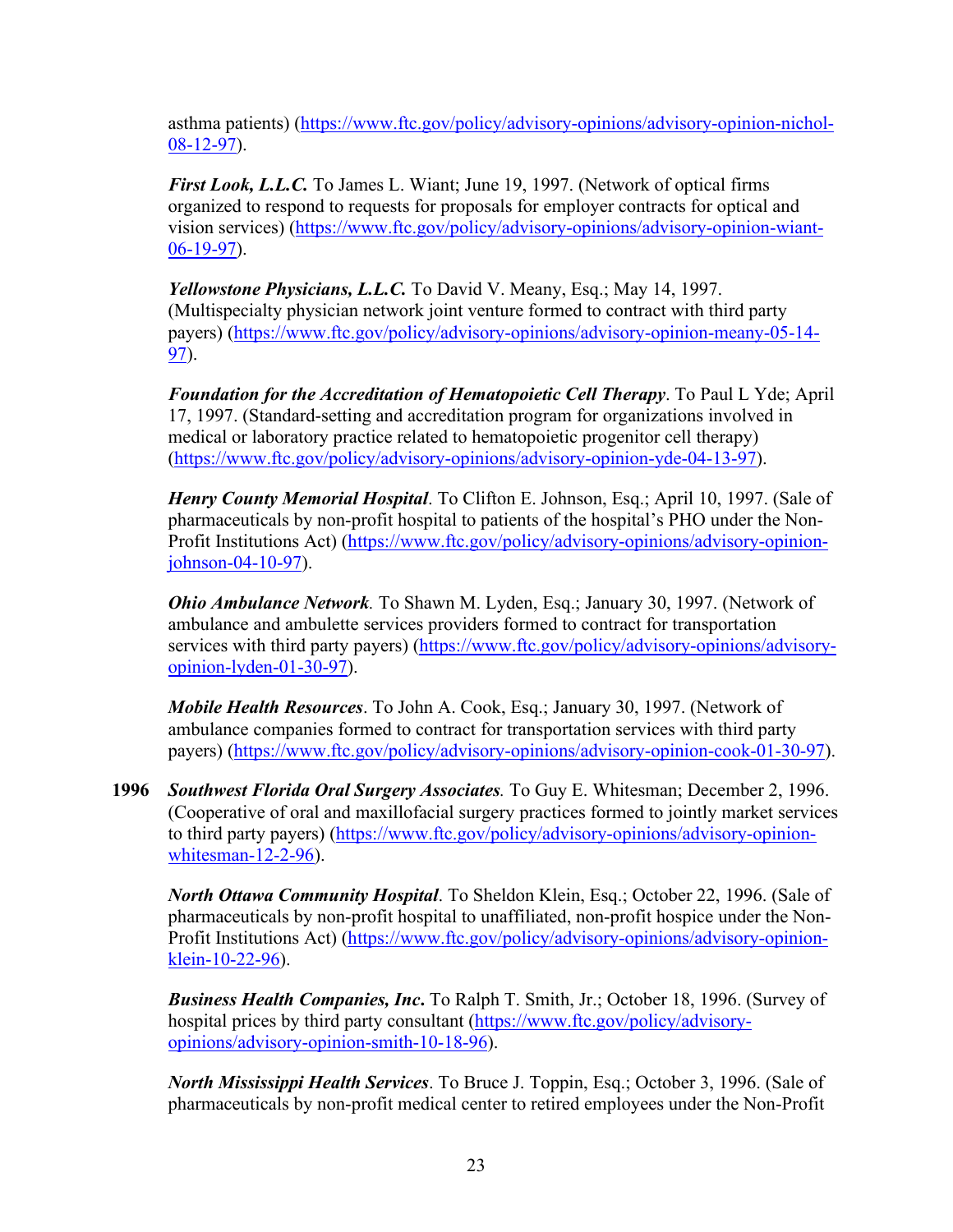Institutions Act) [\(https://www.ftc.gov/policy/advisory-opinions/advisory-opinion-toppin-](https://www.ftc.gov/policy/advisory-opinions/advisory-opinion-toppin-10-03-96)[10-03-96\)](https://www.ftc.gov/policy/advisory-opinions/advisory-opinion-toppin-10-03-96).

*Valley Baptist Medical Center*. To Daniel L. Wellington, Esq.; September 19, 1996. (Sale of pharmaceuticals by non-profit medical center to medical center operated clinic under the Non-Profit Institutions Act) [\(https://www.ftc.gov/policy/advisory](https://www.ftc.gov/policy/advisory-opinions/advisory-opinion-wellington-09-19-96)[opinions/advisory-opinion-wellington-09-19-96\)](https://www.ftc.gov/policy/advisory-opinions/advisory-opinion-wellington-09-19-96).

*Mayo Medical Laboratories*. To George A. Cumming, Jr., Esq.; July 17, 1996. (State or regional networks of hospital laboratories providing outpatient laboratory services organized to compete for payer contracts) [\(https://www.ftc.gov/policy/advisory](https://www.ftc.gov/policy/advisory-opinions/advisory-opinion-cumming-07-17-96)[opinions/advisory-opinion-cumming-07-17-96\)](https://www.ftc.gov/policy/advisory-opinions/advisory-opinion-cumming-07-17-96).

*William W. Backus Hospital*. To Robert M. Langer, Esq.; June 11, 1996. (Sale of pharmaceuticals by non-profit hospital to related non-profit clinics under the Non-Profit Institutions Act) [\(https://www.ftc.gov/policy/advisory-opinions/advisory-opinion-langer-](https://www.ftc.gov/policy/advisory-opinions/advisory-opinion-langer-06-11-96) $06-11-96$ ).

*American Medical Association*. To Kirk B. Johnson; March 26, 1996. (Dissemination of public information relating to proposed revisions to Medicare's resource-based relative value scale) [\(https://www.ftc.gov/policy/advisory-opinions/advisory-opinion-johnson-03-](https://www.ftc.gov/policy/advisory-opinions/advisory-opinion-johnson-03-26-96) [26-96\)](https://www.ftc.gov/policy/advisory-opinions/advisory-opinion-johnson-03-26-96).

*Uronet of Louisiana, L.L.C.* To Christopher C. Johnston; January 23, 1996. (IPA network of urologists formed to contract with managed care plans) [\(https://www.ftc.gov/policy/advisory-opinions/advisory-opinion-johnston-01-23-96\)](https://www.ftc.gov/policy/advisory-opinions/advisory-opinion-johnston-01-23-96).

**1995** *Southern Arizona Therapy Network, Inc.* To Martin Janello; December 7, 1995. (Provider network of physical, occupational, and speech therapists organized to facilitate contracts among network members and payers) [\(https://www.ftc.gov/policy/advisory](https://www.ftc.gov/policy/advisory-opinions/advisory-opinion-janello-12-07-95)[opinions/advisory-opinion-janello-12-07-95\)](https://www.ftc.gov/policy/advisory-opinions/advisory-opinion-janello-12-07-95).

*Columbine Family Health Center*. To Richard J. Sahli; November 8, 1995. (Proposal to add a patient sorting provision to an agreement between an acute care hospital and a rural health care clinic) [\(https://www.ftc.gov/policy/advisory-opinions/advisory-opinion-sahli-](https://www.ftc.gov/policy/advisory-opinions/advisory-opinion-sahli-11-08-95) $11-08-95$ ).

*Eastern Ohio Physicians Organization, Inc. ("EOPO")*. To Stephen P. Nash, Esq.; September 28, 1995. (Multi speciality physician organization established to contract on behalf of its participating physicians with third party payers) [\(https://www.ftc.gov/policy/advisory-opinions/advisory-opinion-nash-9-28-95\)](https://www.ftc.gov/policy/advisory-opinions/advisory-opinion-nash-9-28-95).

*Central Texas Medical Group ("CTMG")*. To John P. Dunn, M.D.; September 28, 1995. (Proposal by IPA to distribute information and educate its members on managed care and community issues) [\(https://www.ftc.gov/policy/advisory-opinions/advisory-opinion](https://www.ftc.gov/policy/advisory-opinions/advisory-opinion-dunn-09-28-95)[dunn-09-28-95\)](https://www.ftc.gov/policy/advisory-opinions/advisory-opinion-dunn-09-28-95).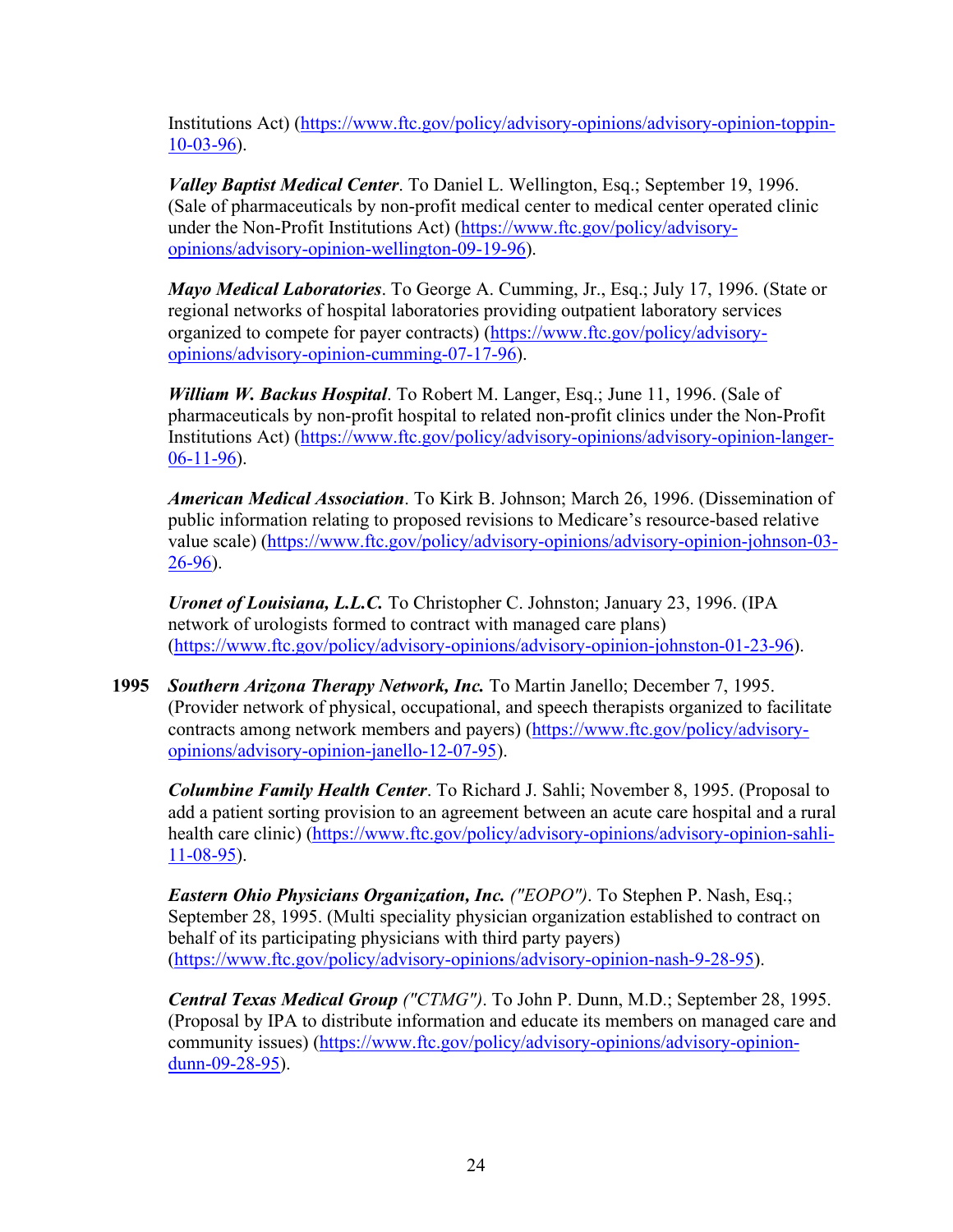*Hematology/Oncology Care Specialists of Western Pennsylvania, P. C.* To Stephen P. Nash, Esq.; September 21, 1995. (Physician network of hematology/oncology services providers formed to negotiate with third-party payers) [\(https://www.ftc.gov/policy/advisory-opinions/advisory-opinion-nash-09-21-95\)](https://www.ftc.gov/policy/advisory-opinions/advisory-opinion-nash-09-21-95).

*Otolaryngology Specialty Providers of Georgia*. To Thomas W. Rhodes, Esq.; August 15, 1995. (Physician network of otolaryngology services providers formed to facilitate individual contracts among network members and third-party payers) [\(https://www.ftc.gov/policy/advisory-opinions/advisory-opinion-rhodes-08-15-95\)](https://www.ftc.gov/policy/advisory-opinions/advisory-opinion-rhodes-08-15-95).

*Northwestern Nevada Orthopaedic Surgery Alliance*. To Jacqueline C. Cox; July 11 & 27, 1995. (Physician network of orthopaedic services providers formed to facilitate individual contracts among network members and payers) [\(https://www.ftc.gov/policy/advisory-opinions/advisory-opinion-cox-07-11-95\)](https://www.ftc.gov/policy/advisory-opinions/advisory-opinion-cox-07-11-95) and [\(https://www.ftc.gov/policy/advisory-opinions/advisory-opinion-cox-07-27-95\)](https://www.ftc.gov/policy/advisory-opinions/advisory-opinion-cox-07-27-95).

*Elmore Community Hospital, Inc.* To Derrell O. Fancher; June 20, 1995. (Joint venture between two acute care hospitals for the purchase of certain personnel and other services) [\(https://www.ftc.gov/policy/advisory-opinions/advisory-opinion-fancher-06-20-95\)](https://www.ftc.gov/policy/advisory-opinions/advisory-opinion-fancher-06-20-95).

*California All Health*. To William G. Kopit, Esq. and Clifford E. Barnes, Esq.; June 14, 1995. (Joint venture of six health maintenance organizations formed to bid for certain California Medicaid contracts) [\(https://www.ftc.gov/policy/advisory-opinions/advisory](https://www.ftc.gov/policy/advisory-opinions/advisory-opinion-kopit-06-14-95)[opinion-kopit-06-14-95\)](https://www.ftc.gov/policy/advisory-opinions/advisory-opinion-kopit-06-14-95).

*Erlanger Medical Center/ Women's East Inc***.** To Carlos C. Smith, Esq. and Edward N. Boehm, Esq.; May 31, 1995. (Joint venture between two acute care hospitals for establishment of a new hospital specializing in obstetrical hospital services) [\(https://www.ftc.gov/policy/advisory-opinions/advisory-opinion-smith-05-31-95\)](https://www.ftc.gov/policy/advisory-opinions/advisory-opinion-smith-05-31-95).

*Oakland Physician Network, L.L.C.* To John A. Cook, Esq.; March 28, 1995. (Physician network joint venture composed of primary care physicians formed to market primary and specialty physician services to health benefit plans) [\(https://www.ftc.gov/policy/advisory-opinions/advisory-opinion-cook-03-28-95\)](https://www.ftc.gov/policy/advisory-opinions/advisory-opinion-cook-03-28-95).

**1994** *Rocky Mountain Cardiovascular Affiliates*. To Neil E. Ayervais, Esq.; September 23, 1994. (Proposal by a limited liability company composed of physician cardiovascular services practices to negotiate and contract with third party payers) [\(https://www.ftc.gov/policy/advisory-opinions/advisory-opinion-ayervais-09-23-94\)](https://www.ftc.gov/policy/advisory-opinions/advisory-opinion-ayervais-09-23-94).

*Palmetto Dental Alliance*. To Scott Y. Barnes, Esq.; September 23, 1994. (Proposal by exclusive provider organization to provide dental services to beneficiaries of third party health benefits plans) [\(https://www.ftc.gov/policy/advisory-opinions/advisory-opinion](https://www.ftc.gov/policy/advisory-opinions/advisory-opinion-barnes-09-23-94)[barnes-09-23-94\)](https://www.ftc.gov/policy/advisory-opinions/advisory-opinion-barnes-09-23-94).

*Suffolk County Dental Society*. To Steven L. Roberts, Albert A. Sunshine, DDS, Chairman, Ethics Committee; July 6, 1994. (Legality of "exclusive dental plans"; proposed dental society disciplinary action against dentists sponsoring such plans)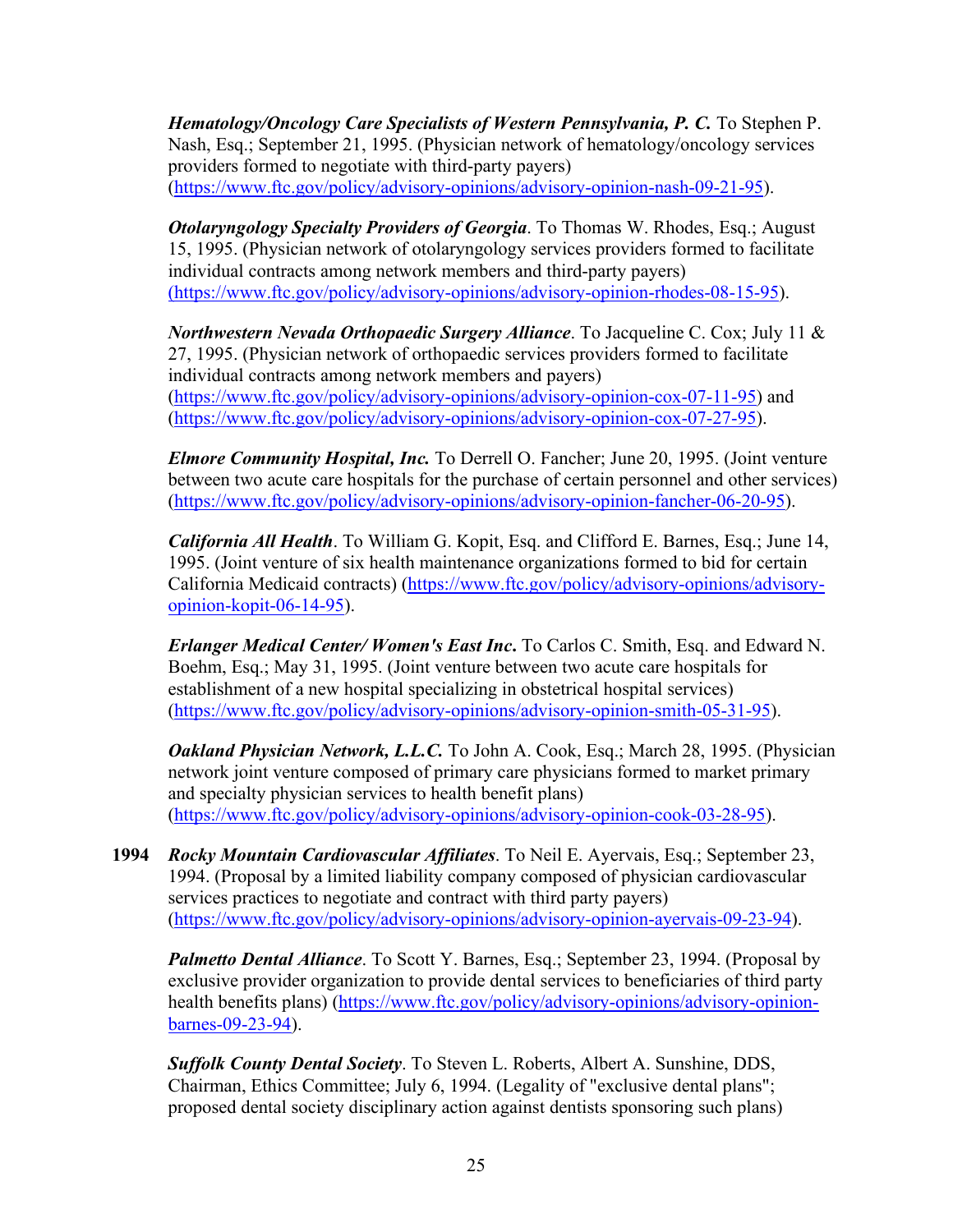[\(https://www.ftc.gov/policy/advisory-opinions/advisory-opinion-roberts-sunshine-07-06-](https://www.ftc.gov/policy/advisory-opinions/advisory-opinion-roberts-sunshine-07-06-94) [94\)](https://www.ftc.gov/policy/advisory-opinions/advisory-opinion-roberts-sunshine-07-06-94).

*South East Managed Care Organization/Jackson Medical Cooperative*. To George Q. Evans, Esq.; July 5, 1994. (Physician network joint venture between physician directed managed care organization and group of physician providers) [\(https://www.ftc.gov/policy/advisory-opinions/advisory-opinion-evans-07-05-94\)](https://www.ftc.gov/policy/advisory-opinions/advisory-opinion-evans-07-05-94).

*ACMG, Inc***.** To Paul W. McVay, President; July 5, 1994. (Proposed agreement between state medical society and independent health care management and development company to establish society-sponsored state-wide PPO) [\(https://www.ftc.gov/policy/advisory-opinions/advisory-opinion-mcvay-07-05-94\)](https://www.ftc.gov/policy/advisory-opinions/advisory-opinion-mcvay-07-05-94).

*Elkhart General Hospital*. To Clifton E. Johnson, Esq.; June 13, 1994. (Sale of pharmaceuticals by non-profit hospital to hospital operated home health care program under the Non-Profit Institutions Act) [\(https://www.ftc.gov/policy/advisory](https://www.ftc.gov/policy/advisory-opinions/advisory-opinion-johnson-06-13-94)[opinions/advisory-opinion-johnson-06-13-94\)](https://www.ftc.gov/policy/advisory-opinions/advisory-opinion-johnson-06-13-94).

\**American Medical Association. (1994)*. To Kirk B. Johnson, General Counsel; February 14, 1994. (Proposal concerning professional society peer review of physicians' fees, required physician participation in advisory fee review, and medical society discipline for fee-related conduct) [\(https://www.ftc.gov/policy/advisory](https://www.ftc.gov/policy/advisory-opinions/advisory-opinion-johnson-02-14-94)[opinions/advisory-opinion-johnson-02-14-94\)](https://www.ftc.gov/policy/advisory-opinions/advisory-opinion-johnson-02-14-94).

**1993** \**Presentation Health System*. To Tamara D. Lee, Esq.; December 21, 1993. (Sale of pharmaceuticals by non-profit hospitals to related non-profit long-term care facilities under the Non-Profit Institutions Act) [\(https://www.ftc.gov/policy/advisory](https://www.ftc.gov/policy/advisory-opinions/advisory-opinion-lee-12-21-93)[opinions/advisory-opinion-lee-12-21-93\)](https://www.ftc.gov/policy/advisory-opinions/advisory-opinion-lee-12-21-93).

*California Managed Imaging Medical Group, Inc.* To J. Bert Morgan, Esq.; November 17, 1993. (Proposal by a radiologist-owned PPO network to provide professional radiology services to payers on a regional or statewide basis. The letter discusses feesetting, market power, and limitation of provider panel) [\(https://www.ftc.gov/policy/advisory-opinions/advisory-opinion-morgan-11-17-93\)](https://www.ftc.gov/policy/advisory-opinions/advisory-opinion-morgan-11-17-93).

*Unnamed Hospital*. To James D. Miller, Esq.; March 31, 1993. (Dispensing of non-profit hospital's purchase of drugs to HMO members and to members of a senior citizens' program under the Non-Profit Institutions Act) [\(https://www.ftc.gov/sites/default/files/documents/advisory-opinions/unnamed](https://www.ftc.gov/sites/default/files/documents/advisory-opinions/unnamed-hospital./1.pdf)[hospital./1.pdf\)](https://www.ftc.gov/sites/default/files/documents/advisory-opinions/unnamed-hospital./1.pdf).

**1992** *Oneida City Hospital*. To Linus W. Walton, Esq., City Attorney; June 1, 1992. (Sale of prescription drugs by a city-operated hospital to city employees at a price reflecting discounts received by the hospital under the Non-Profit Institutions Act) [\(https://www.ftc.gov/sites/default/files/documents/advisory-opinions/oneida-city](https://www.ftc.gov/sites/default/files/documents/advisory-opinions/oneida-city-hospital/2.pdf)[hospital/2.pdf\)](https://www.ftc.gov/sites/default/files/documents/advisory-opinions/oneida-city-hospital/2.pdf).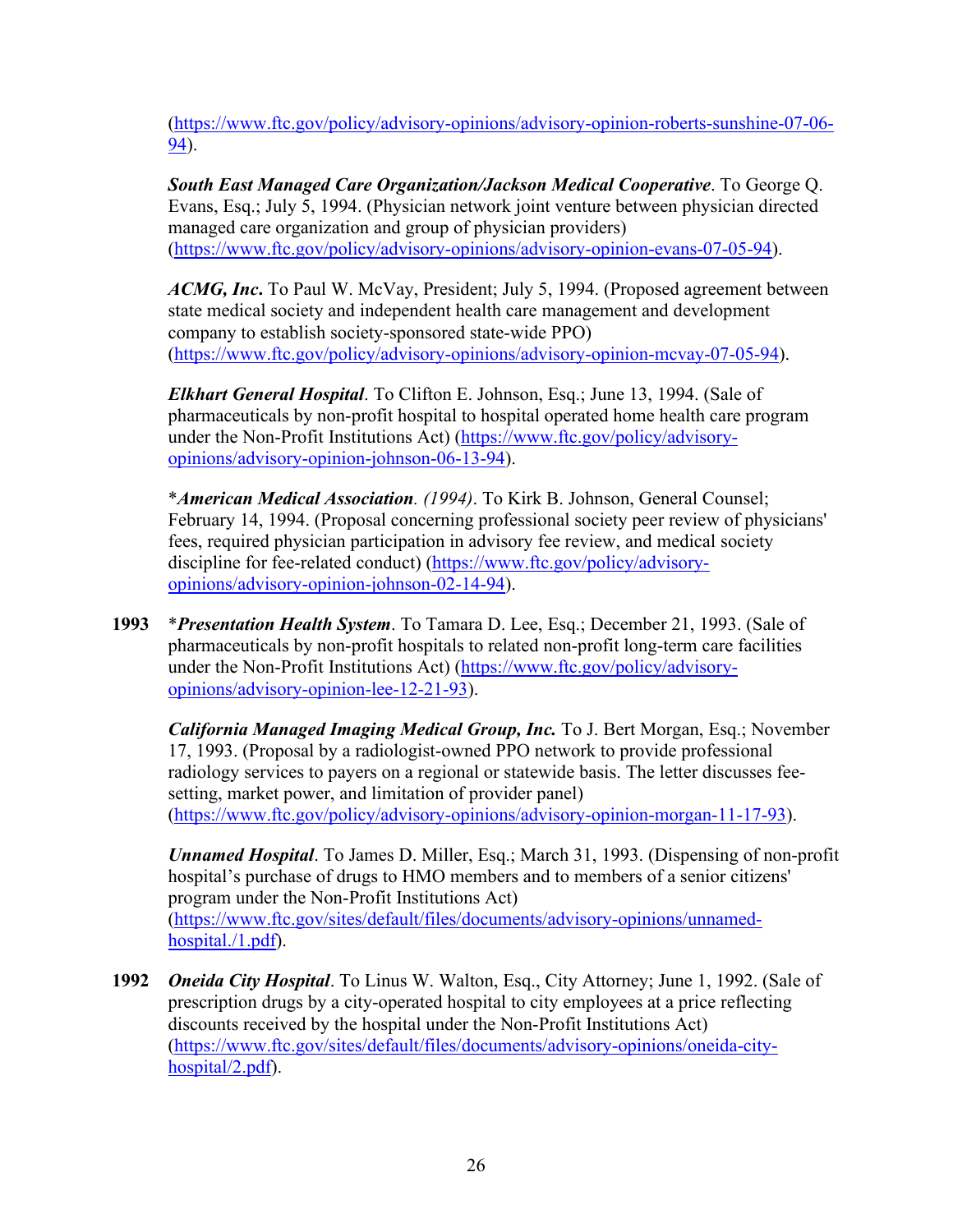**1991** *Benedictine Health Centers*. To Patrick M. Sheller, Esq.; July 10, 1991. (Proposal by hospital to offer free office space to newly recruited physicians) [\(https://www.ftc.gov/sites/default/files/documents/advisory-opinions/benedictine-health](https://www.ftc.gov/sites/default/files/documents/advisory-opinions/benedictine-health-centers/3.pdf)[centers/3.pdf\)](https://www.ftc.gov/sites/default/files/documents/advisory-opinions/benedictine-health-centers/3.pdf).

*IPA sponsored PPO*. To Martin J. Thompson; June 20, 1991. (IPA network's sponsorship of a PPO to negotiate prices with hospitals whose services will be marketed as part of the PPO) [\(https://www.ftc.gov/sites/default/files/documents/advisory](https://www.ftc.gov/sites/default/files/documents/advisory-opinions/ipa-sponsored-ppo/4.pdf)[opinions/ipa-sponsored-ppo/4.pdf\)](https://www.ftc.gov/sites/default/files/documents/advisory-opinions/ipa-sponsored-ppo/4.pdf).

*Dental Consultant Salary Survey*. To Samuel D. Dednam, D.M.D.; May 30, 1991. (Survey of salary ranges for certified dental consultants) [\(https://www.ftc.gov/sites/default/files/documents/advisory-opinions/dental-consultant](https://www.ftc.gov/sites/default/files/documents/advisory-opinions/dental-consultant-salary-survey/5.pdf)[salary-survey/5.pdf\)](https://www.ftc.gov/sites/default/files/documents/advisory-opinions/dental-consultant-salary-survey/5.pdf).

*Wichita Area Chamber of Commerce*. To F. Tim Witsman, President; May 22, 1991. (Collective allocation by hospitals of services, equipment, or facilities) [\(https://www.ftc.gov/sites/default/files/documents/advisory-opinions/wichita-area](https://www.ftc.gov/sites/default/files/documents/advisory-opinions/wichita-area-chamber-commerce/7.pdf)[chamber-commerce/7.pdf\)](https://www.ftc.gov/sites/default/files/documents/advisory-opinions/wichita-area-chamber-commerce/7.pdf).

*National Capital Society of Plastic and Reconstructive Surgeons*. To Robert J. Wilensky, M.D., President-Elect; April 23, 1991. (Formation of a physician panel which would render advisory opinions regarding fee disputes) [\(https://www.ftc.gov/sites/default/files/documents/advisory-opinions/national-capital](https://www.ftc.gov/sites/default/files/documents/advisory-opinions/national-capital-society-plastic-and-reconstructive-surgeons/8.pdf)[society-plastic-and-reconstructive-surgeons/8.pdf\)](https://www.ftc.gov/sites/default/files/documents/advisory-opinions/national-capital-society-plastic-and-reconstructive-surgeons/8.pdf).

**1990** *American Society of Cataract and Refractive Surgeons*. To Jerald A. Jacobs, Esq.; September 20, 1990. (Advisory advertising guidelines) [\(https://www.ftc.gov/sites/default/files/documents/advisory-opinions/american-society](https://www.ftc.gov/sites/default/files/documents/advisory-opinions/american-society-cataract-and-refractive-surgeons/9.pdf)[cataract-and-refractive-surgeons/9.pdf\)](https://www.ftc.gov/sites/default/files/documents/advisory-opinions/american-society-cataract-and-refractive-surgeons/9.pdf).

*American Dental Association*. To Peter M. Sfikas, Esq.; February 15, 1990. (Study of the establishment of UCR rates by dental insurers and the impact of those rates on consumers' out-of-pocket costs) [\(https://www.ftc.gov/sites/default/files/documents/advisory-opinions/american-dental-](https://www.ftc.gov/sites/default/files/documents/advisory-opinions/american-dental-association/10.pdf)

[association/10.pdf\)](https://www.ftc.gov/sites/default/files/documents/advisory-opinions/american-dental-association/10.pdf).

*Independent Video Services*. To Bonnie B. Larson, Marketing Manager; January 17, 1990. (Price differences in sale of educational video programs to physicians and hospitals) [\(https://www.ftc.gov/sites/default/files/documents/advisory](https://www.ftc.gov/sites/default/files/documents/advisory-opinions/independent-video-services/11.pdf)[opinions/independent-video-services/11.pdf\)](https://www.ftc.gov/sites/default/files/documents/advisory-opinions/independent-video-services/11.pdf).

**1989** *Pan American Management Associates*. To Robert P. Macina, Esq.; June 27, 1989. (Creation of a limited partnership between hospital and physicians to establish a PPO. The physicians would be excluded from price negotiations with payers) [\(https://www.ftc.gov/sites/default/files/documents/advisory-opinions/pan-american](https://www.ftc.gov/sites/default/files/documents/advisory-opinions/pan-american-management-associates/12.pdf)[management-associates/12.pdf\)](https://www.ftc.gov/sites/default/files/documents/advisory-opinions/pan-american-management-associates/12.pdf).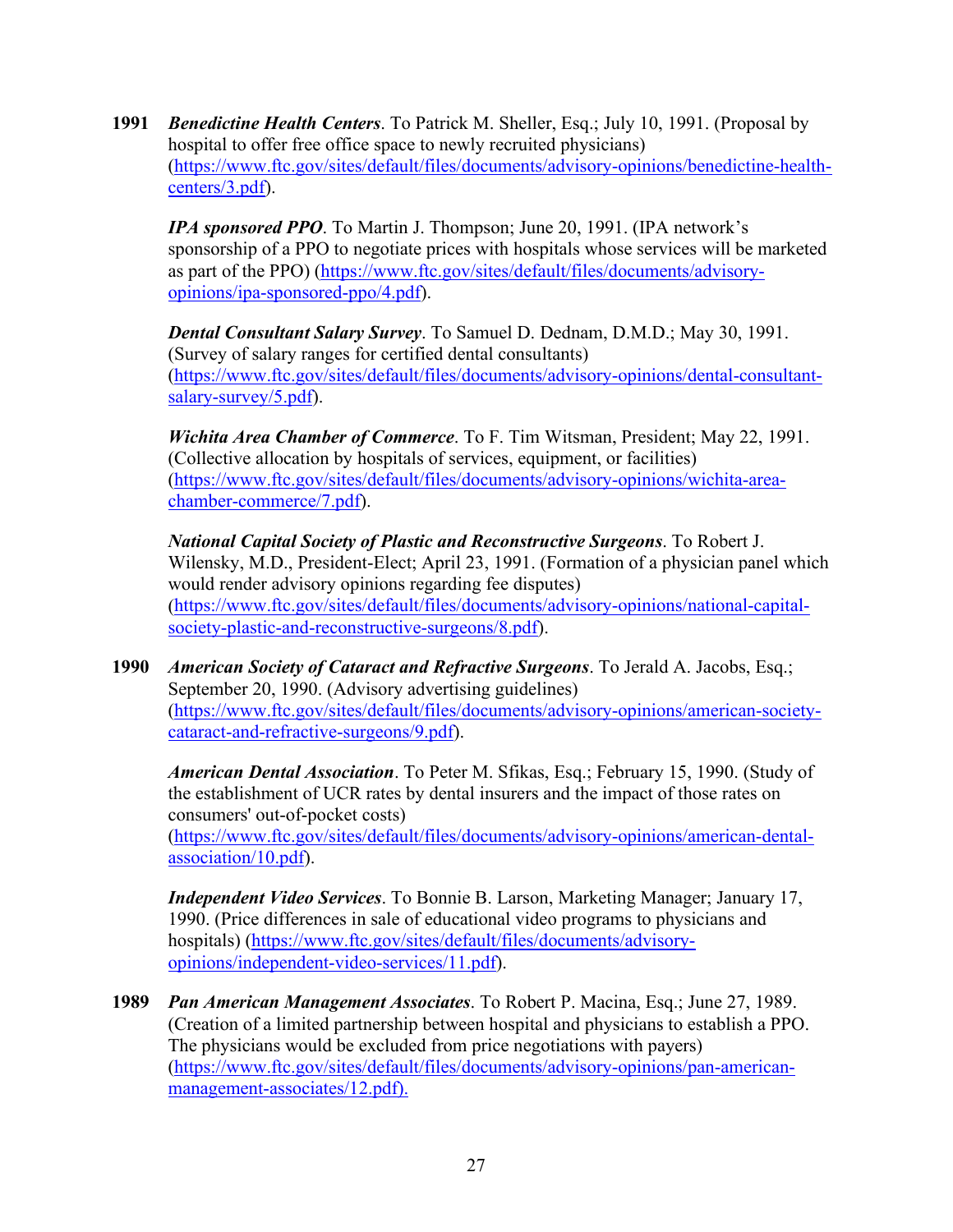**1988** *Intracorp*. To Sharon B. Donzis, Esq.; March 25, 1988. (Proposal by a cost-containment service to use a physician-developed RVS to determine UCR price screens) [\(https://www.ftc.gov/sites/default/files/documents/advisory-opinions/intracorp/13.pdf\)](https://www.ftc.gov/sites/default/files/documents/advisory-opinions/intracorp/13.pdf).

*Washington Health Care Association*. To Stephen J. Maag, Director of Legal and Regulatory Affairs; February 16, 1988. (Nursing home association's program to evaluate the quality of care provided by nursing homes) [\(https://www.ftc.gov/sites/default/files/documents/advisory-opinions/washington-health](https://www.ftc.gov/sites/default/files/documents/advisory-opinions/washington-health-care-association/14.pdf)[care-association/14.pdf\)](https://www.ftc.gov/sites/default/files/documents/advisory-opinions/washington-health-care-association/14.pdf).

**1987** *Academy of Ambulatory Foot Surgery*. To Andrew K. Dolan, Esq.; July 31, 1987. (Professional association assistance to third-party payers in determining when foot surgery may be restricted to less expensive outpatient settings) [\(https://www.ftc.gov/sites/default/files/documents/advisory\\_opinions/academy](https://www.ftc.gov/sites/default/files/documents/advisory_opinions/academy-ambulatory-foot-surgery/academy-ambulatory-foot-surgery-15.pdf)[ambulatory-foot-surgery/academy-ambulatory-foot-surgery-15.pdf\)](https://www.ftc.gov/sites/default/files/documents/advisory_opinions/academy-ambulatory-foot-surgery/academy-ambulatory-foot-surgery-15.pdf).

*Maryland Medical Eye Associates*. To Charles E. Rosolio; May 15, 1987. (Formation, marketing, and operation of a partially integrated professional organization, owned by nine ophthalmologists who are in five separate medical practices, to offer services to HMOs and other groups on a capitation and fee schedule basis) [\(https://www.ftc.gov/sites/default/files/documents/advisory-opinions/maryland-medical](https://www.ftc.gov/sites/default/files/documents/advisory-opinions/maryland-medical-eye-associates/16.pdf)[eye-associates/16.pdf\)](https://www.ftc.gov/sites/default/files/documents/advisory-opinions/maryland-medical-eye-associates/16.pdf).

**1986** *Pacific International Health, Inc***.** To Richard C. Greenberg, Esq.; August 28, 1986. (Formation and operation of a provider-controlled PPO; price agreements to be between individual participating physicians and each payer) [\(https://www.ftc.gov/sites/default/files/documents/advisory-opinions/pacific](https://www.ftc.gov/sites/default/files/documents/advisory-opinions/pacific-international-health-inc./18.pdf)[international-health-inc./18.pdf\)](https://www.ftc.gov/sites/default/files/documents/advisory-opinions/pacific-international-health-inc./18.pdf).

*Association for Quality Health Care, Inc.* To Cecil M. Cheves, Esq.; August 28, 1986. (Proposal by an association of employers with self-funded health plans to negotiate with providers) [\(https://www.ftc.gov/sites/default/files/documents/advisory](https://www.ftc.gov/sites/default/files/documents/advisory-opinions/association-quality-health-care-inc/17.pdf)[opinions/association-quality-health-care-inc/17.pdf\)](https://www.ftc.gov/sites/default/files/documents/advisory-opinions/association-quality-health-care-inc/17.pdf).

*The Equitable Life Assurance Society*. To Jonathan E. Gaines, Esq., V.P. and Counsel; March 26, 1986. (Proposal by an insurer to enter into contracts with hospitals for DRGbased payment. The prices would apply to insurer's own business and would be available to self-funded plans that contract with the insurer for that service) [\(https://www.ftc.gov/sites/default/files/documents/advisory-opinions/equitable-life](https://www.ftc.gov/sites/default/files/documents/advisory-opinions/equitable-life-assurance-society/19.pdf)[assurance-society/19.pdf\)](https://www.ftc.gov/sites/default/files/documents/advisory-opinions/equitable-life-assurance-society/19.pdf).

*California PPO*. To: Michael A. Duncheon, Esq.; March 17, 1986. (Proposal by PPO composed of multiple hospitals and physician organizations to negotiate contracts with third-party payers) [\(https://www.ftc.gov/sites/default/files/documents/advisory](https://www.ftc.gov/sites/default/files/documents/advisory-opinions/california-ppo/20.pdf)[opinions/california-ppo/20.pdf\)](https://www.ftc.gov/sites/default/files/documents/advisory-opinions/california-ppo/20.pdf).

*Passaic County Medical Society*. To William T. McGuire, Executive Director; January 3, 1986. (Professional society's peer review of physicians' fees that is mandatory and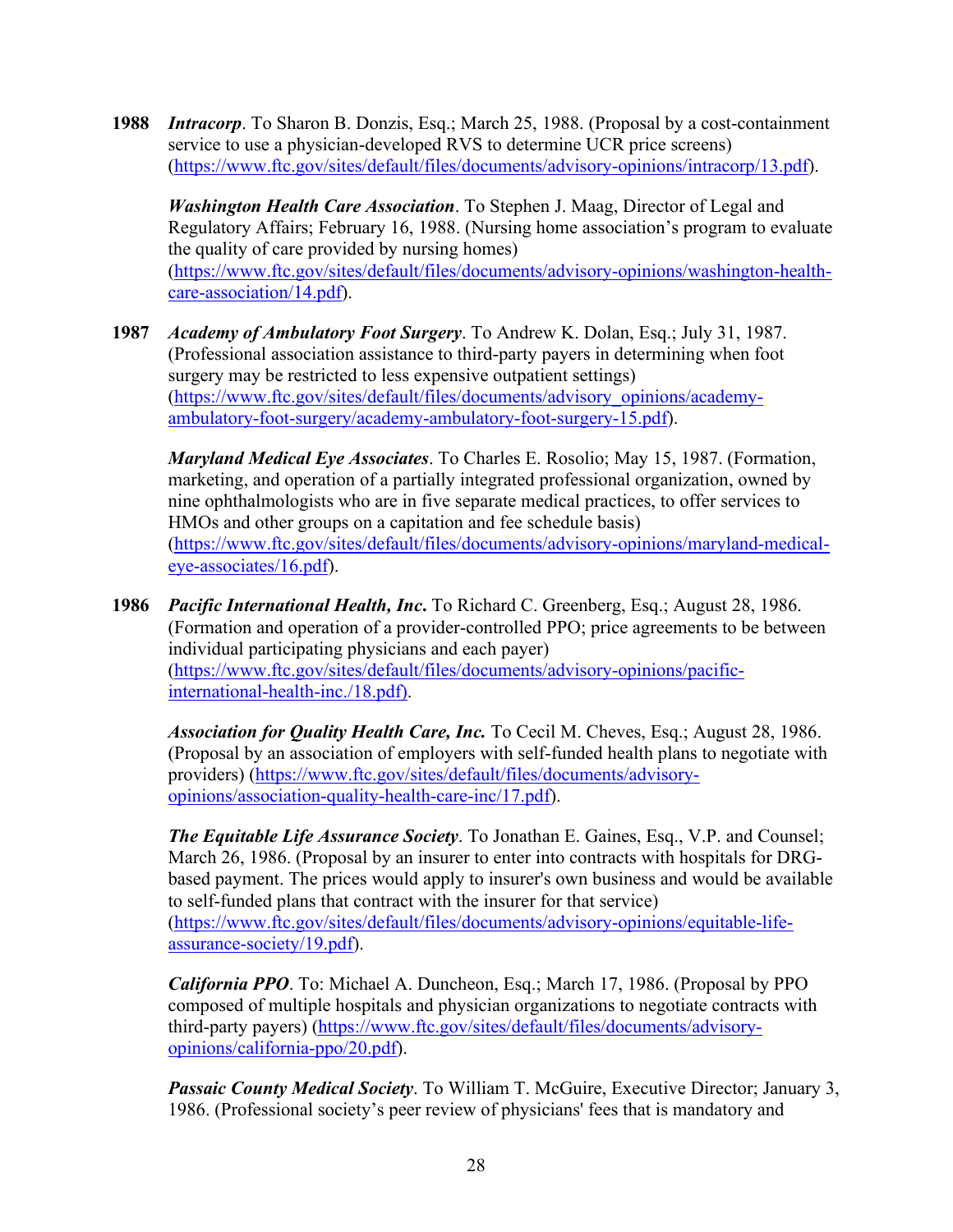binding on the physician) [\(https://www.ftc.gov/sites/default/files/documents/advisory](https://www.ftc.gov/sites/default/files/documents/advisory-opinions/passaic-county-medical-society/21.pdf)[opinions/passaic-county-medical-society/21.pdf\)](https://www.ftc.gov/sites/default/files/documents/advisory-opinions/passaic-county-medical-society/21.pdf).

**1985** *North Texas Chapter of the American College of Surgeons*. To B. Ward Lane, M.D., President; December 12, 1985. (Survey of members' fees) [\(https://www.ftc.gov/sites/default/files/documents/advisory-opinions/north-texas-chapter](https://www.ftc.gov/sites/default/files/documents/advisory-opinions/north-texas-chapter-american-college-surgeons/22.pdf)[american-college-surgeons/22.pdf\)](https://www.ftc.gov/sites/default/files/documents/advisory-opinions/north-texas-chapter-american-college-surgeons/22.pdf).

*American Intra-Ocular Implant Society*. To Jerald A. Jacobs, Esq.; October 11, 1985. (Development of a standard disclosure protocol for intraocular lens manufacturers who offer inducements to physicians) [\(https://www.ftc.gov/sites/default/files/documents/advisory-opinions/american-intra](https://www.ftc.gov/sites/default/files/documents/advisory-opinions/american-intra-ocular-implant-society/23.pdf)[ocular-implant-society/23.pdf\)](https://www.ftc.gov/sites/default/files/documents/advisory-opinions/american-intra-ocular-implant-society/23.pdf).

*Private Healthcare Systems*. To Michael L. Denger, Esq.; September 24, 1985. (Proposal by an insurer to develop a proprietary national network of managed health care systems and to function as a joint purchasing agent for commercial health insurers) [\(https://www.ftc.gov/system/files/documents/advisory\\_opinions/private-healthcare](https://www.ftc.gov/system/files/documents/advisory_opinions/private-healthcare-systems/privatehealthsystems.pdf)[systems/privatehealthsystems.pdf\)](https://www.ftc.gov/system/files/documents/advisory_opinions/private-healthcare-systems/privatehealthsystems.pdf).

*American Dental Association*. To Peter M. Sfikas, Esq.; August 26, 1985. (Survey of the range of dentists' fees in local markets) [\(https://www.ftc.gov/sites/default/files/documents/advisory-opinions/american-dental](https://www.ftc.gov/sites/default/files/documents/advisory-opinions/american-dental-association/25.pdf)[association/25.pdf\)](https://www.ftc.gov/sites/default/files/documents/advisory-opinions/american-dental-association/25.pdf).

\**American Society of Internal Medicine*, 105 F.T.C. 505 (1985). To William G. Kopit, Esq.; April 19, 1985. (Development and dissemination of RVS by an association of physicians) [\(https://www.ftc.gov/sites/default/files/documents/advisory](https://www.ftc.gov/sites/default/files/documents/advisory-opinions/american-society-internal-medicine/26.pdf)[opinions/american-society-internal-medicine/26.pdf\)](https://www.ftc.gov/sites/default/files/documents/advisory-opinions/american-society-internal-medicine/26.pdf).

*Utah Society of Oral and Maxillofacial Surgeons*. To Dennis L. Dedecker, D.D.S., Secretary; February 8, 1985. (Survey of range of fees and average fees charged by members) [\(https://www.ftc.gov/sites/default/files/documents/advisory-opinions/utah](https://www.ftc.gov/sites/default/files/documents/advisory-opinions/utah-society-oral-and-maxillofacial-surgeons/27.pdf)[society-oral-and-maxillofacial-surgeons/27.pdf\)](https://www.ftc.gov/sites/default/files/documents/advisory-opinions/utah-society-oral-and-maxillofacial-surgeons/27.pdf).

**1984** *Tarrant County Medical Society*. To Lynn C. Perkins, M.D., President; July 11, 1984. (Medical society advisory fee review program for the voluntary resolution of disputes) [\(https://www.ftc.gov/sites/default/files/documents/advisory-opinions/tarrant-county](https://www.ftc.gov/sites/default/files/documents/advisory-opinions/tarrant-county-medical-society/28.pdf)[medical-society/28.pdf\)](https://www.ftc.gov/sites/default/files/documents/advisory-opinions/tarrant-county-medical-society/28.pdf).

*Maine Medical Association*. To Frederick C. Holler, M.D., President; May 14, 1984. (Legality of proposal by a medical society urging members to freeze or lower fees by a given percentage) [\(https://www.ftc.gov/sites/default/files/documents/advisory](https://www.ftc.gov/sites/default/files/documents/advisory-opinions/maine-medical-association/29.pdf)[opinions/maine-medical-association/29.pdf\)](https://www.ftc.gov/sites/default/files/documents/advisory-opinions/maine-medical-association/29.pdf).

*Peer Review Organizations of Ohio Foundation*. To Larry D. Spencer, Executive Director; April 25, 1984. (Proposal by an association of nine Professional Standards Review Organizations to bid for contract with HHS to serve as a Peer Review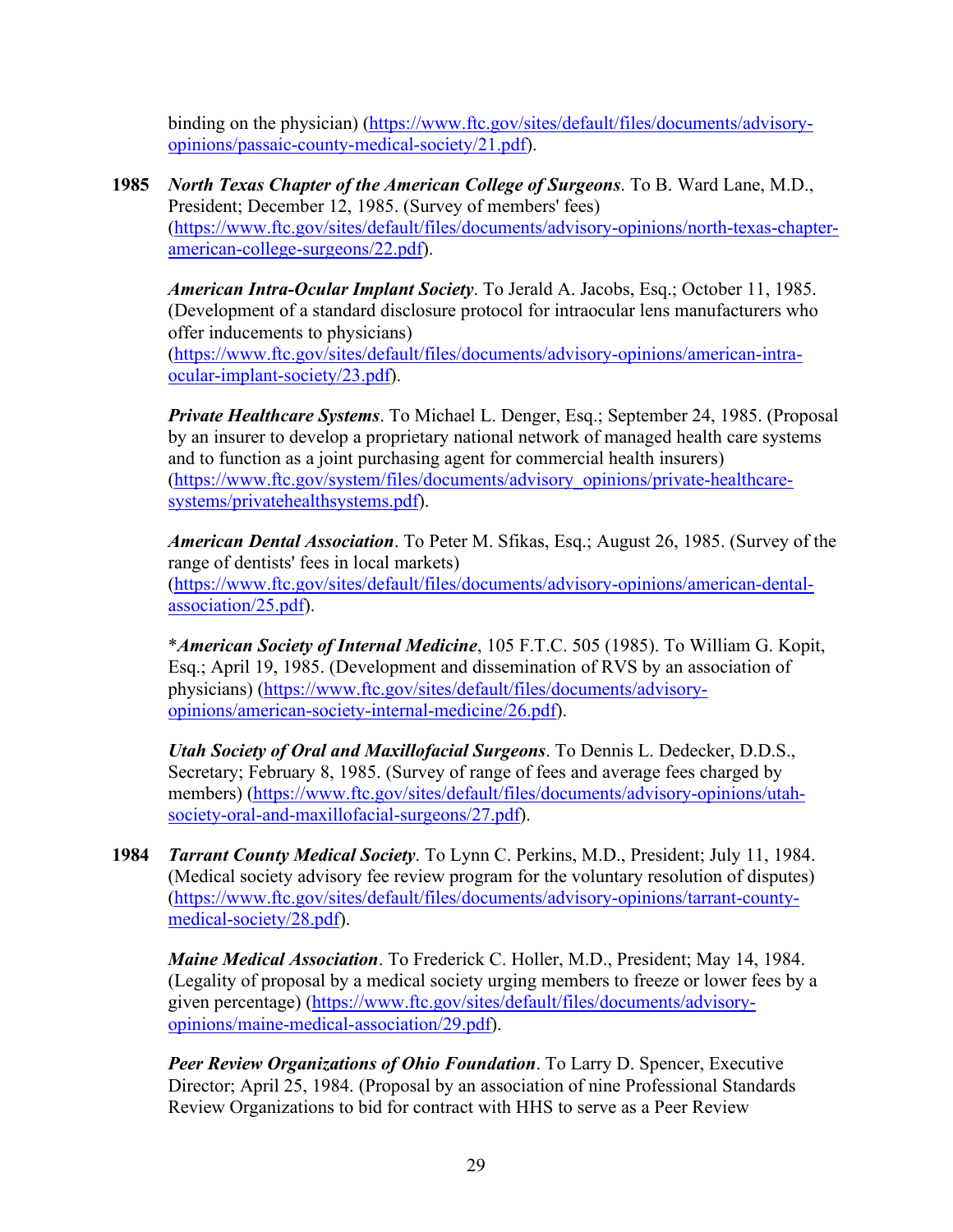Organization for Ohio under the Medicare program)

[\(https://www.ftc.gov/sites/default/files/documents/advisory-opinions/peer-review](https://www.ftc.gov/sites/default/files/documents/advisory-opinions/peer-review-organizations-ohio-foundation/30.pdf)[organizations-ohio-foundation/30.pdf\)](https://www.ftc.gov/sites/default/files/documents/advisory-opinions/peer-review-organizations-ohio-foundation/30.pdf).

*Kitsap Physicians Service*. To William G. Kopit, Esq.; May 22, 1984, and March 26, 1984. (Proposal by physician-owned IPA/HMO with most of the local physicians as participants to close off access to plan to additional physicians) [\(https://www.ftc.gov/policy/advisory-opinions/kitsap-physicians-service\)](https://www.ftc.gov/policy/advisory-opinions/kitsap-physicians-service).

*HMO/IPA*. To Gilbert M. Frimet, Esq.; March 22, 1984. (Use by IPA of fee schedule to allocate capitation payment among participating physicians. The proposal would require exclusive dealing by IPA members with the IPA) [\(https://www.ftc.gov/sites/default/files/documents/advisory-opinions/hmo/ipa/32.pdf\)](https://www.ftc.gov/sites/default/files/documents/advisory-opinions/hmo/ipa/32.pdf).

*American Podiatry Association*. To Werner Strupp, Esq.; March 13, 1984. (Use of HCFA's Medicare fee profile by society as reference aid in reviewing reasonableness of disputed fees) [\(https://www.ftc.gov/sites/default/files/documents/advisory](https://www.ftc.gov/sites/default/files/documents/advisory-opinions/american-podiatry-association/33.pdf)[opinions/american-podiatry-association/33.pdf\)](https://www.ftc.gov/sites/default/files/documents/advisory-opinions/american-podiatry-association/33.pdf).

*Medical Society of the County of Erie*. To James F. Phillips, M.D., President; March 12, 1984. (Medical society discussions with third-party payers regarding fee allowances) [\(https://www.ftc.gov/sites/default/files/documents/advisory-opinions/medical-society](https://www.ftc.gov/sites/default/files/documents/advisory-opinions/medical-society-county-erie/34.pdf)[county-erie/34.pdf\)](https://www.ftc.gov/sites/default/files/documents/advisory-opinions/medical-society-county-erie/34.pdf).

*North Carolina Chiropractic Association*. To Collin M. Haynie, D.C., Chairman, Ethics Committee; February 29, 1984. (Code of ethics provisions regarding advertising, prior approval of advertising, and fee discounts) [\(https://www.ftc.gov/sites/default/files/documents/advisory-opinions/north-carolina](https://www.ftc.gov/sites/default/files/documents/advisory-opinions/north-carolina-chiropractic-association/35.pdf)[chiropractic-association/35.pdf\)](https://www.ftc.gov/sites/default/files/documents/advisory-opinions/north-carolina-chiropractic-association/35.pdf).

**1983** *American Podiatry Association*. To Norman Klombers, DPM, Executive Director, and John Grad, Esq., General Counsel, Podiatry Society of Virginia; August 18, 1983. (Peer review of fees, utilization, and quality of care by professional society) [\(https://www.ftc.gov/sites/default/files/documents/advisory-opinions/american-podiatry](https://www.ftc.gov/sites/default/files/documents/advisory-opinions/american-podiatry-association/36.pdf)[association/36.pdf\)](https://www.ftc.gov/sites/default/files/documents/advisory-opinions/american-podiatry-association/36.pdf).

*\*American Academy of Ophthalmology*, 101 F.T.C. 1018 (1983). To Jerald A. Jacobs, Esq.; June 17, 1983. (Provisions in a code of ethics concerning delegation of services to non-physician health care providers, arrangements for postoperative care, use of experimental procedures, and advertising)

[\(https://www.ftc.gov/sites/default/files/documents/advisory-opinions/american-academy](https://www.ftc.gov/sites/default/files/documents/advisory-opinions/american-academy-ophthalmology/37.pdf)[ophthalmology/37.pdf\)](https://www.ftc.gov/sites/default/files/documents/advisory-opinions/american-academy-ophthalmology/37.pdf).

\**Health Care Management Associates*, 101 F.T.C. 1014 (1983). To Irwin S. Smith, M.D., President; June 7, 1983. (PPO organized by an independent intermediary between physicians and payers) [\(https://www.ftc.gov/sites/default/files/documents/advisory](https://www.ftc.gov/sites/default/files/documents/advisory-opinions/health-care-management-associates/38.pdf)[opinions/health-care-management-associates/38.pdf\)](https://www.ftc.gov/sites/default/files/documents/advisory-opinions/health-care-management-associates/38.pdf).